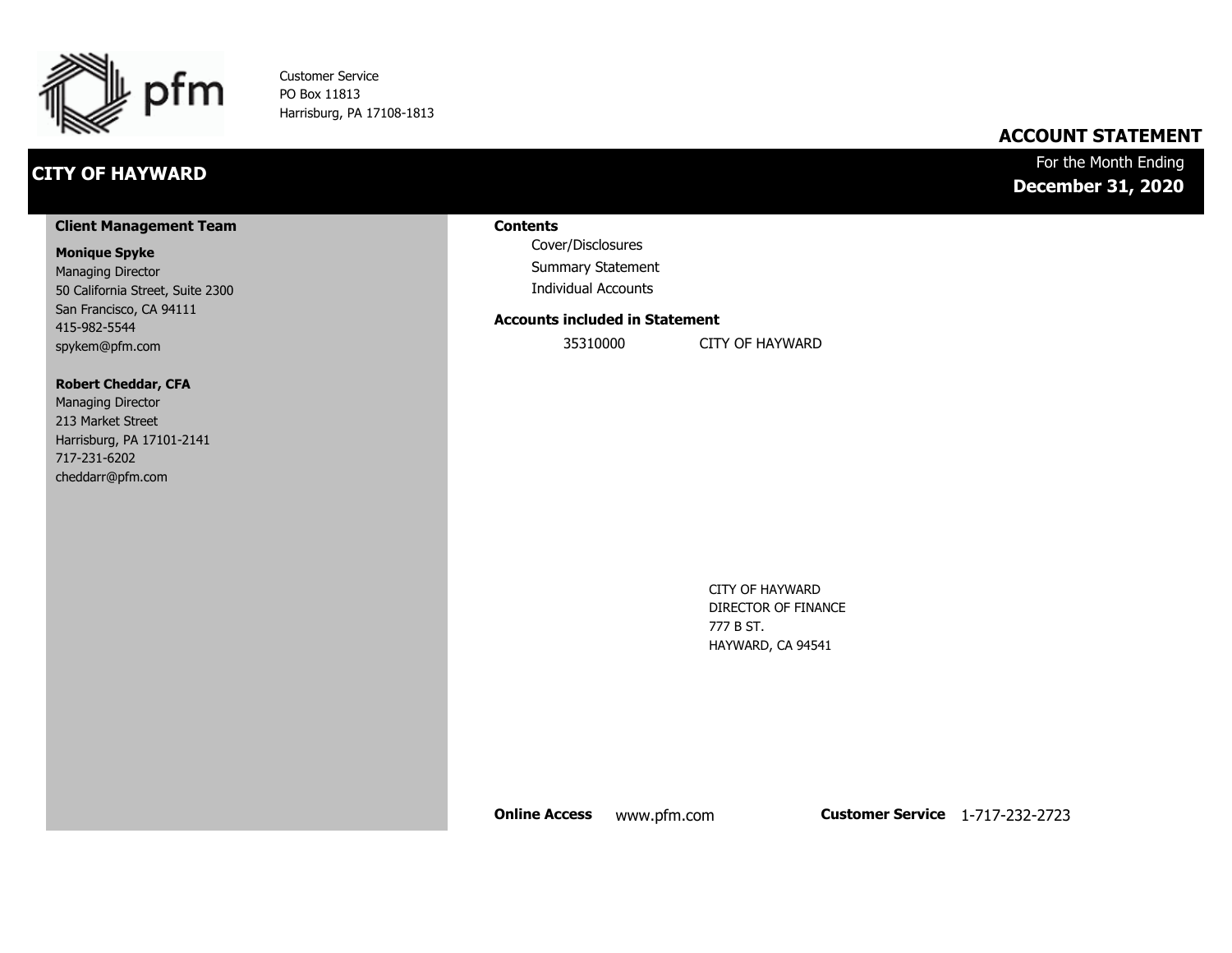

#### **Important Disclosures**

### Important Disclosures

This statement is for general information purposes only and is not intended to provide specific advice or recommendations. PFM Asset Management LLC ("PFM") is an investment advisor registered with the Securities and Exchange Commission, and is required to maintain a written disclosure statement of our background and business experience. If you would like to receive a copy of our current disclosure statement, please contact Service Operations at the address below.

**Proxy Voting** PFM does not normally receive proxies to vote on behalf of its clients. However, it does on occasion receive consent requests. In the event a consent request is received the portfolio manager contacts the client and then proceeds according to their instructions. PFM's Proxy Voting Policy is available upon request by contacting Service Operations at the address below. **Questions About an Account** PFM's monthly statement is intended to detail our investment advisory activity as well as the activity of any accounts held by clients in pools that are managed by PFM. The custodian bank maintains the control of assets and executes (i.e., settles) all investment transactions. The custodian statement is the official record of security and cash holdings and transactions. PFM recognizes that clients may use these reports to facilitate record keeping and that the custodian bank statement and the PFM statement should be reconciled and differences resolved. Many custodians use a settlement date basis which may result in the need to reconcile due to a timing

difference. **Account Control** PFM does not have the authority to withdraw funds from or deposit funds to the custodian. Our clients retain responsibility for their internal

accounting policies; implementing and enforcing internal controls and generating ledger entries or otherwise recording transactions. **Market Value** Generally, PFM's market prices are derived from closing bid prices as of the last business day of the month as supplied by Refinitiv or Bloomberg. Where prices are not available from generally recognized sources the securities are priced using a yield-based matrix system to arrive at an estimated market value. Prices that fall between data points are interpolated. Non-negotiable FDIC-insured bank certificates of deposit are priced at par. Although PFM believes the prices to be reliable, the values of the securities do not always represent the prices at which the securities could have been bought or sold. Explanation of the valuation methods for a registered investment company, local government investment program,or TERM funds is contained in the appropriate fund offering documentation or information statement. **Amortized Cost** The original cost of the principal of the security is adjusted for the amount of the periodic reduction of any discount or premium from the purchase date until the date of the report. Discount or premium with respect to short term securities (those with less than one year to maturity at time of issuance) is amortized on a straightline basis. Such discount or premium with respect to longer term securities is amortized using the constant yield basis.

**Tax Reporting** Cost data and realized gains / losses are provided for informational purposes only. Please review for accuracy and consult your tax advisor to determine the tax consequences of your security transactions. PFM does not report such information to the IRS or other taxing authorities and is not responsible for the accuracy of such information that may be required to be reported to federal, state or other taxing authorities.

**Financial Situation** In order to better serve you, PFM should be promptly notified of any material change in your investment objective or financial situation. **Callable Securities** Securities subject to redemption prior to maturity may be redeemed in whole or in part before maturity, which could affect the yield represented. Portfolio The securities in this portfolio, including shares of mutual funds, are not guaranteed or otherwise protected by PFM, the FDIC (except for certain non-negotiable certificates of deposit) or any government agency. Investment in securities involves risks, including the possible loss of the amount invested. Actual settlement values, accrued interest, and amortized cost amounts may vary for securities subject to an adjustable interest rate or subject to principal paydowns. Any changes to the values shown may be reflected within the next monthly statement's beginning values.

**Rating** Information provided for ratings is based upon a good faith inquiry of selected sources, but its accuracy and completeness cannot be guaranteed. Shares of some money market and TERM funds are marketed through representatives of PFM's wholly owned subsidiary, PFM Fund Distributors, Inc. PFM Fund Distributors, Inc. is registered with the SEC as a broker/dealer and is a member of the Financial Industry Regulatory Authority ("FINRA") and the Municipal Securities Rulemaking Board ("MSRB"). You may reach the FINRA by calling the FINRA Regulator Public Disclosure Hotline at 1-888-289-9999 or at the FINRA Regulation Internet website address www.nasd.com. A brochure describing the FINRA Regulation Public Disclosure Program is also available from the FINRA upon request. **Key Terms and Definitions**

*Dividends* on money market funds consist of interest earned, plus any discount ratably amortized to the date of maturity, plus all realized gains and losses on the sale of securities prior to maturity, less ratable amortization of any premium and all accrued expenses to the fund. Dividends are accrued daily and may be paid either monthly or quarterly. The monthly earnings on this statement represent the estimated dividend accrued for the month for any program that distributes earnings on a quarterly basis. There is no guarantee that the estimated amount will be paid on the actual distribution date.

*Current Yield* is the net change, exclusive of capital changes and income other than investment income, in the value of a hypothetical fund account with a balance of one share over the seven-day base period including the statement date, expressed as a percentage of the value of one share (normally \$1.00 per share) at the beginning of the seven-day period. This resulting net change in account value is then annualized by multiplying it by

365 and dividing the result by 7. The yields quoted should not be considered a representation of the yield of the fund in the future, since the yield is not fixed. *Average maturity* represents the average maturity of all securities and investments of a portfolio, determined by multiplying the par or principal value of each security or investment by its maturity (days or years), summing the products, and dividing the sum by the total principal value of the portfolio. The stated maturity date of mortgage backed or callable securities are used in this statement. However the actual maturity of these securities could vary depending on the level or prepayments on the underlying mortgages or whether a callable security has or is still able to be called.

*Monthly distribution yield* represents the net change in the value of one share (normally \$1.00 per share) resulting from all dividends declared during the month by a fund expressed as a percentage of the value of one share at the beginning of the month. This resulting net change is then annualized by multiplying it by 365 and dividing it by the number of calendar days in the month. *YTM at Cost* The yield to maturity at cost is the expected rate of return, based on the original cost, the annual interest receipts, maturity value and the time period from purchase date to maturity, stated as a percentage, on an annualized basis.

*YTM at Market* The yield to maturity at market is the rate of return, based on the current market value, the annual interest receipts, maturity value and the time period remaining until maturity, stated as a percentage, on an annualized basis. *Managed Account* A portfolio of investments managed discretely by PFM according to the client's specific investment policy and requirements. The investments are directly owned by the client and held by the client's custodian. *Unsettled Trade* A trade which has been executed however the final consummation of the security transaction and payment has not yet taken place.

Please review the detail pages of this statement carefully. If you think your statement is wrong, missing account information, or if you need more information about a transaction, please contact PFM within 60 days of receipt. If you have other concerns or questions regarding your account you should contact a member of your client management team or PFM Service Operations at the address below.

> PFM Asset Management LLC Attn: Service Operations 213 Market Street Harrisburg, PA 17101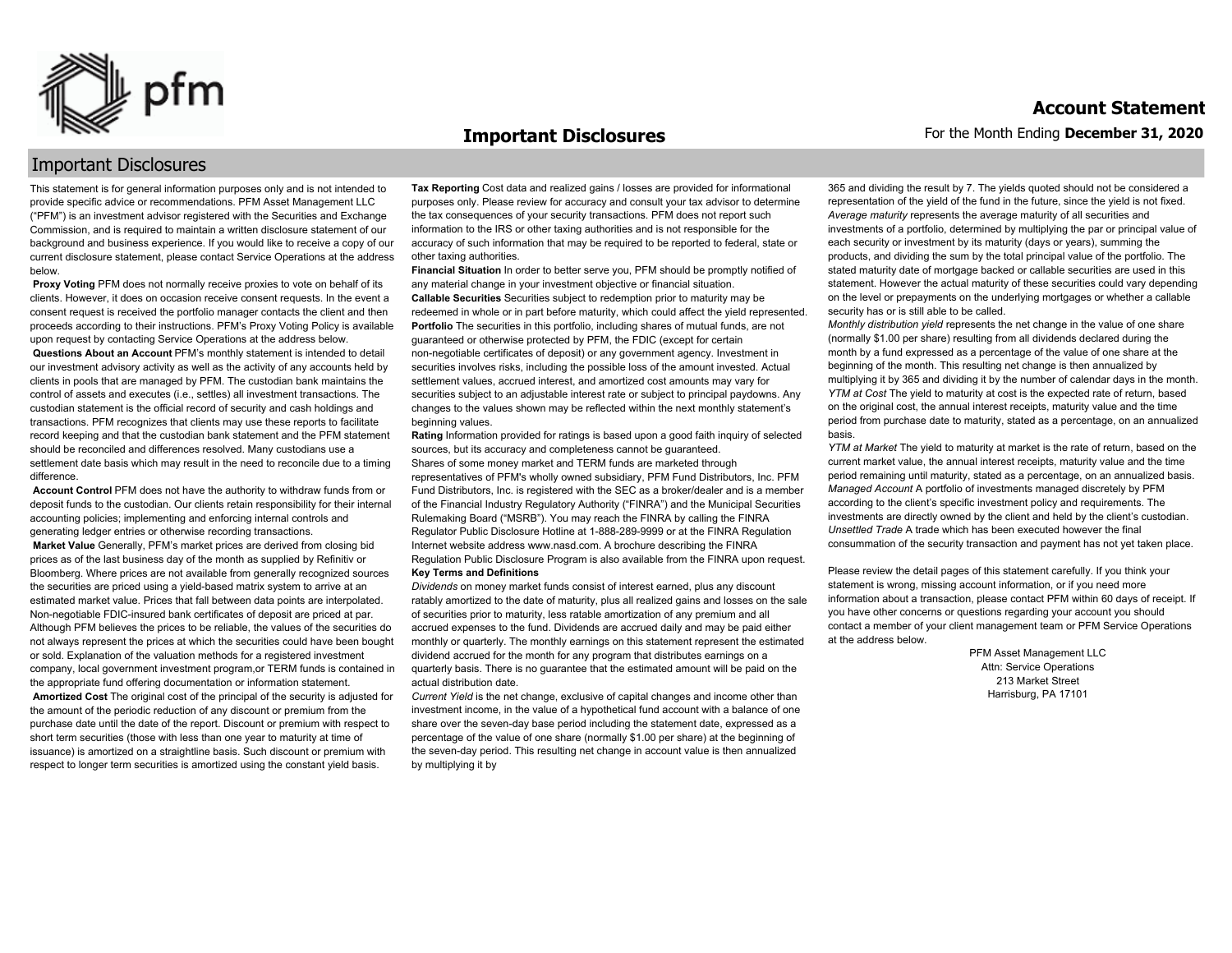

# **Managed Account Summary Statement** For the Month Ending December 31, 2020

| <b>Transaction Summary - Managed Account</b> | <b>Cash Transactions Summary - Managed Account</b> |                                                       |                          |
|----------------------------------------------|----------------------------------------------------|-------------------------------------------------------|--------------------------|
| <b>Opening Market Value</b>                  | \$129,765,039.77                                   | Maturities/Calls                                      | 0.00                     |
| Maturities/Calls                             | (417,743.88)                                       | Sale Proceeds                                         | 6,493,843.60             |
| Principal Dispositions                       | (6,427,047.70)                                     | Coupon/Interest/Dividend Income<br>Principal Payments | 114,444.45<br>417,743.88 |
| Principal Acquisitions<br>Unsettled Trades   | 6,751,125.68<br>0.00                               | <b>Security Purchases</b>                             | (6,751,554.55)           |
| Change in Current Value                      | (20, 177.36)                                       | Net Cash Contribution<br>Reconciling Transactions     | (274, 477.38)<br>0.00    |
| <b>Closing Market Value</b>                  | \$129,651,196.51                                   |                                                       |                          |

| <b>Earnings Reconciliation (Cash Basis) - Managed Account</b> |                    | <b>Cash Balance</b>         |        |
|---------------------------------------------------------------|--------------------|-----------------------------|--------|
| Interest/Dividends/Coupons Received                           | 181,240.35         | <b>Closing Cash Balance</b> | \$0.00 |
| Less Purchased Interest Related to Interest/Coupons           | (428.87)           |                             |        |
| Plus Net Realized Gains/Losses                                | 153,390.37         |                             |        |
| <b>Total Cash Basis Earnings</b>                              | \$334,201.85       |                             |        |
| <b>Earnings Reconciliation (Accrual Basis)</b>                | <b>Total</b>       |                             |        |
| Ending Amortized Value of Securities                          | 127,921,021.06     |                             |        |
| <b>Ending Accrued Interest</b>                                | 464,138.90         |                             |        |
| Plus Proceeds from Sales                                      | 6,493,843.60       |                             |        |
| Plus Proceeds of Maturities/Calls/Principal Payments          | 417,743.88         |                             |        |
| Plus Coupons/Dividends Received                               | 114,444.45         |                             |        |
| Less Cost of New Purchases                                    | (6,751,554.55)     |                             |        |
| Less Beginning Amortized Value of Securities                  | (127, 879, 012.72) |                             |        |
| Less Beginning Accrued Interest                               | (494, 719.07)      |                             |        |
| <b>Total Accrual Basis Earnings</b>                           | \$285,905.55       |                             |        |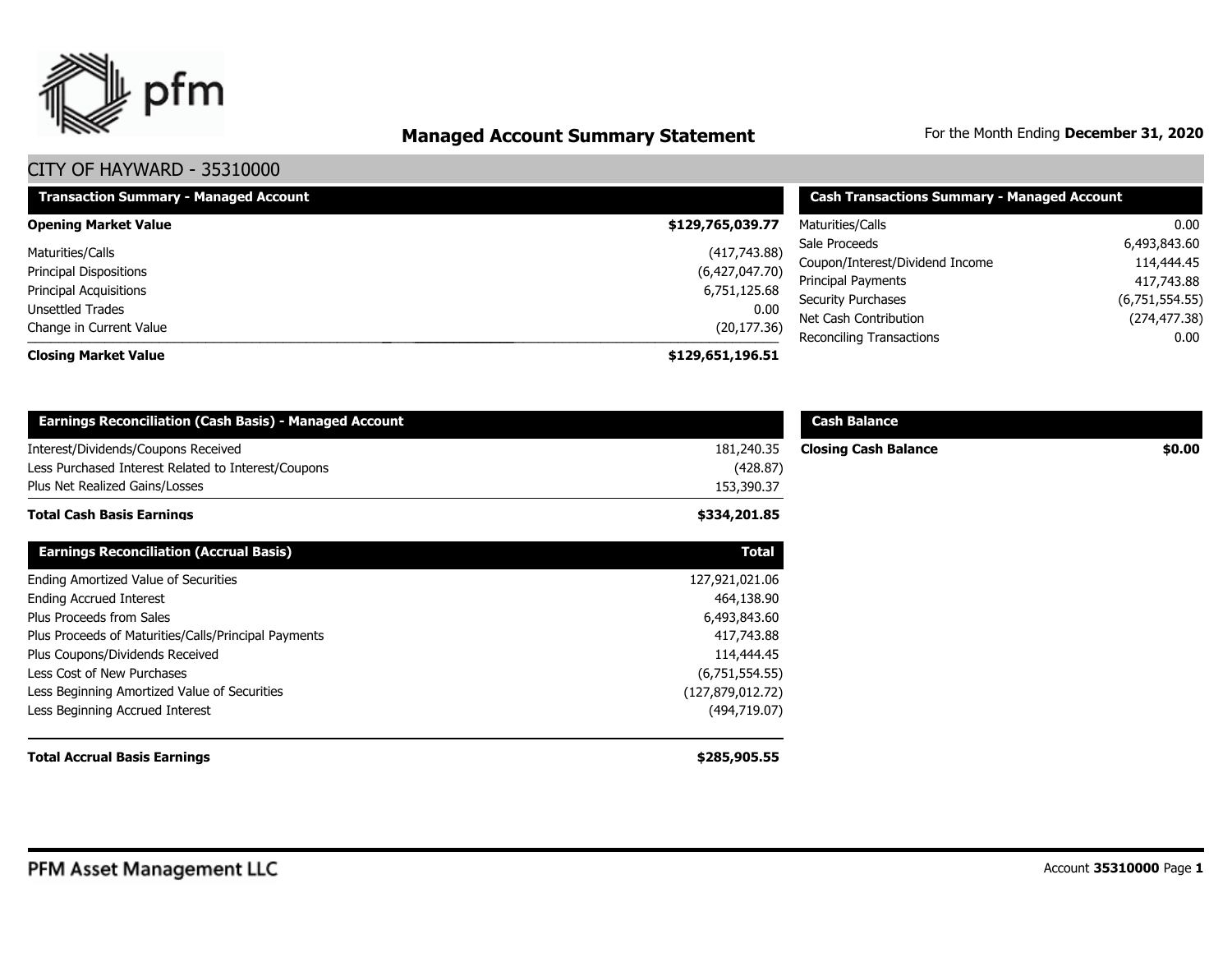

## **Portfolio Summary and Statistics** For the Month Ending **December 31, 2020**

### CITY OF HAYWARD - 35310000

| <b>Account Summary</b>                 |                  |                        |                |  |  |  |  |  |  |  |
|----------------------------------------|------------------|------------------------|----------------|--|--|--|--|--|--|--|
| <b>Description</b>                     | <b>Par Value</b> | <b>Market Value</b>    | <b>Percent</b> |  |  |  |  |  |  |  |
| U.S. Treasury Bond / Note              | 30,700,000.00    | 31,346,495.52          | 24.18          |  |  |  |  |  |  |  |
| Supra-National Agency Bond / Note      | 2,660,000.00     | 2,669,290.78           | 2.06           |  |  |  |  |  |  |  |
| Municipal Bond / Note                  | 16,425,000.00    | 16,911,843.90          | 13.04          |  |  |  |  |  |  |  |
| Federal Agency Collateralized Mortgage | 10,643,245.01    | 10,834,008.06          | 8.36           |  |  |  |  |  |  |  |
| Obligation                             |                  |                        |                |  |  |  |  |  |  |  |
| Federal Agency Bond / Note             | 44,500,000.00    | 44,743,749.89          | 34.51          |  |  |  |  |  |  |  |
| Corporate Note                         | 11,630,000.00    | 11,971,482.61          | 9.23           |  |  |  |  |  |  |  |
| Certificate of Deposit                 | 5,125,000.00     | 5,206,623.63           | 4.02           |  |  |  |  |  |  |  |
| <b>Bank Note</b>                       | 300,000.00       | 322,086.30             | 0.25           |  |  |  |  |  |  |  |
| <b>Asset-Backed Security</b>           | 5,571,603.75     | 5,645,615.82           | 4.35           |  |  |  |  |  |  |  |
| <b>Managed Account Sub-Total</b>       | 127,554,848.76   | 129,651,196.51 100.00% |                |  |  |  |  |  |  |  |
| <b>Accrued Interest</b>                |                  | 464,138.90             |                |  |  |  |  |  |  |  |
| <b>Total Portfolio</b>                 | 127,554,848.76   | 130,115,335.41         |                |  |  |  |  |  |  |  |



#### **Sector Allocation**



| <b>Characteristics</b>            |          |
|-----------------------------------|----------|
| Yield to Maturity at Cost         | 1.26%    |
| Yield to Maturity at Market       | $0.38\%$ |
| Weighted Average Days to Maturity | 748      |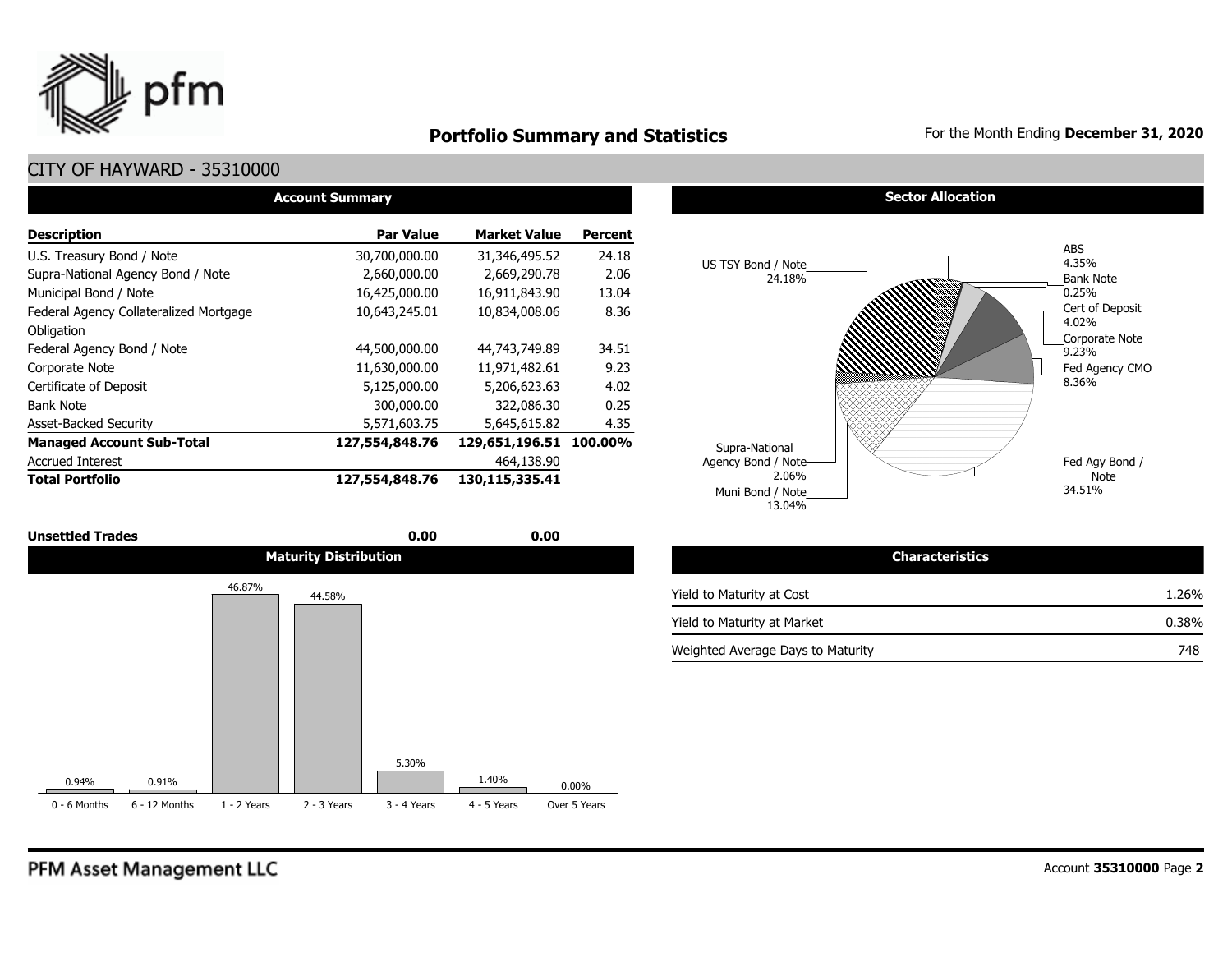

## **Managed Account Issuer Summary** For the Month Ending December 31, 2020

### CITY OF HAYWARD - 35310000

| <b>Issuer Summary</b>                    |                     |                |  |  |  |  |  |  |  |
|------------------------------------------|---------------------|----------------|--|--|--|--|--|--|--|
|                                          | <b>Market Value</b> |                |  |  |  |  |  |  |  |
| <b>Issuer</b>                            | of Holdings         | <b>Percent</b> |  |  |  |  |  |  |  |
| ADOBE INC                                | 308,553.90          | 0.24           |  |  |  |  |  |  |  |
| AMERICAN HONDA FINANCE                   | 616,570.20          | 0.48           |  |  |  |  |  |  |  |
| ARIZONA TRANSPORTATION BOARD             | 1,277,064.10        | 0.98           |  |  |  |  |  |  |  |
| <b>BANK OF AMERICA CO</b>                | 1,118,542.75        | 0.86           |  |  |  |  |  |  |  |
| BMW FINANCIAL SERVICES NA LLC            | 14,102.90           | 0.01           |  |  |  |  |  |  |  |
| BRISTOL-MYERS SQUIBB CO                  | 593,388.88          | 0.46           |  |  |  |  |  |  |  |
| CALIFORNIA EARTHQUAKE AUTHORITY          | 302,490.00          | 0.23           |  |  |  |  |  |  |  |
| CALIFORNIA STATE UNIVERSITY              | 324,307.75          | 0.25           |  |  |  |  |  |  |  |
| CAPITAL ONE FINANCIAL CORP               | 614,656.74          | 0.47           |  |  |  |  |  |  |  |
| CAPITAL ONE PRIME AUTO REC TRUST         | 177,981.32          | 0.14           |  |  |  |  |  |  |  |
| CARMAX AUTO OWNER TRUST                  | 740,992.60          | 0.57           |  |  |  |  |  |  |  |
| CATERPILLAR INC                          | 661,374.03          | 0.51           |  |  |  |  |  |  |  |
| CHAFFEY COMMUNITY COLLEGE DISTRICT       | 793,631.30          | 0.61           |  |  |  |  |  |  |  |
| CHAFFEY JOINT UNION HIGH SCHOOL DISTRICT | 613,440.00          | 0.47           |  |  |  |  |  |  |  |
| <b>CHEVRON CORPORATION</b>               | 568,874.94          | 0.44           |  |  |  |  |  |  |  |
| <b>CITIGROUP INC</b>                     | 638,704.80          | 0.49           |  |  |  |  |  |  |  |
| CITY OF SAN JOSE                         | 1,189,272.50        | 0.92           |  |  |  |  |  |  |  |
| <b>COMCAST CORP</b>                      | 164,841.75          | 0.13           |  |  |  |  |  |  |  |
| <b>CREDIT AGRICOLE SA</b>                | 603,929.40          | 0.47           |  |  |  |  |  |  |  |
| <b>CREDIT SUISSE GROUP RK</b>            | 976,753.05          | 0.75           |  |  |  |  |  |  |  |
| <b>DEERE &amp; COMPANY</b>               | 452,970.20          | 0.35           |  |  |  |  |  |  |  |
| <b>DNB ASA</b>                           | 647,135.63          | 0.50           |  |  |  |  |  |  |  |
| <b>EXXON MOBIL CORP</b>                  | 152,818.05          | 0.12           |  |  |  |  |  |  |  |
| <b>FANNIE MAE</b>                        | 12,784,658.70       | 9.85           |  |  |  |  |  |  |  |
| FEDERAL FARM CREDIT BANKS                | 5,137,204.03        | 3.96           |  |  |  |  |  |  |  |
| FEDERAL HOME LOAN BANKS                  | 4,741,065.81        | 3.66           |  |  |  |  |  |  |  |
| FIFTH THIRD AUTO TRUST                   | 218,295.07          | 0.17           |  |  |  |  |  |  |  |
| FLORIDA STATE BOARD OF ADMIN FIN CORP    | 301,693.55          | 0.23           |  |  |  |  |  |  |  |
| FORD CREDIT AUTO LEASE TRUST             | 155,899.29          | 0.12           |  |  |  |  |  |  |  |
| FORD CREDIT AUTO OWNER TRUST             | 137,413.84          | 0.11           |  |  |  |  |  |  |  |
| FREDDIE MAC                              | 32,914,829.41       | 25.38          |  |  |  |  |  |  |  |
| <b>GM FINANCIAL AUTO LEASING TRUST</b>   | 402,968.65          | 0.31           |  |  |  |  |  |  |  |

#### **Credit Quality (S&P Ratings)**



PFM Asset Management LLC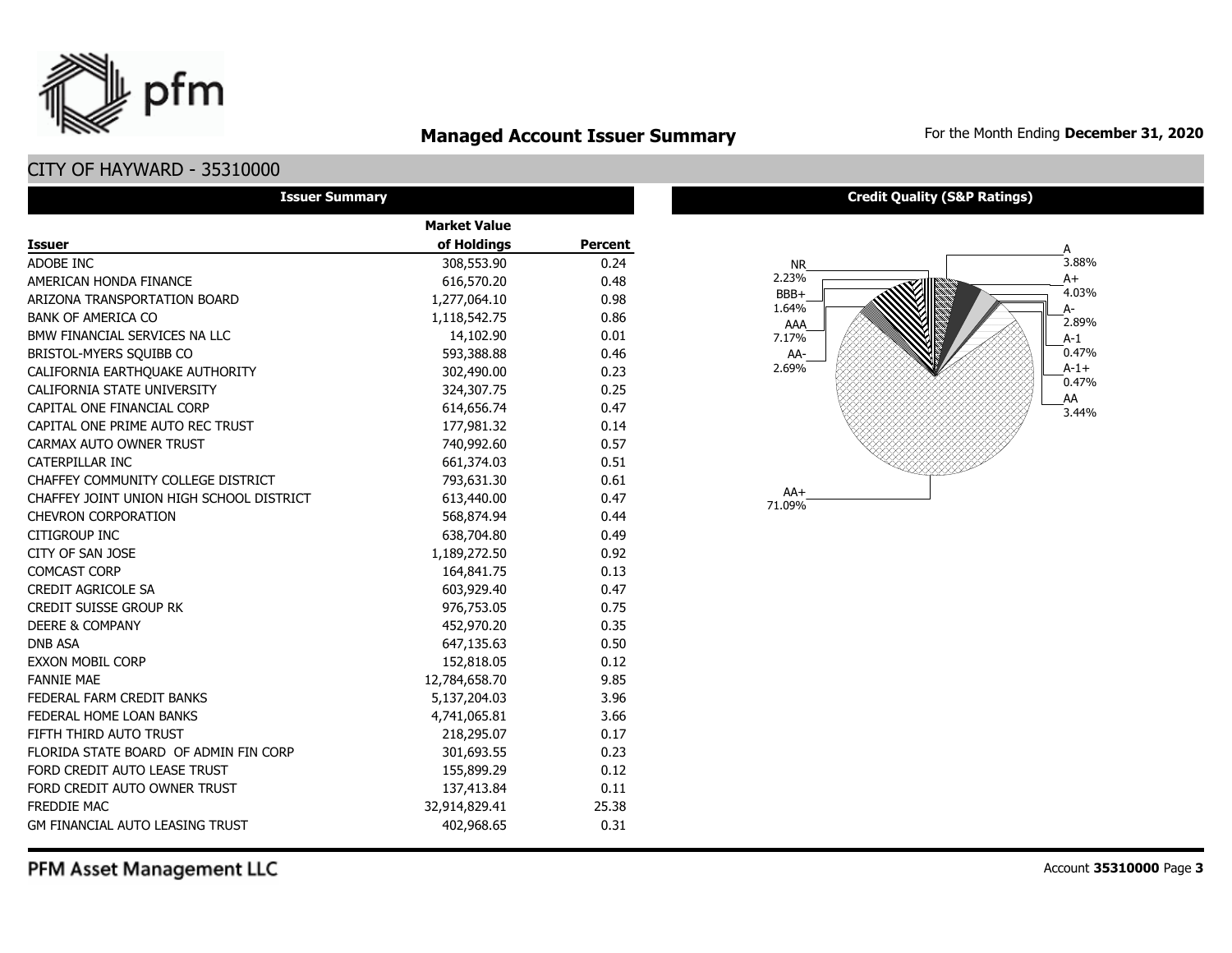

## **Managed Account Issuer Summary** For the Month Ending December 31, 2020

|                                        | <b>Market Value</b> |                |
|----------------------------------------|---------------------|----------------|
| <b>Issuer</b>                          | of Holdings         | <b>Percent</b> |
| GM FINANCIAL SECURITIZED TERM          | 752,174.73          | 0.58           |
| <b>GOLDMAN SACHS GROUP INC</b>         | 855,844.35          | 0.66           |
| HARLEY-DAVIDSON MOTORCYCLE TRUST       | 441,058.94          | 0.34           |
| HOME DEPOT INC                         | 181,004.43          | 0.14           |
| HONDA AUTO RECEIVABLES                 | 163,232.72          | 0.13           |
| <b>HYUNDAI AUTO RECEIVABLES</b>        | 341,312.60          | 0.26           |
| <b>IBM CORP</b>                        | 611,784.78          | 0.47           |
| INTER-AMERICAN DEVELOPMENT BANK        | 1,293,403.90        | 1.00           |
| INTL BANK OF RECONSTRUCTION AND DEV    | 1,375,886.88        | 1.06           |
| JP MORGAN CHASE & CO                   | 1,231,822.00        | 0.95           |
| LONG BEACH COMMUNITY COLLEGE DISTRICT  | 941,574.00          | 0.73           |
| LOS ANGELES COMMUNITY COLLEGE DISTRICT | 312,619.50          | 0.24           |
| MERCEDES-BENZ AUTO LEASE TRUST         | 170,354.45          | 0.13           |
| <b>MORGAN STANLEY</b>                  | 631,382.10          | 0.49           |
| NEW YORK & NEW JERSEY PORT AUTHORITY   | 755,988.75          | 0.58           |
| NEW YORK ST URBAN DEVELOPMENT CORP     | 1,170,916.90        | 0.90           |
| NISSAN AUTO LEASE TRUST                | 13,897.64           | 0.01           |
| NISSAN AUTO RECEIVABLES                | 166,792.24          | 0.13           |
| <b>NORDEA BANK ABP</b>                 | 642,146.25          | 0.50           |
| OREGON DEPARTMENT OF TRANSPORTATION    | 616,632.00          | 0.48           |
| PACCAR FINANCIAL CORP                  | 501,775.03          | 0.39           |
| PALOMAR COMMMUNITY COLLEGE DISTRICT    | 726,189.00          | 0.56           |
| PNC FINANCIAL SERVICES GROUP           | 322,086.30          | 0.25           |
| ROYAL BANK OF CANADA                   | 608,317.20          | 0.47           |
| SAN DIEGO COMMUNITY COLLEGE DISTRICT   | 692,016.75          | 0.53           |
| SKANDINAVISKA ENSKILDA BANKEN AB       | 642,248.75          | 0.50           |
| SOCIETE GENERALE                       | 609,846.00          | 0.47           |
| STATE OF CALIFORNIA                    | 633,474.00          | 0.49           |
| STATE OF CONNECTICUT                   | 1,093,607.65        | 0.84           |
| STATE OF LOUISIANA                     | 624,726.00          | 0.48           |
| <b>STATE OF MARYLAND</b>               | 1,238,796.00        | 0.96           |
| STATE OF MISSISSIPPI                   | 476,961.75          | 0.37           |
| STATE OF WASHINGTON                    | 676,789.30          | 0.52           |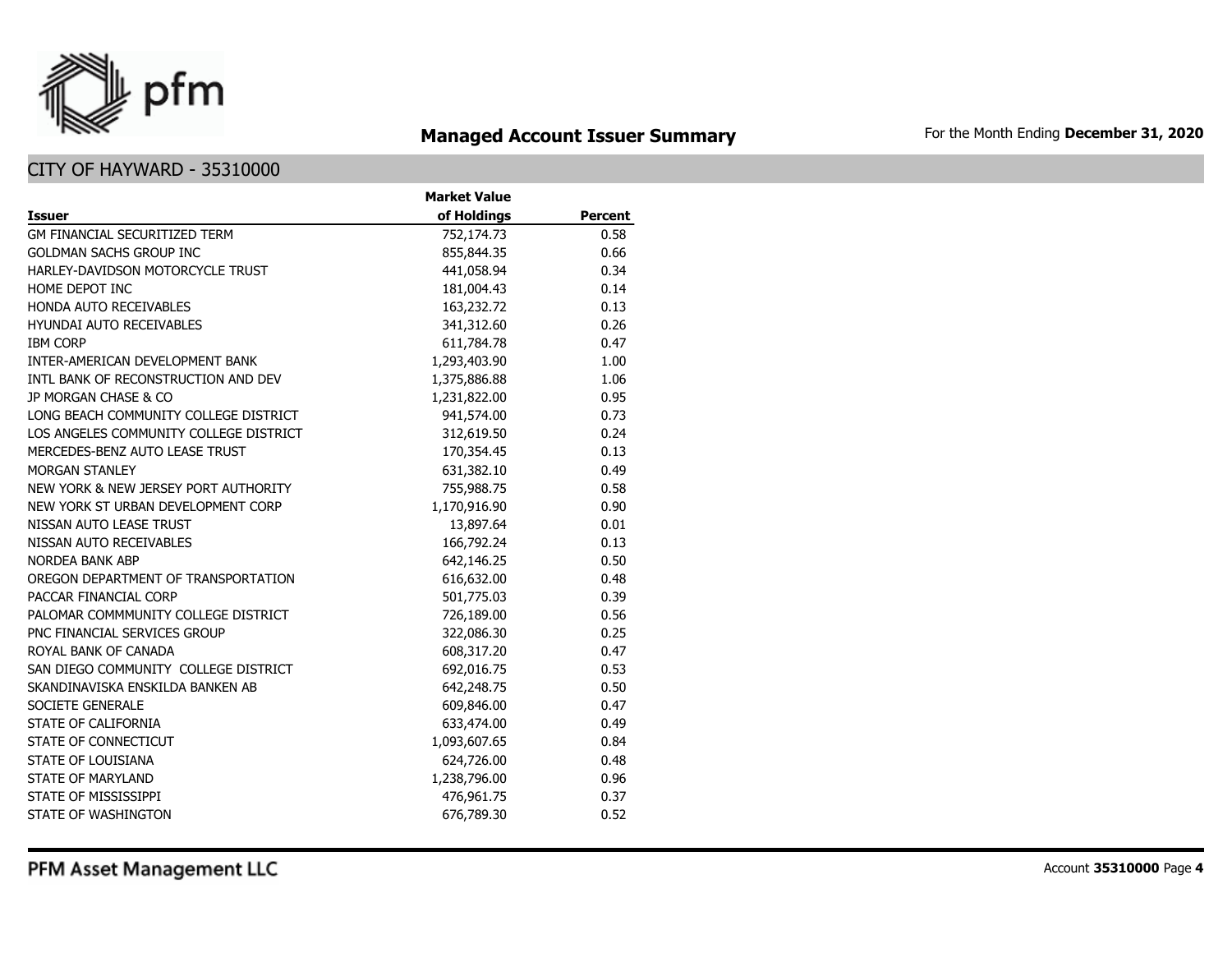

## **Managed Account Issuer Summary** For the Month Ending December 31, 2020

|                                         | <b>Market Value</b> |                |
|-----------------------------------------|---------------------|----------------|
| <b>Issuer</b>                           | of Holdings         | <b>Percent</b> |
| STATE OF WISCONSIN                      | 624,925.00          | 0.48           |
| SUMITOMO MITSUI FINANCIAL GROUP INC     | 476,247.35          | 0.37           |
| TAMALPAIS UNION HIGH SCHOOL DISTRICT    | 1,021,248.10        | 0.79           |
| THE BANK OF NEW YORK MELLON CORPORATION | 308,058.00          | 0.24           |
| TOYOTA MOTOR CORP                       | 1,139,881.72        | 0.88           |
| TRUIST FIN CORP                         | 306,999.30          | 0.24           |
| UNITED PARCEL SERVICE INC               | 307,755.00          | 0.24           |
| UNITED STATES TREASURY                  | 31,346,495.52       | 24.17          |
| UNIVERSITY OF CALIFORNIA                | 503,480.00          | 0.39           |
| <b>US BANCORP</b>                       | 618,536.40          | 0.48           |
| <b>VERIZON OWNER TRUST</b>              | 830,280.59          | 0.64           |
| <b>VOLKSWAGEN AUTO LEASE TURST</b>      | 304,201.50          | 0.23           |
| <b>Total</b>                            | \$129,651,196.51    | 100.00%        |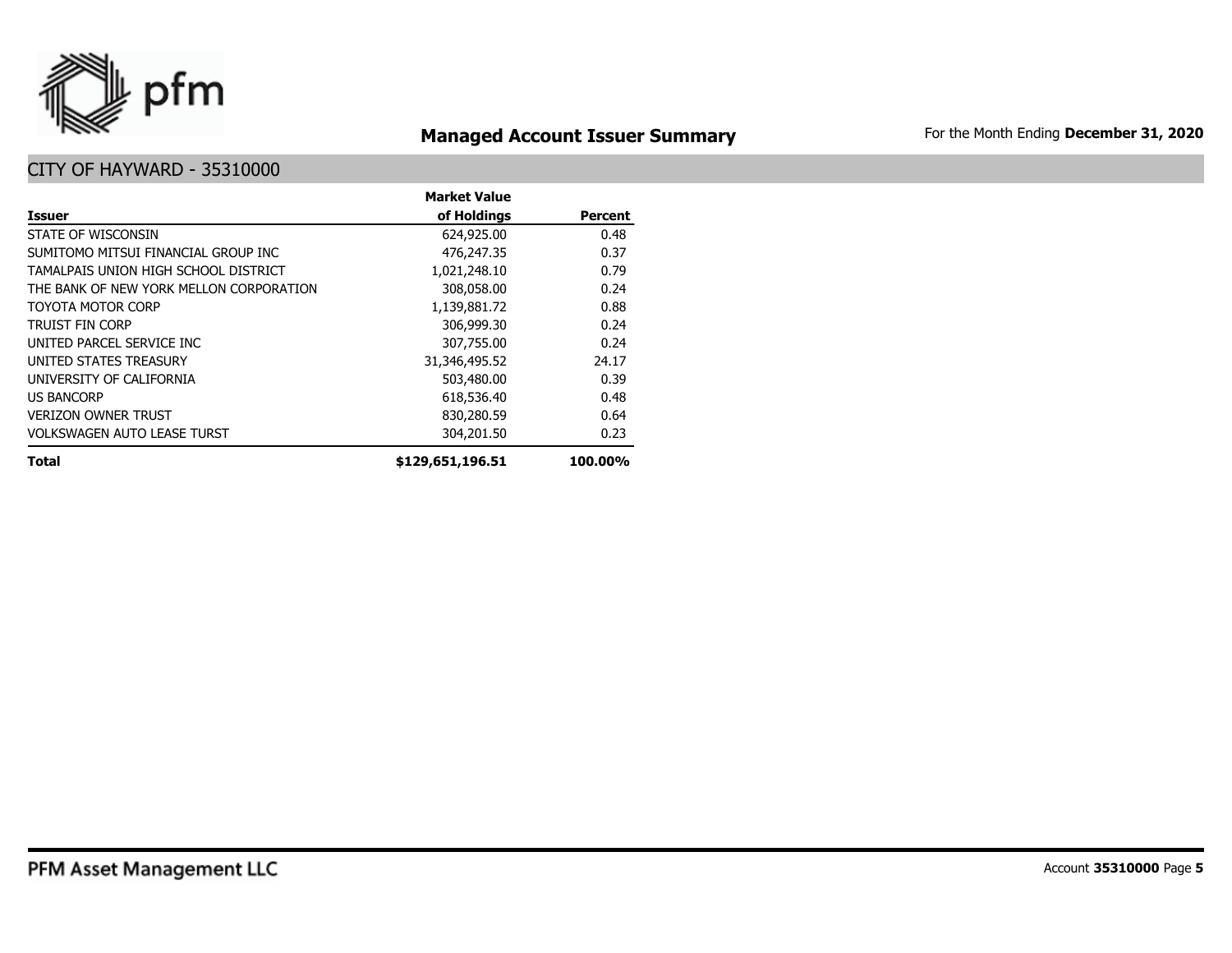

### CITY OF HAYWARD - 35310000

| <b>Security Type/Description</b><br><b>Dated Date/Coupon/Maturity</b> | <b>CUSIP</b> |                  | S&P<br>Par Rating | Moody's<br><b>Rating</b> | <b>Trade</b><br><b>Date</b> | <b>Settle</b><br><b>Date</b> | <b>Original</b><br>Cost | <b>YTM</b><br>at Cost | <b>Accrued</b><br><b>Interest</b> | <b>Amortized</b><br>Cost | <b>Market</b><br><b>Value</b> |
|-----------------------------------------------------------------------|--------------|------------------|-------------------|--------------------------|-----------------------------|------------------------------|-------------------------|-----------------------|-----------------------------------|--------------------------|-------------------------------|
| <b>U.S. Treasury Bond / Note</b>                                      |              |                  |                   |                          |                             |                              |                         |                       |                                   |                          |                               |
| <b>US TREASURY NOTES</b><br>DTD 01/15/2019 2.500% 01/15/2022          | 9128285V8    | 1,500,000.00 AA+ |                   | Aaa                      | 02/08/19                    | 02/11/19                     | 1,502,988.28            | 2.43                  | 17,323.37                         | 1,501,059.46             | 1,536,796.80                  |
| <b>US TREASURY NOTES</b><br>DTD 01/15/2019 2.500% 01/15/2022          | 9128285V8    | 1,575,000.00 AA+ |                   | Aaa                      | 01/29/19                    | 01/31/19                     | 1,572,723.63            | 2.55                  | 18,189.54                         | 1,574,201.16             | 1,613,636.64                  |
| <b>US TREASURY NOTES</b><br>DTD 01/31/2017 1.875% 01/31/2022          | 912828V72    | 8,750,000.00 AA+ |                   | Aaa                      | 01/07/19                    | 01/09/19                     | 8,590,722.66            | 2.50                  | 68,656.59                         | 8,693,725.81             | 8,915,429.25                  |
| US TREASURY NOTES<br>DTD 02/15/2019 2.500% 02/15/2022                 | 9128286C9    | 1,800,000.00 AA+ |                   | Aaa                      | 04/01/19                    | 04/03/19                     | 1,810,476.56            | 2.29                  | 16,997.28                         | 1,804,094.75             | 1,847,812.50                  |
| <b>US TREASURY NOTES</b><br>DTD 07/31/2017 1.875% 07/31/2022          | 9128282P4    | 1,600,000.00 AA+ |                   | Aaa                      | 07/01/19                    | 07/03/19                     | 1,605,437.50            | 1.76                  | 12,554.35                         | 1,602,786.48             | 1,644,000.00                  |
| <b>US TREASURY NOTES</b><br>DTD 07/31/2017 1.875% 07/31/2022          | 9128282P4    | 4,000,000.00 AA+ |                   | Aaa                      | 06/03/19                    | 06/05/19                     | 4,003,281.25            | 1.85                  | 31,385.87                         | 4,001,640.62             | 4,110,000.00                  |
| <b>US TREASURY NOTES</b><br>DTD 08/31/2017 1.625% 08/31/2022          | 9128282S8    | 125,000.00 AA+   |                   | Aaa                      | 08/02/19                    | 08/05/19                     | 124,750.98              | 1.69                  | 690.18                            | 124,865.28               | 128,085.94                    |
| UNITED STATES TREASURY NOTES<br>DTD 10/15/2019 1.375% 10/15/2022      | 912828YK0    | 5,250,000.00 AA+ |                   | Aaa                      | 12/02/19                    | 12/04/19                     | 5,213,085.94            | 1.63                  | 15,468.75                         | 5,226,990.47             | 5,366,484.38                  |
| UNITED STATES TREASURY NOTES<br>DTD 01/15/2020 1.500% 01/15/2023      | 912828Z29    | 2,500,000.00 AA+ |                   | Aaa                      | 02/03/20                    | 02/05/20                     | 2,512,207.03            | 1.33                  | 17,323.37                         | 2,508,448.40             | 2,569,531.25                  |
| <b>US TREASURY NOTES</b><br>DTD 02/01/2016 1.750% 01/31/2023          | 912828P38    | 150,000.00 AA+   |                   | Aaa                      | 01/02/20                    | 01/06/20                     | 150,609.38              | 1.61                  | 1,098.51                          | 150,413.14               | 155,015.63                    |
| US TREASURY N/B NOTES<br>DTD 11/15/2020 0.250% 11/15/2023             | 91282CAW1    | 3,450,000.00 AA+ |                   | Aaa                      | 12/01/20                    | 12/03/20                     | 3,453,234,38            | 0.22                  | 1,119.82                          | 3,453,147,29             | 3,459,703.13                  |
| <b>Security Type Sub-Total</b>                                        |              | 30,700,000.00    |                   |                          |                             |                              | 30,539,517.59           | 1.86                  | 200,807.63                        | 30,641,372.86            | 31,346,495.52                 |
| <b>Supra-National Agency Bond / Note</b>                              |              |                  |                   |                          |                             |                              |                         |                       |                                   |                          |                               |
| INTER-AMERICAN DEVEL BK CORPORATE<br><b>NOTES</b>                     | 4581X0DM7    | 1,285,000.00 AAA |                   | Aaa                      | 04/17/20                    | 04/24/20                     | 1,284,563.10            | 0.51                  | 660.35                            | 1,284,660.97             | 1,293,403.90                  |

DTD 04/24/2020 0.500% 05/24/2023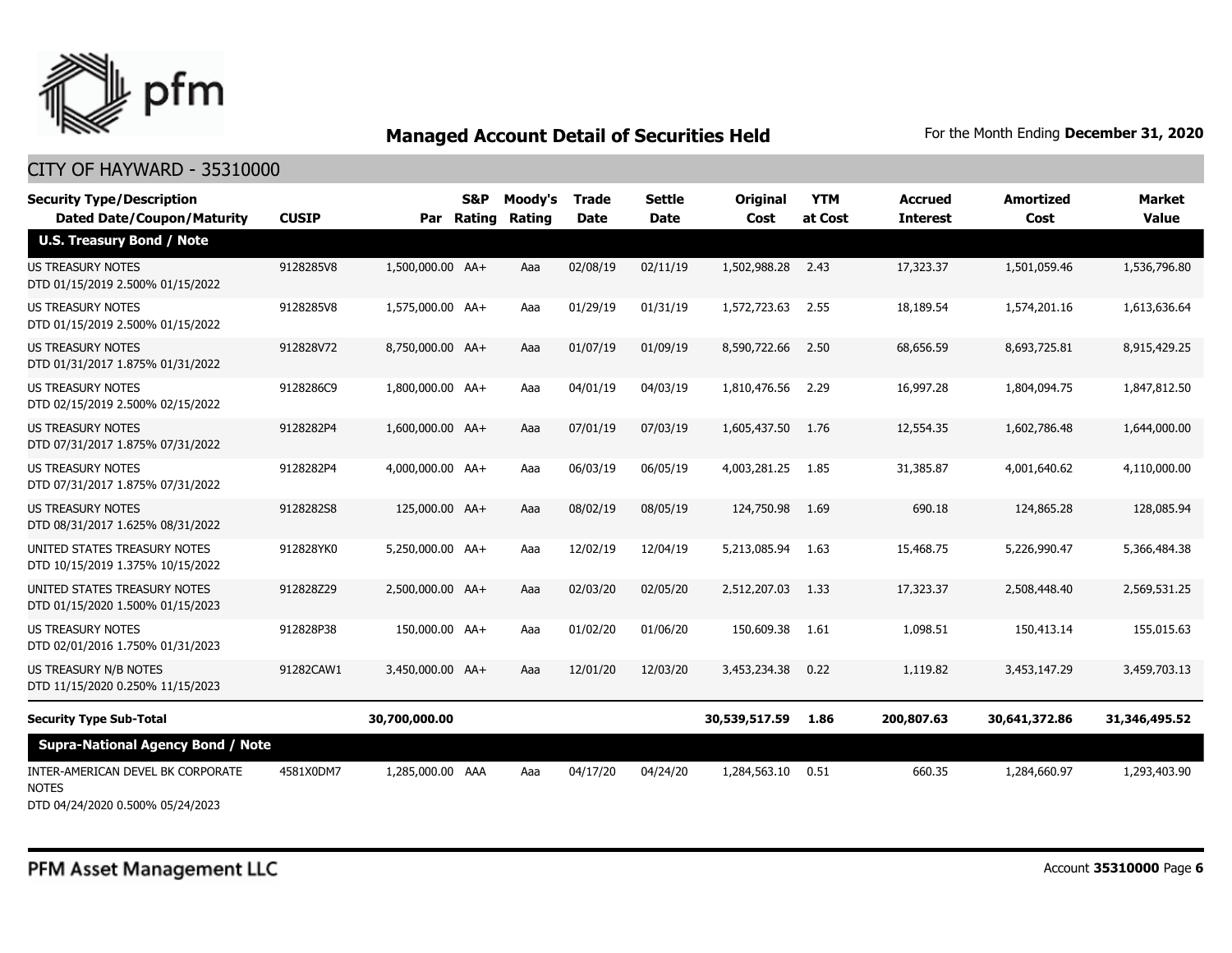

#### CITY OF HAYWARD - 35310000

| <b>Security Type/Description</b><br><b>Dated Date/Coupon/Maturity</b>                  | <b>CUSIP</b> | Par              | <b>S&amp;P</b><br>Rating | Moody's<br>Rating | <b>Trade</b><br><b>Date</b> | <b>Settle</b><br><b>Date</b> | Original<br>Cost | <b>YTM</b><br>at Cost | <b>Accrued</b><br><b>Interest</b> | <b>Amortized</b><br>Cost | Market<br><b>Value</b> |
|----------------------------------------------------------------------------------------|--------------|------------------|--------------------------|-------------------|-----------------------------|------------------------------|------------------|-----------------------|-----------------------------------|--------------------------|------------------------|
| <b>Supra-National Agency Bond / Note</b>                                               |              |                  |                          |                   |                             |                              |                  |                       |                                   |                          |                        |
| INTL BK RECON & DEVELOP CORPORATE<br><b>NOTES</b><br>DTD 11/24/2020 0.250% 11/24/2023  | 459058JM6    | 1,375,000.00 AAA |                          | Aaa               | 11/17/20                    | 11/24/20                     | 1,372,043.75     | 0.32                  | 353.30                            | 1,372,146.34             | 1,375,886.88           |
| <b>Security Type Sub-Total</b>                                                         |              | 2,660,000.00     |                          |                   |                             |                              | 2,656,606.85     | 0.41                  | 1,013.65                          | 2,656,807.31             | 2,669,290.78           |
| <b>Municipal Bond / Note</b>                                                           |              |                  |                          |                   |                             |                              |                  |                       |                                   |                          |                        |
| LA ST T/E GO BONDS<br>DTD 03/11/2020 5.000% 11/15/2021                                 | 546417DK9    | 600,000.00 AA-   |                          | Aa3               | 04/21/20                    | 04/22/20                     | 637,044.00       | 1.01                  | 3,833.33                          | 620,594.39               | 624,726.00             |
| CA ST T/E GO BONDS<br>DTD 04/22/2020 5.000% 03/01/2022                                 | 13063DUV8    | 600,000.00 AA-   |                          | Aa2               | 04/17/20                    | 04/22/20                     | 644,070.00       | 1.00                  | 10,000.00                         | 627,560.00               | 633,474.00             |
| CT ST T/E GO BONDS<br>DTD 06/25/2020 3.000% 06/01/2022                                 | 20772KKE8    | 750,000.00       | A                        | A1                | 06/12/20                    | 06/25/20                     | 784,837.50       | 0.58                  | 1,875.00                          | 775,461.97               | 778,777.50             |
| CT ST TXBL GO BONDS<br>DTD 06/11/2020 2.500% 07/01/2022                                | 20772KJU4    | 305,000.00       | A                        | A1                | 05/29/20                    | 06/11/20                     | 310,130.10       | 1.66                  | 4,236.11                          | 308,734.71               | 314,830.15             |
| PALOMAR COMM COLL DIST, CA TXBL GO<br><b>BONDS</b><br>DTD 11/03/2020 0.441% 08/01/2022 | 697511EZ2    | 375,000.00 AA    |                          | Aa2               | 10/16/20                    | 11/03/20                     | 375,000.00       | 0.44                  | 266.44                            | 375,000.00               | 375,877.50             |
| CHAFFEY UHSD, CA TXBL GO BONDS<br>DTD 12/05/2019 1.913% 08/01/2022                     | 157411TH2    | 600,000.00 AA-   |                          | Aa1               | 11/06/19                    | 12/05/19                     | 600,000.00       | 1.91                  | 4,782.50                          | 600,000.00               | 613,440.00             |
| SAN DIEGO CCD, CA TXBL GO BONDS<br>DTD 10/16/2019 1.936% 08/01/2022                    | 7972720M6    | 675,000.00 AAA   |                          | Aaa               | 09/18/19                    | 10/16/19                     | 675,000.00       | 1.94                  | 5,445.00                          | 675,000.00               | 692,016.75             |
| LONG BEACH CCD, CA TXBL GO BONDS<br>DTD 10/23/2019 1.702% 08/01/2022                   | 542411NG4    | 920,000.00 AA    |                          | Aa2               | 10/09/19                    | 10/23/19                     | 920,000.00       | 1.70                  | 6,524.33                          | 920,000.00               | 941,574.00             |
| TAMALPAIS UHSD, CA TXBL GO BONDS<br>DTD 10/09/2019 1.925% 08/01/2022                   | 874857KH7    | 995,000.00 NR    |                          | Aaa               | 09/20/19                    | 10/09/19                     | 995,000.00       | 1.93                  | 7,980.73                          | 995,000.00               | 1,021,248.10           |
| SAN JOSE, CA TXBL GO BONDS<br>DTD 07/25/2019 2.300% 09/01/2022                         | 798135H44    | 1,150,000.00 AA+ |                          | Aa1               | 07/09/19                    | 07/25/19                     | 1,157,544.00     | 2.08                  | 8,816.67                          | 1,154,044.75             | 1,189,272.50           |
| OR ST DEPT OF TRANS TXBL REV BONDS<br>DTD 11/20/2019 1.855% 11/15/2022                 | 68607DTT2    | 600,000.00 AAA   |                          | Aa1               | 11/07/19                    | 11/20/19                     | 600,000.00       | 1.86                  | 1,422.17                          | 600,000.00               | 616,632.00             |

PFM Asset Management LLC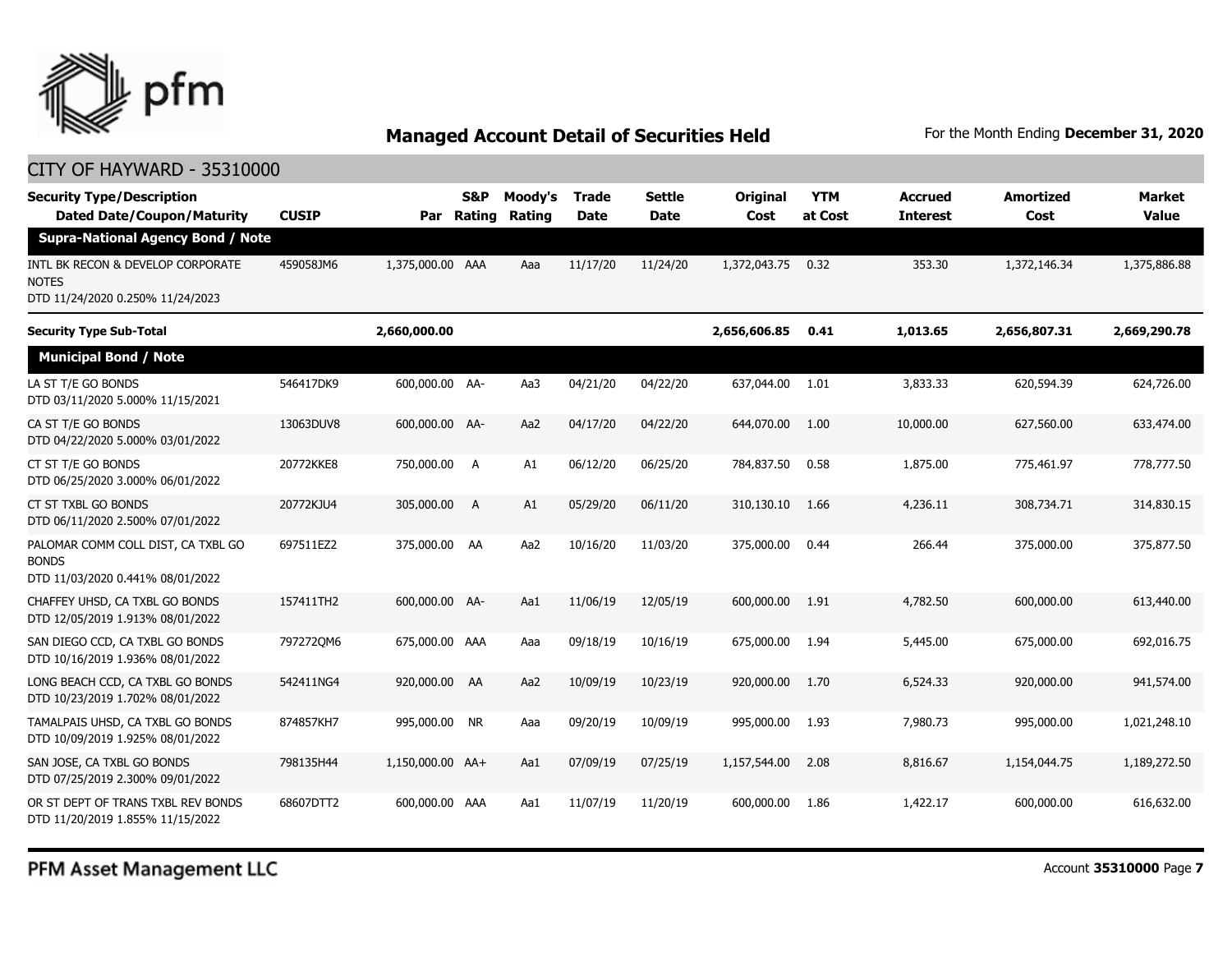

#### CITY OF HAYWARD - 35310000

| <b>Security Type/Description</b><br><b>Dated Date/Coupon/Maturity</b>                  | <b>CUSIP</b> |                  | <b>S&amp;P</b><br>Par Rating | Moody's<br>Rating | <b>Trade</b><br><b>Date</b> | <b>Settle</b><br><b>Date</b> | Original<br>Cost | <b>YTM</b><br>at Cost | <b>Accrued</b><br><b>Interest</b> | <b>Amortized</b><br>Cost | <b>Market</b><br><b>Value</b> |
|----------------------------------------------------------------------------------------|--------------|------------------|------------------------------|-------------------|-----------------------------|------------------------------|------------------|-----------------------|-----------------------------------|--------------------------|-------------------------------|
| <b>Municipal Bond / Note</b>                                                           |              |                  |                              |                   |                             |                              |                  |                       |                                   |                          |                               |
| NY ST URBAN DEV CORP TXBL REV BONDS<br>DTD 12/23/2020 0.480% 03/15/2023                | 650036DR4    | 290,000.00 AA+   |                              | <b>NR</b>         | 12/16/20                    | 12/23/20                     | 290,000.00       | 0.48                  | 30.93                             | 290,000.00               | 290,107.30                    |
| UNIV OF CAL TXBL REV BONDS<br>DTD 07/16/2020 0.628% 05/15/2023                         | 91412HFK4    | 500,000.00 AA    |                              | Aa2               | 07/10/20                    | 07/16/20                     | 500,000.00       | 0.63                  | 401.22                            | 500,000.00               | 503,480.00                    |
| CHAFFEY CMTY CLG DIST, CA TXBL GO<br><b>BONDS</b><br>DTD 09/24/2019 1.617% 06/01/2023  | 157432KD6    | 770,000.00 AA    |                              | Aa2               | 10/13/20                    | 10/15/20                     | 792,314.60       | 0.51                  | 1,037.58                          | 790,499.65               | 793,631.30                    |
| CA ST EARTHQUAKE AUTH TXBL REV<br><b>BONDS</b><br>DTD 11/24/2020 1.477% 07/01/2023     | 13017HAK2    | 300,000.00 NR    |                              | <b>NR</b>         | 11/19/20                    | 11/24/20                     | 301,599.00       | 1.27                  | 455.41                            | 301,534.97               | 302,490.00                    |
| PORT AUTH OF NY/NJ TXBL REV BONDS<br>DTD 07/08/2020 1.086% 07/01/2023                  | 73358W4V3    | 370,000.00 A+    |                              | Aa3               | 07/02/20                    | 07/08/20                     | 370,000.00       | 1.09                  | 1,930.97                          | 370,000.00               | 375,457.50                    |
| PORT AUTH OF NY/NJ TXBL REV BONDS<br>DTD 07/08/2020 1.086% 07/01/2023                  | 73358W4V3    | 375,000.00 A+    |                              | Aa3               | 07/07/20                    | 07/09/20                     | 377,197.50       | 0.89                  | 1,957.06                          | 376,841.70               | 380,531.25                    |
| WA ST T/E GO BONDS<br>DTD 04/29/2020 5.000% 07/01/2023                                 | 93974EHJ8    | 605,000.00 AA+   |                              | Aaa               | 04/23/20                    | 04/29/20                     | 679,759.85       | 1.03                  | 15,125.00                         | 663,813.66               | 676,789.30                    |
| WI DEPT OF TRANS TXBL REV BONDS<br>DTD 07/30/2020 0.420% 07/01/2023                    | 977123X52    | 625,000.00 AA+   |                              | <b>NR</b>         | 07/10/20                    | 07/30/20                     | 625,000.00       | 0.42                  | 1,101.04                          | 625,000.00               | 624,925.00                    |
| AZ TRAN BOARD TXBL REV BONDS<br>DTD 02/12/2020 1.795% 07/01/2023                       | 040654XT7    | 1,235,000.00 AA+ |                              | Aa1               | 01/10/20                    | 02/12/20                     | 1,235,000.00     | 1.80                  | 11,084.13                         | 1,235,000.00             | 1,277,064.10                  |
| LOS ANGELES CCD, CA TXBL GO BONDS<br>DTD 11/10/2020 0.444% 08/01/2023                  | 54438CYH9    | 310,000.00 AA+   |                              | Aaa               | 10/30/20                    | 11/10/20                     | 310,000.00       | 0.44                  | 194.99                            | 310,000.00               | 312,619.50                    |
| PALOMAR COMM COLL DIST, CA TXBL GO<br><b>BONDS</b><br>DTD 11/03/2020 0.580% 08/01/2023 | 697511FA6    | 350,000.00 AA    |                              | Aa2               | 10/16/20                    | 11/03/20                     | 350,000.00       | 0.58                  | 327.06                            | 350,000.00               | 350,311.50                    |
| MD ST TXBL GO BONDS<br>DTD 08/05/2020 0.410% 08/01/2023                                | 574193TP3    | 650,000.00 AAA   |                              | Aaa               | 07/23/20                    | 08/05/20                     | 650,000.00       | 0.41                  | 1,080.81                          | 650,000.00               | 653,666.00                    |
| CA ST UNIV TXBL REV BONDS<br>DTD 09/17/2020 0.475% 11/01/2023                          | 13077DMJ8    | 325,000.00 AA-   |                              | Aa2               | 08/27/20                    | 09/17/20                     | 325,000.00       | 0.48                  | 445.97                            | 325,000.00               | 324,307.75                    |

PFM Asset Management LLC

Account **35310000** Page **8**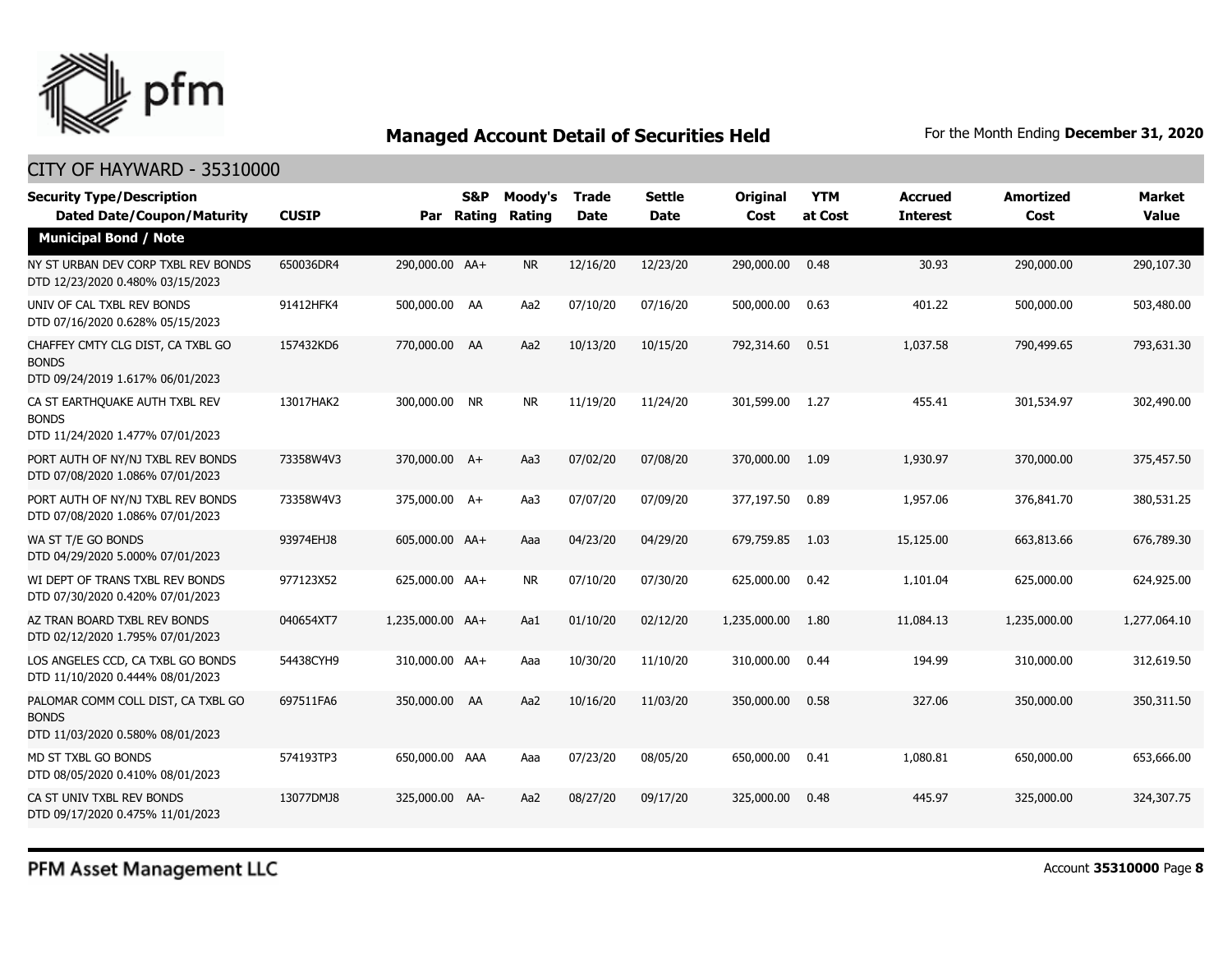

#### CITY OF HAYWARD - 35310000

| <b>Security Type/Description</b><br><b>Dated Date/Coupon/Maturity</b>   | <b>CUSIP</b> |                  | S&P<br>Par Rating | Moody's<br>Rating | Trade<br><b>Date</b> | <b>Settle</b><br><b>Date</b> | <b>Original</b><br>Cost | <b>YTM</b><br>at Cost | <b>Accrued</b><br><b>Interest</b> | Amortized<br>Cost | <b>Market</b><br><b>Value</b> |
|-------------------------------------------------------------------------|--------------|------------------|-------------------|-------------------|----------------------|------------------------------|-------------------------|-----------------------|-----------------------------------|-------------------|-------------------------------|
| <b>Municipal Bond / Note</b>                                            |              |                  |                   |                   |                      |                              |                         |                       |                                   |                   |                               |
| MS ST TXBL GO BONDS<br>DTD 08/06/2020 0.422% 11/01/2023                 | 605581MY0    | 475,000.00 AA    |                   | Aa2               | 07/24/20             | 08/06/20                     | 475,000.00              | 0.42                  | 334.08                            | 475,000.00        | 476,961.75                    |
| NY ST URBAN DEV CORP TXBL REV BONDS<br>DTD 12/23/2020 0.620% 03/15/2024 | 650036DS2    | 880,000.00 AA+   |                   | <b>NR</b>         | 12/16/20             | 12/23/20                     | 880,000,00              | 0.62                  | 121.24                            | 880,000.00        | 880,809.60                    |
| MD ST T/E GO BONDS<br>DTD 08/30/2017 5.000% 08/01/2024                  | 574193PK8    | 500,000.00 AAA   |                   | Aaa               | 05/01/20             | 05/05/20                     | 583,925.00              | 0.95                  | 10,416.67                         | 570,867.59        | 585,130.00                    |
| FL ST BOARD OF ADMIN TXBL REV BONDS<br>DTD 09/16/2020 1.258% 07/01/2025 | 341271AD6    | 295,000.00 AA    |                   | Aa3               | 09/03/20             | 09/16/20                     | 295,000.00              | 1.26                  | 1,082.40                          | 295,000.00        | 301,693.55                    |
| <b>Security Type Sub-Total</b>                                          |              | 16,425,000.00    |                   |                   |                      |                              | 16,738,421.55           | 1.17                  | 102,308.84                        | 16,659,953.39     | 16,911,843.90                 |
| <b>Federal Agency Collateralized Mortgage Obligation</b>                |              |                  |                   |                   |                      |                              |                         |                       |                                   |                   |                               |
| FNA 2018-M5 A2<br>DTD 04/01/2018 3.560% 09/01/2021                      | 3136B1XP4    | 309,186.76 AA+   |                   | Aaa               | 04/11/18             | 04/30/18                     | 315,336.79              | 2.93                  | 917.25                            | 310,411.72        | 309,871.55                    |
| <b>FHMS K720 A1</b><br>DTD 11/01/2015 2.316% 11/01/2021                 | 3137BLUQ9    | 130,661.41 AA+   |                   | Aaa               | 08/22/19             | 08/27/19                     | 131,018.69              | 2.19                  | 252.18                            | 130,797.69        | 131,402.65                    |
| FHLMC MULTIFAMILY STRUCTURED P<br>DTD 05/01/2015 2.791% 01/01/2022      | 3137BHXY8    | 1,250,000.00 AA+ |                   | Aaa               | 08/16/19             | 08/21/19                     | 1,272,656.25            | 2.00                  | 2,907.29                          | 1,259,571.22      | 1,265,741.99                  |
| FHMS K019 A2<br>DTD 08/01/2012 2.272% 03/01/2022                        | 3137ASNJ9    | 573,014.54 AA+   |                   | Aaa               | 03/29/19             | 04/03/19                     | 568,784.07              | 2.54                  | 1,084.91                          | 571,327.13        | 578,958.18                    |
| FHMS K023 A1<br>DTD 12/01/2012 1.583% 04/01/2022                        | 3137AWQG3    | 42,040.48 AA+    |                   | Aaa               | 03/06/18             | 03/09/18                     | 41,127.40               | 2.14                  | 55.46                             | 41,760.53         | 42,334.03                     |
| FHMS K023 A1<br>DTD 12/01/2012 1.583% 04/01/2022                        | 3137AWQG3    | 184,567.96 AA+   |                   | Aaa               | 07/12/18             | 07/17/18                     | 179,903.31              | 2.30                  | 243.48                            | 183,000.44        | 185,856.71                    |
| FHMS K023 A1<br>DTD 12/01/2012 1.583% 04/01/2022                        | 3137AWQG3    | 379,389.70 AA+   |                   | Aaa               | 03/07/18             | 03/09/18                     | 371,090.56              | 2.15                  | 500.48                            | 376,845.15        | 382,038.80                    |
| FHLMC MULTIFAMILY STRUCTURED P<br>DTD 11/01/2015 2.716% 06/01/2022      | 3137BLUR7    | 600,000.00 AA+   |                   | Aaa               | 03/13/19             | 03/18/19                     | 599,253.52              | 2.76                  | 1,358.00                          | 599,671.06        | 610,747.65                    |
| FHLMC MULTIFAMILY STRUCTURED P<br>DTD 12/01/2012 2.355% 07/01/2022      | 3137AVXN2    | 570,000.00 AA+   |                   | Aaa               | 06/12/19             | 06/17/19                     | 572,092.97              | 2.23                  | 1,118.62                          | 571.029.51        | 580.169.88                    |

PFM Asset Management LLC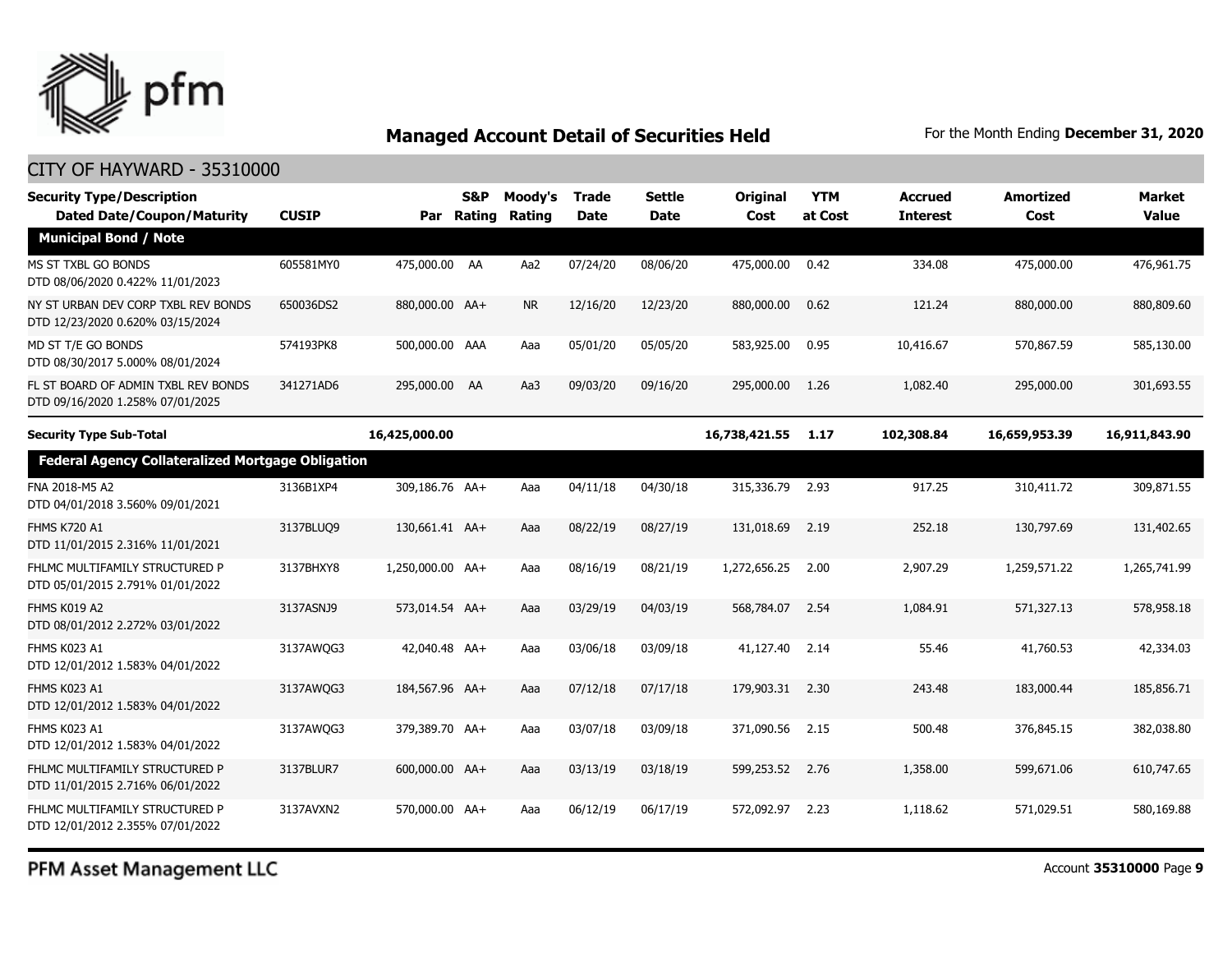

| <b>Security Type/Description</b><br><b>Dated Date/Coupon/Maturity</b> | <b>CUSIP</b> | Par              | <b>S&amp;P</b><br>Rating | Moody's<br>Rating | <b>Trade</b><br><b>Date</b> | <b>Settle</b><br><b>Date</b> | <b>Original</b><br>Cost | <b>YTM</b><br>at Cost | <b>Accrued</b><br><b>Interest</b> | <b>Amortized</b><br>Cost | <b>Market</b><br><b>Value</b> |
|-----------------------------------------------------------------------|--------------|------------------|--------------------------|-------------------|-----------------------------|------------------------------|-------------------------|-----------------------|-----------------------------------|--------------------------|-------------------------------|
| <b>Federal Agency Collateralized Mortgage Obligation</b>              |              |                  |                          |                   |                             |                              |                         |                       |                                   |                          |                               |
| FHLMC MULTIFAMILY STRUCTURED P<br>DTD 12/01/2012 2.355% 07/01/2022    | 3137AVXN2    | 1,227,386.00 AA+ |                          | Aaa               | 03/28/19                    | 04/02/19                     | 1,222,591.52            | 2.48                  | 2,408.75                          | 1,225,178.76             | 1,249,284.88                  |
| FHLMC MULTIFAMILY STRUCTURED P<br>DTD 12/01/2012 2.307% 08/01/2022    | 3137AWOH1    | 1,250,000.00 AA+ |                          | Aaa               | 09/04/19                    | 09/09/19                     | 1,268,457.03            | 1.78                  | 2,403.13                          | 1,260,075.41             | 1,276,651.16                  |
| FHLMC MULTIFAMILY STRUCTURED P<br>DTD 05/01/2013 2.510% 11/01/2022    | 3137B1BS0    | 500,000.00 AA+   |                          | Aaa               | 02/18/20                    | 02/21/20                     | 509,648.44              | 1.78                  | 1,045.83                          | 506,559.76               | 513,835.52                    |
| <b>FANNIEMAE-ACES</b><br>DTD 02/01/2013 2.509% 11/01/2022             | 3136ACGJ4    | 934,190.66 AA+   |                          | Aaa               | 06/24/19                    | 06/27/19                     | 945,722.09              | 2.13                  | 1,952.87                          | 940,498.53               | 955,376.89                    |
| FHLMC MULTIFAMILY STRUCTURED P<br>DTD 05/01/2013 2.510% 11/01/2022    | 3137B1BS0    | 1,065,000.00 AA+ |                          | Aaa               | 06/12/19                    | 06/17/19                     | 1,074,318.75            | 2.24                  | 2,227.63                          | 1,070,056.16             | 1,094,469.67                  |
| FNA 2013-M7 A2<br>DTD 05/01/2013 2.280% 12/01/2022                    | 3136AEGO4    | 303,454.00 AA+   |                          | Aaa               | 09/11/19                    | 09/16/19                     | 305,344.84              | 2.08                  | 576.56                            | 304,581.73               | 309,864.81                    |
| FNA 2013-M7 A2<br>DTD 05/01/2013 2.280% 12/01/2022                    | 3136AEGO4    | 402,011.72 AA+   |                          | Aaa               | 09/04/19                    | 09/09/19                     | 407,278.47              | 1.86                  | 763.82                            | 405,134.25               | 410,504.66                    |
| FHMS KP05 A<br>DTD 12/01/2018 3.203% 07/01/2023                       | 3137FKK39    | 80,825.19 AA+    |                          | Aaa               | 12/07/18                    | 12/17/18                     | 80,824.94               | 3.20                  | 215.74                            | 80,825.05                | 82,950.01                     |
| FHMS KJ27 A1<br>DTD 11/01/2019 2.092% 07/01/2024                      | 3137FQ3V3    | 451,366.51 AA+   |                          | Aaa               | 11/20/19                    | 11/26/19                     | 451,355.67              | 2.09                  | 786.88                            | 451,358.27               | 463,852.63                    |
| FHMS KJ30 A1<br>DTD 07/01/2020 0.526% 01/25/2025                      | 3137FUZN7    | 390,150.07 AA+   |                          | Aaa               | 07/23/20                    | 07/30/20                     | 390,142.67              | 0.53                  | 171.02                            | 390,143.37               | 390,096.39                    |
| <b>Security Type Sub-Total</b>                                        |              | 10,643,245.01    |                          |                   |                             |                              | 10,706,947.98           | 2.14                  | 20,989.90                         | 10,678,825.74            | 10,834,008.06                 |
| <b>Federal Agency Bond / Note</b>                                     |              |                  |                          |                   |                             |                              |                         |                       |                                   |                          |                               |
| FEDERAL FARM CREDIT BANK NOTES<br>DTD 04/08/2020 0.375% 04/08/2022    | 3133ELWD2    | 2,550,000.00 AA+ |                          | Aaa               | 04/03/20                    | 04/08/20                     | 2,546,226.00            | 0.45                  | 2,204.69                          | 2,547,611.52             | 2,558,029.95                  |
| FEDERAL FARM CREDIT BANK NOTES<br>DTD 06/02/2020 0.250% 06/02/2022    | 3133ELE75    | 2,575,000.00 AA+ |                          | Aaa               | 06/03/20                    | 06/04/20                     | 2,573,264.45            | 0.28                  | 518.58                            | 2,573,767.47             | 2,579,174.08                  |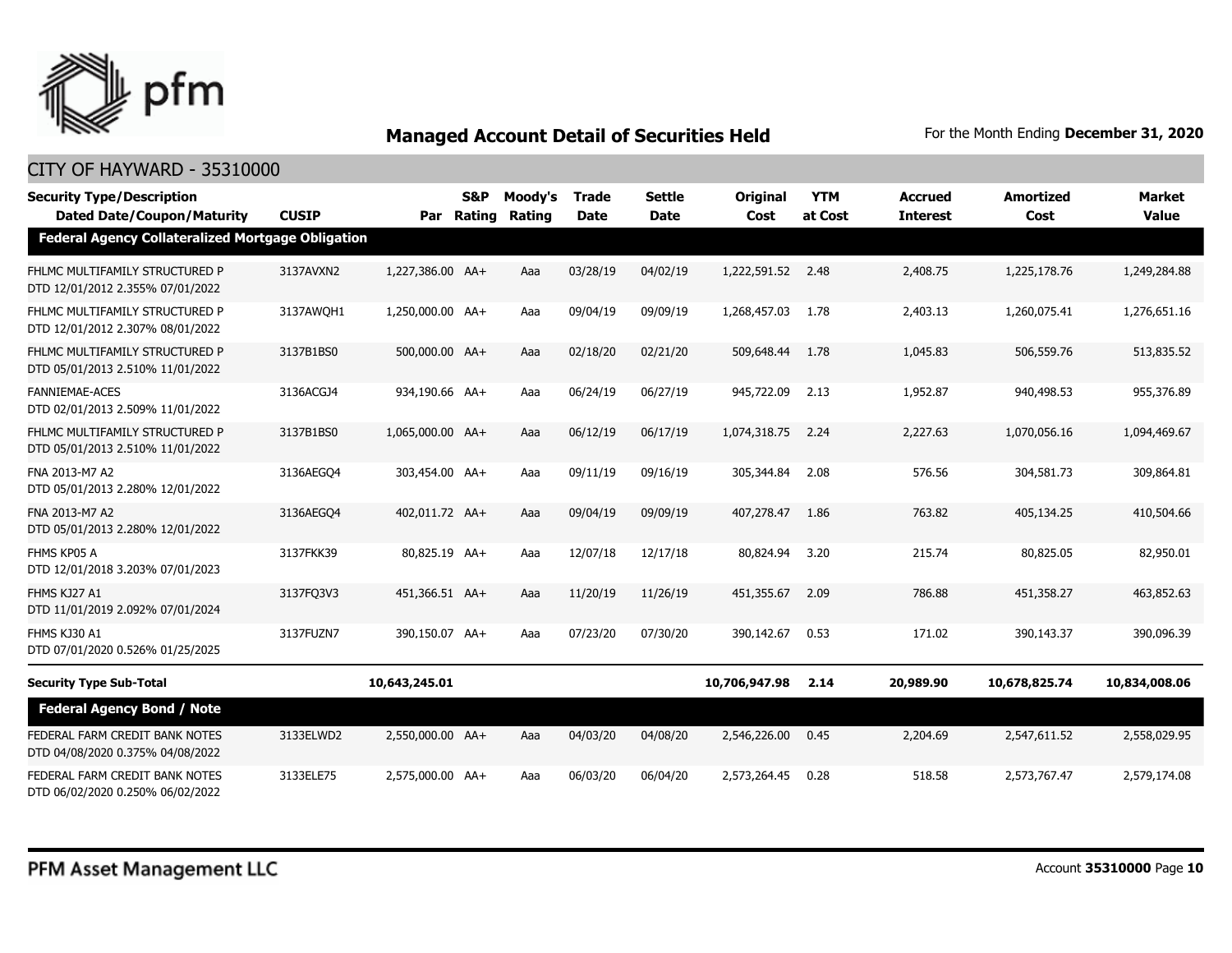

| <b>Security Type/Description</b><br><b>Dated Date/Coupon/Maturity</b> | <b>CUSIP</b> |                  | <b>S&amp;P</b><br>Par Rating | Moody's<br>Rating | <b>Trade</b><br><b>Date</b> | <b>Settle</b><br><b>Date</b> | <b>Original</b><br>Cost | <b>YTM</b><br>at Cost | <b>Accrued</b><br><b>Interest</b> | <b>Amortized</b><br>Cost | <b>Market</b><br><b>Value</b> |
|-----------------------------------------------------------------------|--------------|------------------|------------------------------|-------------------|-----------------------------|------------------------------|-------------------------|-----------------------|-----------------------------------|--------------------------|-------------------------------|
| <b>Federal Agency Bond / Note</b>                                     |              |                  |                              |                   |                             |                              |                         |                       |                                   |                          |                               |
| FEDERAL HOME LOAN BANK<br>DTD 06/01/2012 2.125% 06/10/2022            | 313379069    | 2,475,000.00 AA+ |                              | Aaa               | 06/13/19                    | 06/14/19                     | 2,492,399.25            | 1.88                  | 3,067.97                          | 2,483,365.02             | 2,545,502.85                  |
| <b>FREDDIE MAC NOTES</b><br>DTD 07/23/2020 0.125% 07/25/2022          | 3137EAET2    | 1,575,000.00 AA+ |                              | Aaa               | 07/21/20                    | 07/23/20                     | 1,571,440.50            | 0.24                  | 864.07                            | 1,572,228.26             | 1,574,510.18                  |
| <b>FANNIE MAE NOTES</b><br>DTD 09/06/2019 1.375% 09/06/2022           | 3135G0W33    | 1,250,000.00 AA+ |                              | Aaa               | 09/05/19                    | 09/06/19                     | 1,245,650.00            | 1.49                  | 5,490.45                          | 1,247,567.02             | 1,275,668.75                  |
| FEDERAL HOME LOAN BANKS NOTES<br>DTD 02/21/2020 1.375% 02/17/2023     | 3130AJ7E3    | 2,140,000.00 AA+ |                              | Aaa               | 02/20/20                    | 02/21/20                     | 2,136,062.40            | 1.44                  | 10,952.64                         | 2,137,198.25             | 2,195,562.96                  |
| <b>FREDDIE MAC NOTES</b><br>DTD 04/20/2020 0.375% 04/20/2023          | 3137EAEO8    | 3,825,000.00 AA+ |                              | Aaa               | 04/17/20                    | 04/20/20                     | 3,815,437.50            | 0.46                  | 2,828.91                          | 3,817,673.12             | 3,844,040.85                  |
| <b>FREDDIE MAC NOTES</b><br>DTD 05/07/2020 0.375% 05/05/2023          | 3137EAER6    | 1,750,000.00 AA+ |                              | Aaa               | 06/02/20                    | 06/03/20                     | 1,753,605.00            | 0.30                  | 1,020.83                          | 1,752,888.06             | 1,758,869.00                  |
| <b>FREDDIE MAC NOTES</b><br>DTD 05/07/2020 0.375% 05/05/2023          | 3137EAER6    | 2,410,000.00 AA+ |                              | Aaa               | 05/05/20                    | 05/07/20                     | 2,408,987.80            | 0.39                  | 1,405.84                          | 2,409,209.13             | 2,422,213.88                  |
| <b>FANNIE MAE NOTES</b><br>DTD 05/22/2020 0.250% 05/22/2023           | 3135G04Q3    | 1,550,000.00 AA+ |                              | Aaa               | 06/02/20                    | 06/03/20                     | 1,547,287.50            | 0.31                  | 419.79                            | 1,547,818.48             | 1,553,406.90                  |
| <b>FANNIE MAE NOTES</b><br>DTD 05/22/2020 0.250% 05/22/2023           | 3135G04Q3    | 2,550,000.00 AA+ |                              | Aaa               | 05/20/20                    | 05/22/20                     | 2,542,324.50            | 0.35                  | 690.63                            | 2,543,894.65             | 2,555,604.90                  |
| <b>FREDDIE MAC NOTES</b><br>DTD 06/16/2020 0.500% 06/16/2023          | 3134GVR67    | 1,900,000.00 AA+ |                              | Aaa               | 06/12/20                    | 06/16/20                     | 1,900,000.00            | 0.50                  | 395.83                            | 1,900,000,00             | 1,902,992.50                  |
| <b>FREDDIE MAC NOTES</b><br>DTD 06/26/2020 0.250% 06/26/2023          | 3137EAES4    | 2.340.000.00 AA+ |                              | Aaa               | 06/24/20                    | 06/26/20                     | 2,333,167.20            | 0.35                  | 81.25                             | 2,334,346.56             | 2,344,766.58                  |
| <b>FANNIE MAE NOTES</b><br>DTD 07/10/2020 0.250% 07/10/2023           | 3135G05G4    | 1,000,000.00 AA+ |                              | Aaa               | 10/07/20                    | 10/08/20                     | 999,640.00              | 0.26                  | 1,187.50                          | 999,670.45               | 1,001,818.00                  |
| <b>FANNIE MAE NOTES</b><br>DTD 07/10/2020 0.250% 07/10/2023           | 3135G05G4    | 2,455,000.00 AA+ |                              | Aaa               | 07/08/20                    | 07/10/20                     | 2,449,721.75            | 0.32                  | 2,915.31                          | 2,450,565.31             | 2,459,463.19                  |
| FANNIE MAE NOTES (CALLABLE)<br>DTD 08/10/2020 0.300% 08/10/2023       | 3135G05R0    | 1,950,000.00 AA+ |                              | Aaa               | 08/11/20                    | 08/12/20                     | 1,946,334.00            | 0.36                  | 2,291.25                          | 1,946,810.28             | 1,953,079.05                  |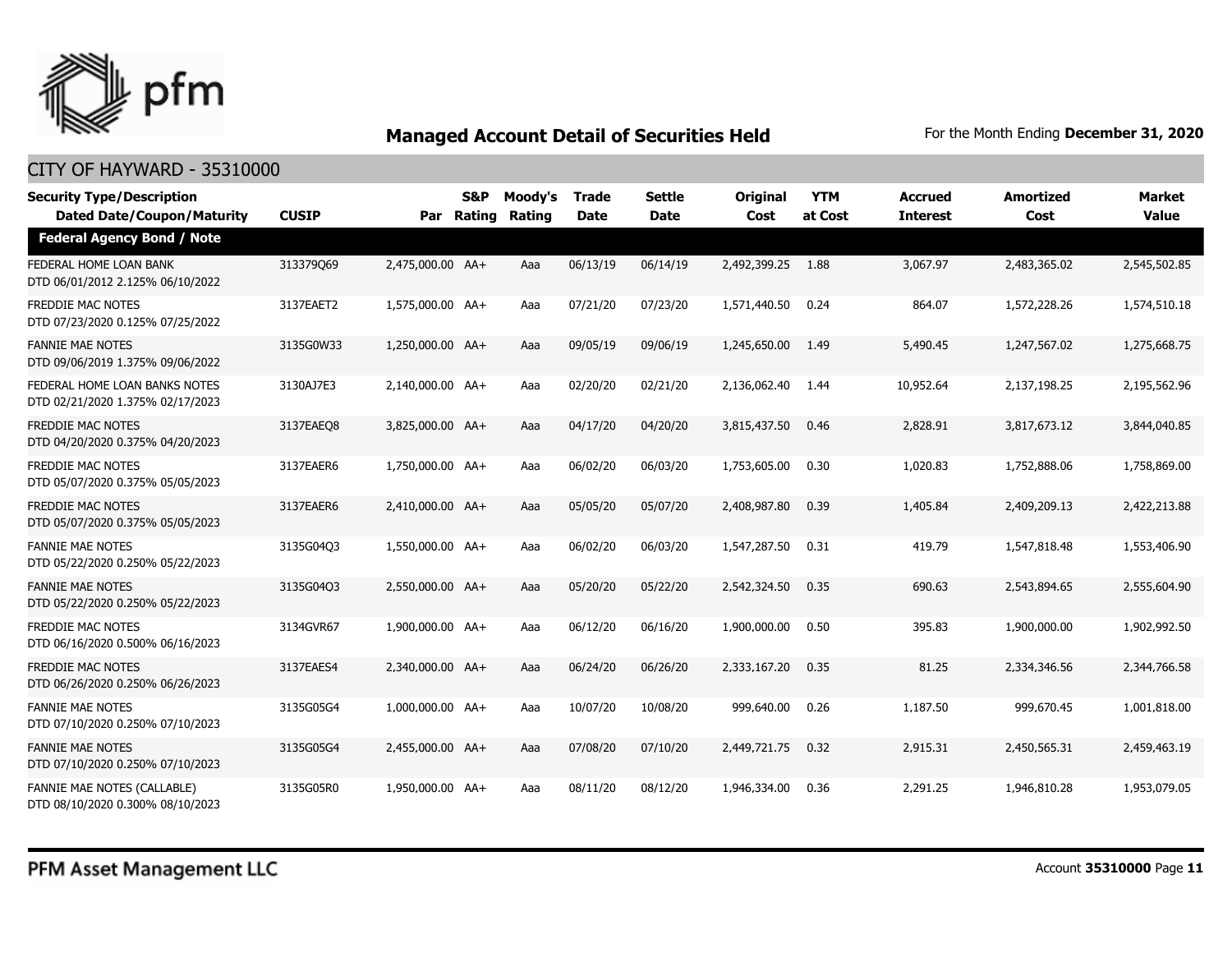

| <b>Security Type/Description</b><br><b>Dated Date/Coupon/Maturity</b>                        | <b>CUSIP</b> | Par              | <b>S&amp;P</b><br>Rating | Moody's<br>Rating | <b>Trade</b><br><b>Date</b> | <b>Settle</b><br><b>Date</b> | Original<br>Cost | <b>YTM</b><br>at Cost | <b>Accrued</b><br><b>Interest</b> | <b>Amortized</b><br>Cost | <b>Market</b><br><b>Value</b> |
|----------------------------------------------------------------------------------------------|--------------|------------------|--------------------------|-------------------|-----------------------------|------------------------------|------------------|-----------------------|-----------------------------------|--------------------------|-------------------------------|
| <b>Federal Agency Bond / Note</b>                                                            |              |                  |                          |                   |                             |                              |                  |                       |                                   |                          |                               |
| <b>FREDDIE MAC NOTES</b><br>DTD 08/21/2020 0.250% 08/24/2023                                 | 3137EAEV7    | 2,325,000.00 AA+ |                          | Aaa               | 08/19/20                    | 08/21/20                     | 2,322,628.50     | 0.28                  | 2,098.96                          | 2,322,915.76             | 2,328,819.98                  |
| <b>FREDDIE MAC NOTES</b><br>DTD 09/04/2020 0.250% 09/08/2023                                 | 3137EAEW5    | 900,000.00 AA+   |                          | Aaa               | 10/07/20                    | 10/08/20                     | 899,712.00       | 0.26                  | 731.25                            | 899,734.99               | 901,260.00                    |
| <b>FREDDIE MAC NOTES</b><br>DTD 09/04/2020 0.250% 09/08/2023                                 | 3137EAEW5    | 1,010,000.00 AA+ |                          | Aaa               | 09/02/20                    | 09/04/20                     | 1,010,184.44     | 0.24                  | 820.63                            | 1,010,164.47             | 1,011,414.00                  |
| <b>FREDDIE MAC NOTES</b><br>DTD 09/04/2020 0.250% 09/08/2023                                 | 3137EAEW5    | 1,590,000.00 AA+ |                          | Aaa               | 09/02/20                    | 09/04/20                     | 1,589,475.30     | 0.26                  | 1,291.87                          | 1,589,532.11             | 1,592,226.00                  |
| <b>FREDDIE MAC NOTES</b><br>DTD 11/05/2020 0.250% 11/06/2023                                 | 3137EAEZ8    | 2,250,000.00 AA+ |                          | Aaa               | 11/03/20                    | 11/05/20                     | 2,247,975.00     | 0.28                  | 875.01                            | 2,248,080.31             | 2,252,700.00                  |
| <b>FREDDIE MAC NOTES</b><br>DTD 12/04/2020 0.250% 12/04/2023                                 | 3137EAFA2    | 2,130,000.00 AA+ |                          | Aaa               | 12/02/20                    | 12/04/20                     | 2.127.891.30     | 0.28                  | 399.38                            | 2,127,945.22             | 2,132,626.29                  |
| <b>Security Type Sub-Total</b>                                                               |              | 44,500,000.00    |                          |                   |                             |                              | 44,459,414.39    | 0.52                  | 42,552.64                         | 44,462,986.44            | 44,743,749.89                 |
| <b>Corporate Note</b>                                                                        |              |                  |                          |                   |                             |                              |                  |                       |                                   |                          |                               |
| SUNTRUST BANKS INC CORP NOTES<br>(CALLABLE)<br>DTD 12/01/2016 2.700% 01/27/2022              | 867914BM4    | 300,000.00 A-    |                          | A <sub>3</sub>    | 05/14/19                    | 05/16/19                     | 299,502.00       | 2.76                  | 3,465.00                          | 299,802.72               | 306,999.30                    |
| HOME DEPOT INC<br>DTD 12/06/2018 3.250% 03/01/2022                                           | 437076BV3    | 175,000.00       | $\overline{A}$           | A <sub>2</sub>    | 11/27/18                    | 12/06/18                     | 174,520.50       | 3.34                  | 1,895.83                          | 174,827.85               | 181,004.43                    |
| US BANCORP (CALLABLE) NOTE<br>DTD 03/02/2012 3.000% 03/15/2022                               | 91159HHC7    | 600,000.00 A+    |                          | A1                | 06/14/19                    | 06/18/19                     | 610,590.00       | 2.33                  | 5,300.00                          | 604,462.38               | 618,536.40                    |
| <b>GOLDMAN SACHS GROUP INC (CALLABLE)</b><br><b>NOTE</b><br>DTD 01/26/2017 3.000% 04/26/2022 | 38141GWC4    | 600,000.00 BBB+  |                          | A <sub>3</sub>    | 02/13/19                    | 02/15/19                     | 593,412.00       | 3.36                  | 3,250.00                          | 597,287.96               | 605,007.60                    |
| <b>IBM CORP</b><br>DTD 05/15/2019 2.850% 05/13/2022                                          | 459200JX0    | 300,000.00       | A                        | A2                | 11/01/19                    | 11/05/19                     | 306,726.00       | 1.93                  | 1,140,00                          | 303,633.50               | 310,641.90                    |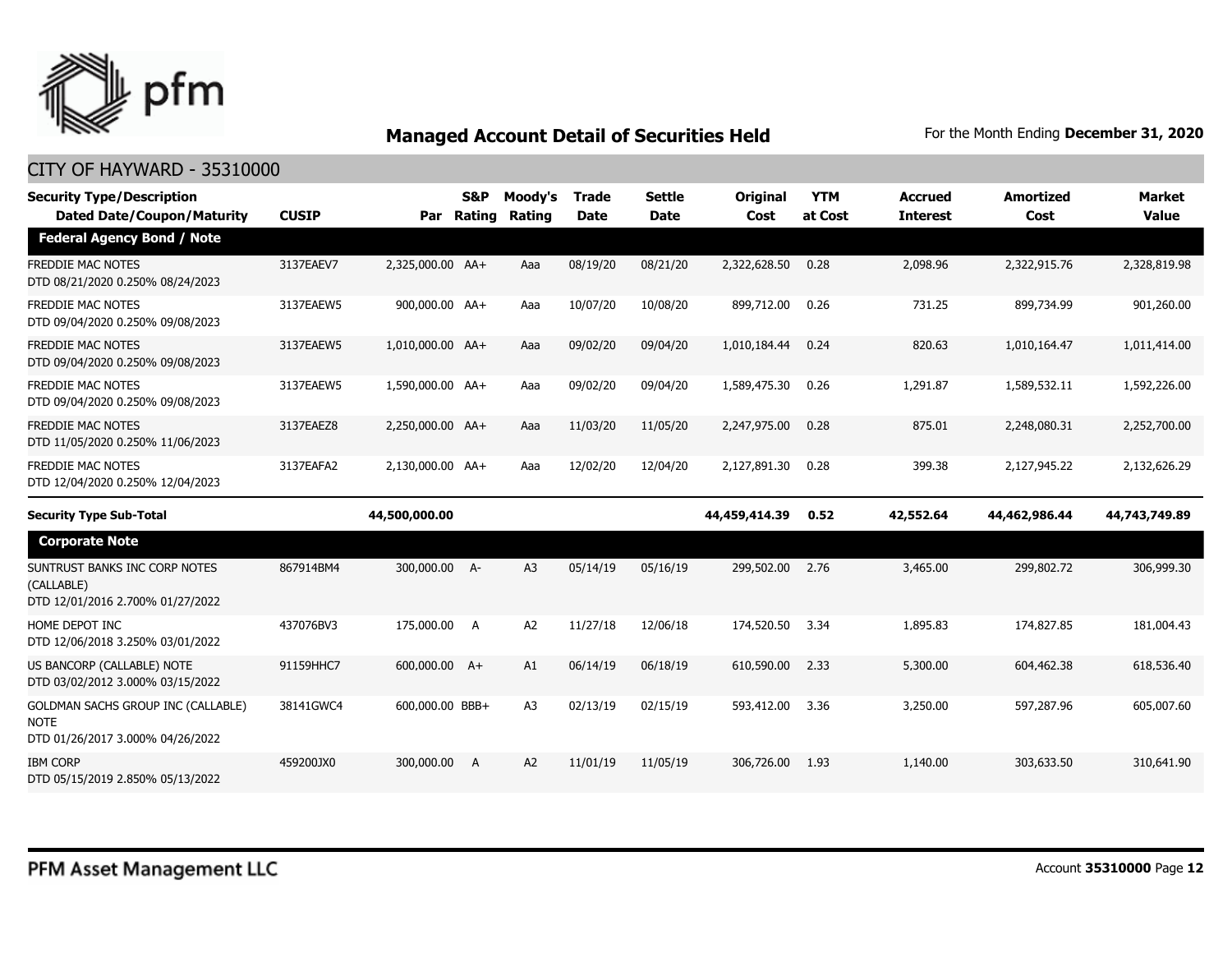

| <b>Security Type/Description</b><br><b>Dated Date/Coupon/Maturity</b>                  | <b>CUSIP</b> | Par             | <b>S&amp;P</b><br>Rating | Moody's<br><b>Rating</b> | Trade<br><b>Date</b> | <b>Settle</b><br><b>Date</b> | Original<br>Cost | <b>YTM</b><br>at Cost | <b>Accrued</b><br><b>Interest</b> | <b>Amortized</b><br>Cost | <b>Market</b><br><b>Value</b> |
|----------------------------------------------------------------------------------------|--------------|-----------------|--------------------------|--------------------------|----------------------|------------------------------|------------------|-----------------------|-----------------------------------|--------------------------|-------------------------------|
| <b>Corporate Note</b>                                                                  |              |                 |                          |                          |                      |                              |                  |                       |                                   |                          |                               |
| UNITED PARCEL SERVICE (CALLABLE)<br><b>NOTES</b><br>DTD 05/16/2017 2.350% 05/16/2022   | 911312BC9    | 300,000.00 A-   |                          | A <sub>2</sub>           | 06/26/19             | 06/27/19                     | 301,689.00       | 2.15                  | 881.25                            | 300,775.22               | 307,755.00                    |
| <b>MORGAN STANLEY CORP NOTES</b><br>DTD 05/19/2017 2.750% 05/19/2022                   | 61744YAH1    | 300,000.00 BBB+ |                          | A2                       | 04/05/19             | 04/09/19                     | 298,011.00       | 2.97                  | 962.50                            | 299,119.31               | 309,739.20                    |
| AMERICAN HONDA FINANCE<br>DTD 06/27/2019 2.200% 06/27/2022                             | 02665WCY5    | 600,000.00 A-   |                          | A <sub>3</sub>           | 06/24/19             | 06/27/19                     | 599,448.00       | 2.23                  | 146.67                            | 599,727.02               | 616,570.20                    |
| BANK OF NY MELLON CORP CORP NOTES<br>DTD 08/23/2019 1.950% 08/23/2022                  | 06406RAK3    | 115,000.00      | A                        | A1                       | 09/03/19             | 09/05/19                     | 115,317.40       | 1.85                  | 797.33                            | 115,175.55               | 118,088.90                    |
| BANK OF NY MELLON CORP CORP NOTES<br>DTD 08/23/2019 1.950% 08/23/2022                  | 06406RAK3    | 185,000.00      | A                        | A1                       | 08/20/19             | 08/23/19                     | 184,940.80       | 1.96                  | 1,282.67                          | 184,967.65               | 189,969.10                    |
| CATERPILLAR FINANCIAL SERVICES CORP<br>NOTE<br>DTD 09/06/2019 1.900% 09/06/2022        | 14913Q3A5    | 325,000.00      | A                        | A <sub>3</sub>           | 09/03/19             | 09/06/19                     | 324,548.25       | 1.95                  | 1,972.57                          | 324,747.33               | 333,924.18                    |
| ADOBE INC CORP NOTE<br>DTD 02/03/2020 1.700% 02/01/2023                                | 00724PAA7    | 300,000.00      | A                        | A <sub>2</sub>           | 01/23/20             | 02/03/20                     | 299,931.00       | 1.71                  | 2,125.00                          | 299,952.00               | 308,553.90                    |
| TOYOTA MOTOR CREDIT CORP CORPORATE<br><b>NOTES</b><br>DTD 04/01/2020 2.900% 03/30/2023 | 89236TGW9    | 575,000.00 A+   |                          | A1                       | 04/27/20             | 04/29/20                     | 601,588.00       | 1.28                  | 4,215.07                          | 595,421.58               | 607,632.40                    |
| JPMORGAN CHASE & CO BONDS<br>DTD 03/22/2019 3.207% 04/01/2023                          | 46647PBB1    | 600,000.00 A-   |                          | A <sub>2</sub>           | 09/28/20             | 09/30/20                     | 623,952.00       | 1.57                  | 4,810.50                          | 619,887.15               | 620,650.80                    |
| EXXON MOBIL CORPORATION CORPORATE<br><b>NOTES</b><br>DTD 04/15/2020 1.571% 04/15/2023  | 30231GBL5    | 150,000.00 AA   |                          | Aa1                      | 05/12/20             | 05/14/20                     | 151,872.00       | 1.14                  | 497.48                            | 151,464.59               | 152,818.05                    |
| CHEVRON CORP CORPORATE NOTES<br>DTD 05/11/2020 1.141% 05/11/2023                       | 166764BV1    | 150,000.00 AA   |                          | Aa2                      | 05/07/20             | 05/11/20                     | 150,000.00       | 1.14                  | 237.71                            | 150,000.00               | 152,818.35                    |
| PACCAR FINANCIAL CORP CORPORATE<br><b>NOTES</b><br>DTD 06/08/2020 0.800% 06/08/2023    | 69371RQ82    | 175,000.00 A+   |                          | A1                       | 06/01/20             | 06/08/20                     | 174,756.75       | 0.85                  | 89.44                             | 174,802.73               | 176,754.55                    |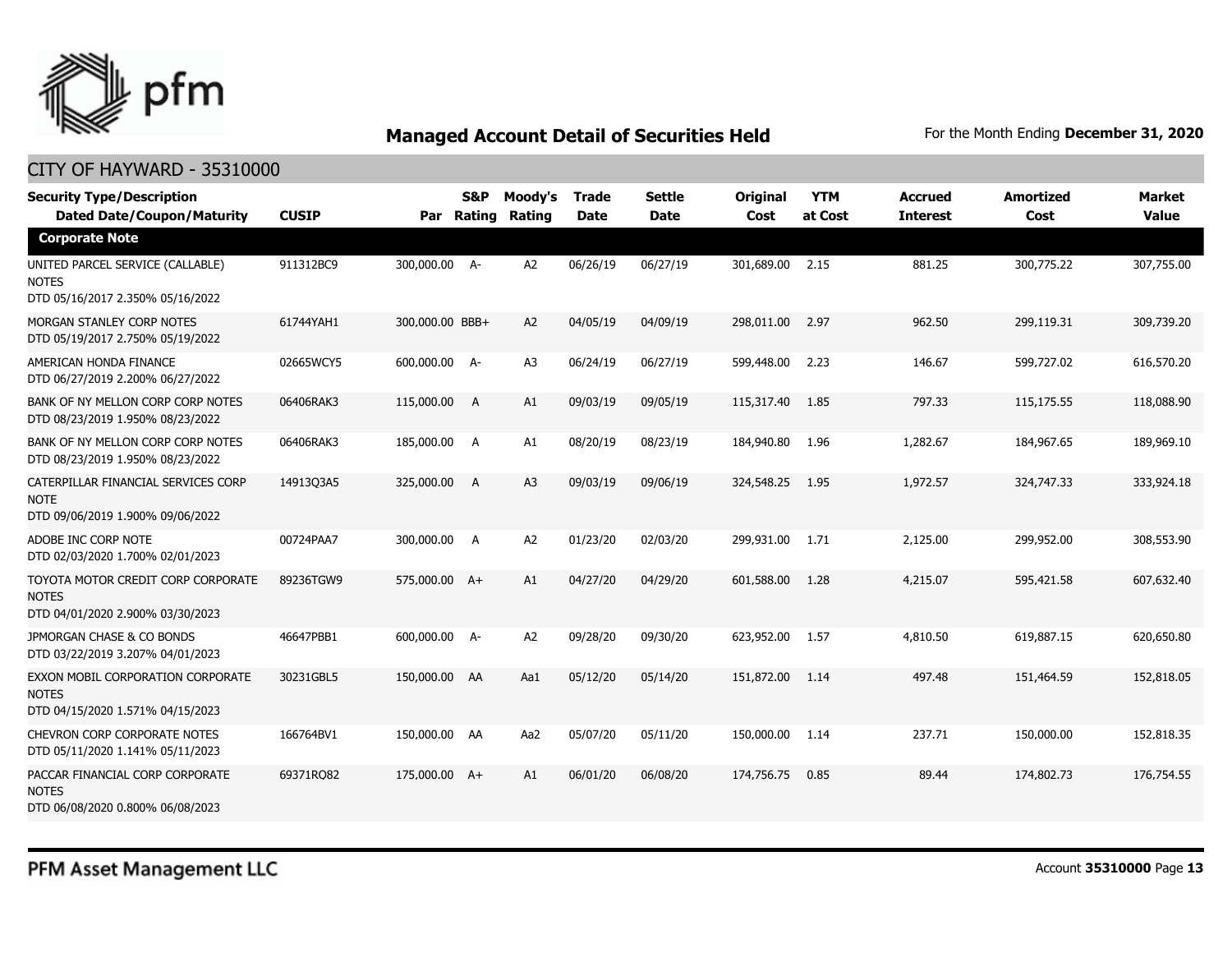

| <b>Security Type/Description</b><br><b>Dated Date/Coupon/Maturity</b>                  | <b>CUSIP</b> | Par             | <b>S&amp;P</b><br>Rating | Moody's<br>Rating | <b>Trade</b><br><b>Date</b> | <b>Settle</b><br><b>Date</b> | <b>Original</b><br>Cost | <b>YTM</b><br>at Cost | <b>Accrued</b><br><b>Interest</b> | <b>Amortized</b><br>Cost | <b>Market</b><br><b>Value</b> |
|----------------------------------------------------------------------------------------|--------------|-----------------|--------------------------|-------------------|-----------------------------|------------------------------|-------------------------|-----------------------|-----------------------------------|--------------------------|-------------------------------|
| <b>Corporate Note</b>                                                                  |              |                 |                          |                   |                             |                              |                         |                       |                                   |                          |                               |
| JOHN DEERE CAPITAL CORP CORPORATE<br><b>NOTES</b><br>DTD 06/04/2020 0.700% 07/05/2023  | 24422EVH9    | 200,000.00 A    |                          | A <sub>2</sub>    | 06/01/20                    | 06/04/20                     | 199,836.00              | 0.73                  | 805.00                            | 199,866.73               | 202,003.20                    |
| CATERPILLAR FINL SERVICE CORPORATE<br><b>NOTES</b><br>DTD 07/08/2020 0.650% 07/07/2023 | 14913R2D8    | 325,000.00      | A                        | A <sub>3</sub>    | 07/06/20                    | 07/08/20                     | 324,818.00              | 0.67                  | 1,015.17                          | 324,847.45               | 327,449.85                    |
| PACCAR FINANCIAL CORP CORPORATE<br><b>NOTES</b><br>DTD 08/11/2020 0.350% 08/11/2023    | 69371RQ90    | 325,000.00 A+   |                          | A1                | 08/04/20                    | 08/11/20                     | 324,574.25              | 0.39                  | 442.36                            | 324,629.85               | 325,020.48                    |
| CHEVRON USA INC CORPORATE NOTES<br>DTD 08/12/2020 0.426% 08/11/2023                    | 166756AJ5    | 415,000.00 AA   |                          | Aa2               | 08/10/20                    | 08/12/20                     | 415,000.00              | 0.43                  | 682.61                            | 415,000.00               | 416,056.59                    |
| TOYOTA MOTOR CREDIT CORP CORPORATE<br><b>NOTES</b><br>DTD 08/14/2020 0.500% 08/14/2023 | 89236THF5    | 530,000.00 A+   |                          | A1                | 08/11/20                    | 08/14/20                     | 529,591.90              | 0.53                  | 1,008.47                          | 529,644.08               | 532,249.32                    |
| JOHN DEERE CAPITAL CORP CORPORATE<br><b>NOTES</b><br>DTD 10/09/2020 0.400% 10/10/2023  | 24422EVJ5    | 250,000.00      | A                        | A2                | 10/06/20                    | 10/09/20                     | 249,710.00              | 0.44                  | 227.78                            | 249,732.23               | 250,967.00                    |
| CITIGROUP INC CORP NOTES<br>DTD 10/25/2013 3.875% 10/25/2023                           | 172967HD6    | 300,000.00 BBB+ |                          | A <sub>3</sub>    | 10/02/20                    | 10/06/20                     | 329,100.00              | 0.66                  | 2,131.25                          | 326,827.38               | 329,573.70                    |
| BRISTOL-MYERS SQUIBB CO (CALLABLE)<br><b>CORP</b><br>DTD 11/13/2020 0.537% 11/13/2023  | 110122DT2    | 350,000.00 A+   |                          | A2                | 11/09/20                    | 11/13/20                     | 350,000.00              | 0.54                  | 250.60                            | 350,000.00               | 350,181.65                    |
| GOLDMAN SACHS GROUP INC CORPORATE<br><b>NOTES</b><br>DTD 11/19/2020 0.627% 11/17/2023  | 38141GXL3    | 250,000.00 BBB+ |                          | A <sub>3</sub>    | 11/16/20                    | 11/19/20                     | 250,000.00              | 0.63                  | 182.88                            | 250,000.00               | 250,836.75                    |
| <b>IBM CORP NOTES</b><br>DTD 02/12/2014 3.625% 02/12/2024                              | 459200HU8    | 275,000.00      | A                        | A2                | 10/02/20                    | 10/06/20                     | 302,315.75              | 0.62                  | 3,849.05                          | 300,374.19               | 301,142.88                    |
| COMCAST CORP (CALLABLE) CORPORATE<br><b>NOTES</b><br>DTD 10/05/2018 3.700% 04/15/2024  | 20030NCR0    | 150,000.00 A-   |                          | A <sub>3</sub>    | 05/07/20                    | 05/11/20                     | 164,338.50              | 1.20                  | 1,171.67                          | 161,938.54               | 164,841.75                    |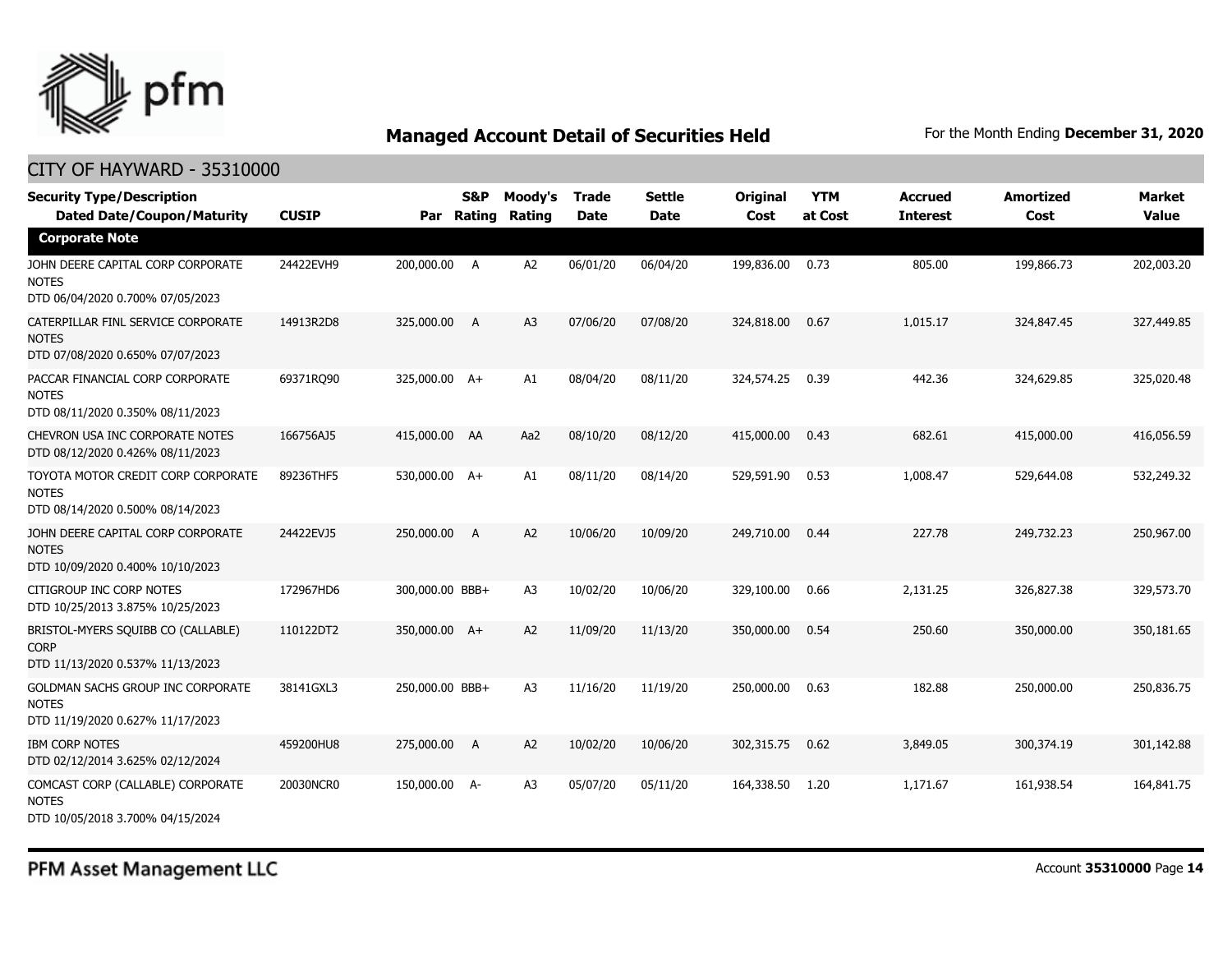

| <b>Security Type/Description</b>                                                   |              |                 | <b>S&amp;P</b> | Moody's        | <b>Trade</b> | <b>Settle</b> | Original        | <b>YTM</b> | <b>Accrued</b>  | <b>Amortized</b> | <b>Market</b> |
|------------------------------------------------------------------------------------|--------------|-----------------|----------------|----------------|--------------|---------------|-----------------|------------|-----------------|------------------|---------------|
| <b>Dated Date/Coupon/Maturity</b>                                                  | <b>CUSIP</b> |                 | Par Rating     | Rating         | <b>Date</b>  | <b>Date</b>   | Cost            | at Cost    | <b>Interest</b> | Cost             | <b>Value</b>  |
| <b>Corporate Note</b>                                                              |              |                 |                |                |              |               |                 |            |                 |                  |               |
| MORGAN STANLEY CORP NOTES<br>DTD 04/24/2018 3.737% 04/24/2024                      | 61744YAQ1    | 300,000.00 BBB+ |                | A2             | 10/02/20     | 10/06/20      | 322,851.00 1.52 |            | 2,086.49        | 321,317.02       | 321,642.90    |
| CITIGROUP INC CORPORATE NOTES<br>DTD 05/14/2020 1.678% 05/15/2024                  | 172967MR9    | 300,000.00 BBB+ |                | A <sub>3</sub> | 05/07/20     | 05/14/20      | 300,000.00      | 1.68       | 643.23          | 300,000.00       | 309,131.10    |
| <b>BANK OF AMERICA CORP NOTES</b><br>DTD 07/23/2018 3.864% 07/23/2024              | 06051GHL6    | 150,000.00 A-   |                | A2             | 09/28/20     | 10/01/20      | 162,622.50      | 1.58       | 2,543.80        | 161,818.77       | 162,768.00    |
| BANK OF AMERICA CORP NOTES<br>DTD 07/23/2018 3.864% 07/23/2024                     | 06051GHL6    | 300,000.00 A-   |                | A <sub>2</sub> | 08/21/20     | 08/25/20      | 327,150.00      | 1.47       | 5,087.60        | 324,783.97       | 325,536.00    |
| BRISTOL MYERS SQUIBB CO CORP NOTES<br>(CALL<br>DTD 07/15/2020 2.900% 07/26/2024    | 110122CM8    | 225,000.00 A+   |                | A <sub>2</sub> | 10/05/20     | 10/07/20      | 243,605.25      | 0.69       | 3,008.76        | 242,427.01       | 243,207.23    |
| JPMORGAN CHASE & CO CORPORATE<br><b>NOTES</b><br>DTD 09/16/2020 0.653% 09/16/2024  | 46647PBS4    | 125,000.00 A-   |                | A2             | 09/28/20     | 09/30/20      | 124,967.50      | 0.66       | 238.07          | 124,969.59       | 125,240.00    |
| JPMORGAN CHASE & CO CORPORATE<br><b>NOTES</b><br>DTD 09/16/2020 0.653% 09/16/2024  | 46647PBS4    | 485,000.00 A-   |                | A2             | 09/09/20     | 09/16/20      | 485,000,00      | 0.65       | 923.73          | 485,000,00       | 485,931.20    |
| BANK OF AMERICA CORP CORPORATE<br><b>NOTES</b><br>DTD 10/21/2020 0.810% 10/24/2024 | 06051GJH3    | 625,000.00 A-   |                | A <sub>2</sub> | 10/16/20     | 10/21/20      | 625,000.00      | 0.81       | 984.38          | 625,000.00       | 630,238.75    |
| <b>Security Type Sub-Total</b>                                                     |              | 11,630,000.00   |                |                |              |               | 11,841,285.35   | 1.45       | 60,351.92       | 11,814,231.35    | 11,971,482.61 |
| <b>Certificate of Deposit</b>                                                      |              |                 |                |                |              |               |                 |            |                 |                  |               |
| CREDIT AGRICOLE CIB NY CERT DEPOS<br>DTD 04/04/2019 2.830% 04/02/2021              | 22535CDU2    | 600,000.00 A-1  |                | $P-1$          | 04/03/19     | 04/04/19      | 600,000.00      | 2.83       | 12,735.00       | 600,000.00       | 603,929.40    |
| ROYAL BANK OF CANADA NY CD<br>DTD 06/08/2018 3.240% 06/07/2021                     | 78012UEE1    | 600,000.00 A-1+ |                | $P-1$          | 06/07/18     | 06/08/18      | 600,000.00      | 3.24       | 1,296.00        | 600,000.00       | 608,317.20    |
| CREDIT SUISSE NEW YORK CERT DEPOS<br>DTD 08/07/2020 0.520% 02/01/2022              | 22549L6F7    | 975,000.00 A+   |                | Aa3            | 08/05/20     | 08/07/20      | 975,000.00      | 0.52       | 2,070.25        | 975,000.00       | 976,753.05    |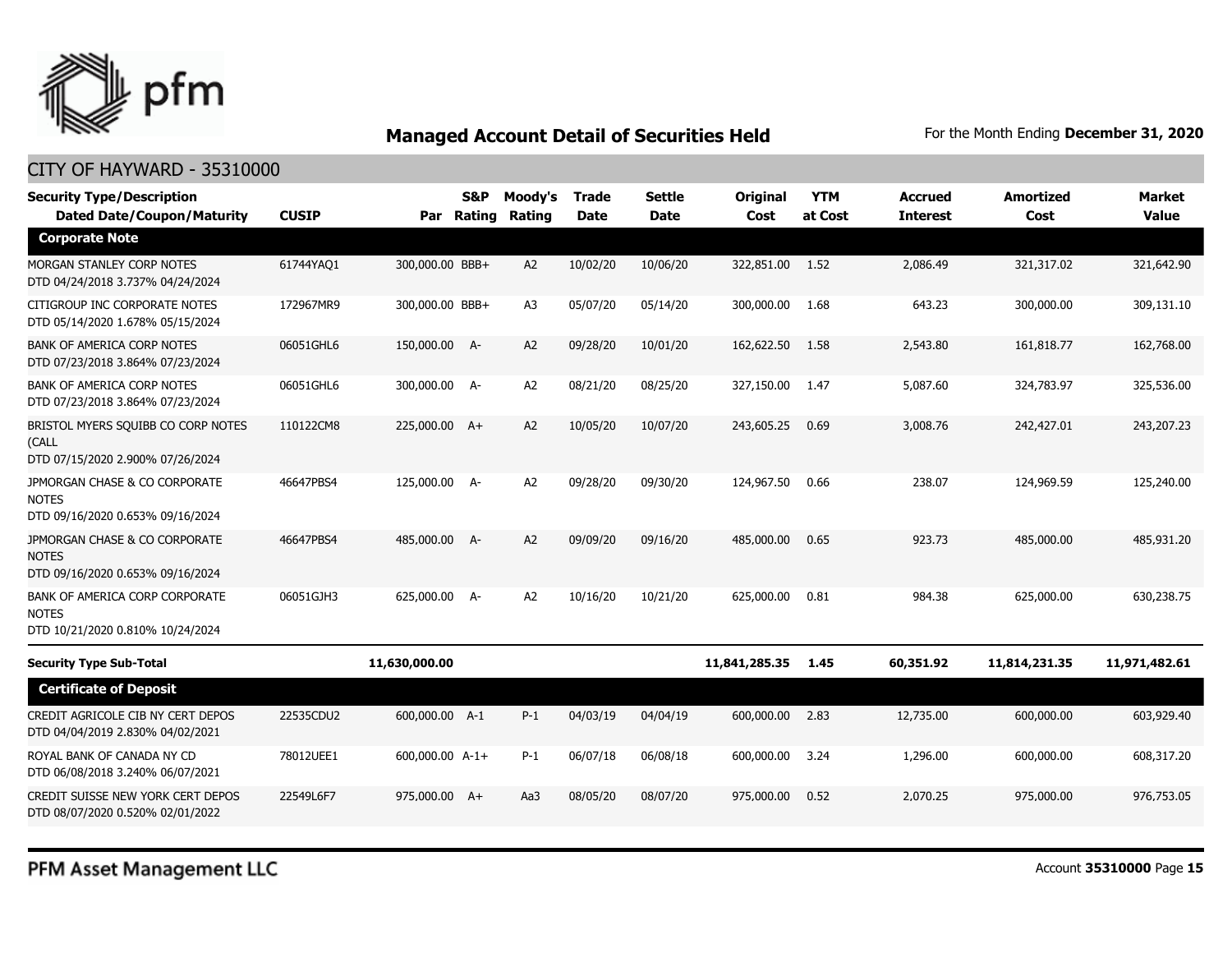

| <b>Security Type/Description</b><br><b>Dated Date/Coupon/Maturity</b>   | <b>CUSIP</b> |                | S&P<br>Par Rating | Moody's<br>Rating | <b>Trade</b><br><b>Date</b> | <b>Settle</b><br><b>Date</b> | Original<br>Cost | <b>YTM</b><br>at Cost | <b>Accrued</b><br><b>Interest</b> | <b>Amortized</b><br>Cost | <b>Market</b><br><b>Value</b> |
|-------------------------------------------------------------------------|--------------|----------------|-------------------|-------------------|-----------------------------|------------------------------|------------------|-----------------------|-----------------------------------|--------------------------|-------------------------------|
| <b>Certificate of Deposit</b>                                           |              |                |                   |                   |                             |                              |                  |                       |                                   |                          |                               |
| SOCIETE GENERALE NY CERT DEPOS<br>DTD 02/19/2020 1.800% 02/14/2022      | 83369XDL9    | 600,000.00 A   |                   | A1                | 02/14/20                    | 02/19/20                     | 600,000.00       | 1.80                  | 4,110.00                          | 600,000.00               | 609,846.00                    |
| SUMITOMO MITSUI BANK NY CERT DEPOS<br>DTD 07/14/2020 0.700% 07/08/2022  | 86565CKU2    | 475,000.00 A   |                   | A1                | 07/10/20                    | 07/14/20                     | 475,000.00       | 0.70                  | 1,579.38                          | 475,000.00               | 476,247.35                    |
| NORDEA BANK ABP NEW YORK CERT DEPOS<br>DTD 08/29/2019 1.850% 08/26/2022 | 65558TLL7    | 625,000.00 AA- |                   | Aa3               | 08/27/19                    | 08/29/19                     | 625,000.00       | 1.84                  | 4,111.11                          | 625,000.00               | 642,146.25                    |
| SKANDINAV ENSKILDA BANK LT CD<br>DTD 09/03/2019 1.860% 08/26/2022       | 83050PDR7    | 625,000.00 A+  |                   | Aa2               | 08/29/19                    | 09/03/19                     | 625,000.00       | 1.85                  | 4,133.33                          | 625,000.00               | 642,248.75                    |
| DNB BANK ASA/NY LT CD<br>DTD 12/06/2019 2.040% 12/02/2022               | 23341VZT1    | 625,000.00 AA- |                   | Aa2               | 12/04/19                    | 12/06/19                     | 625,000.00       | 2.03                  | 1,062.50                          | 625,000.00               | 647,135.63                    |
| <b>Security Type Sub-Total</b>                                          |              | 5,125,000.00   |                   |                   |                             |                              | 5,125,000.00     | 1.79                  | 31,097.57                         | 5,125,000.00             | 5,206,623.63                  |
| <b>Bank Note</b>                                                        |              |                |                   |                   |                             |                              |                  |                       |                                   |                          |                               |
| PNC BANK NA CORP NOTES<br>DTD 06/08/2018 3.500% 06/08/2023              | 69353RFL7    | 300,000.00 A   |                   | A <sub>2</sub>    | 03/05/20                    | 03/09/20                     | 321,240.00       | 1.27                  | 670.83                            | 310,863.74               | 322,086.30                    |
| <b>Security Type Sub-Total</b>                                          |              | 300,000.00     |                   |                   |                             |                              | 321,240.00       | 1.27                  | 670.83                            | 310,863.74               | 322,086.30                    |
| <b>Asset-Backed Security</b>                                            |              |                |                   |                   |                             |                              |                  |                       |                                   |                          |                               |
| BMWLT 2018-1 A3<br>DTD 10/17/2018 3.260% 07/20/2021                     | 05586CAC8    | 14,085.33 AAA  |                   | Aaa               | 10/10/18                    | 10/17/18                     | 14,083.37        | 3.27                  | 14.03                             | 14,084.94                | 14,102.90                     |
| NISSAN AUTO LEASE TRUST<br>DTD 10/24/2018 3.250% 09/15/2021             | 65478BAD3    | 13,886.13 AAA  |                   | Aaa               | 10/16/18                    | 10/24/18                     | 13,884.92        | 3.25                  | 20.06                             | 13,885.84                | 13,897.64                     |
| FORDL 2018-B A3<br>DTD 09/21/2018 3.190% 12/15/2021                     | 34531LAD2    | 7,541.96 NR    |                   | Aaa               | 09/18/18                    | 09/21/18                     | 7,541.32         | 3.19                  | 10.69                             | 7,541.77                 | 7,547.52                      |
| GMALT 2019-1 A3<br>DTD 02/21/2019 2.980% 12/20/2021                     | 36256UAD0    | 81,958.83 AAA  |                   | Aaa               | 02/13/19                    | 02/21/19                     | 81,945.96        | 2.99                  | 74.63                             | 81,954.43                | 82,309.26                     |
| FORDL 2019-A A3<br>DTD 02/25/2019 2.900% 05/15/2022                     | 34532FAD4    | 147,563.16 AAA |                   | <b>NR</b>         | 02/20/19                    | 02/25/19                     | 147,551.62       | 2.90                  | 190.19                            | 147,558.26               | 148,351.77                    |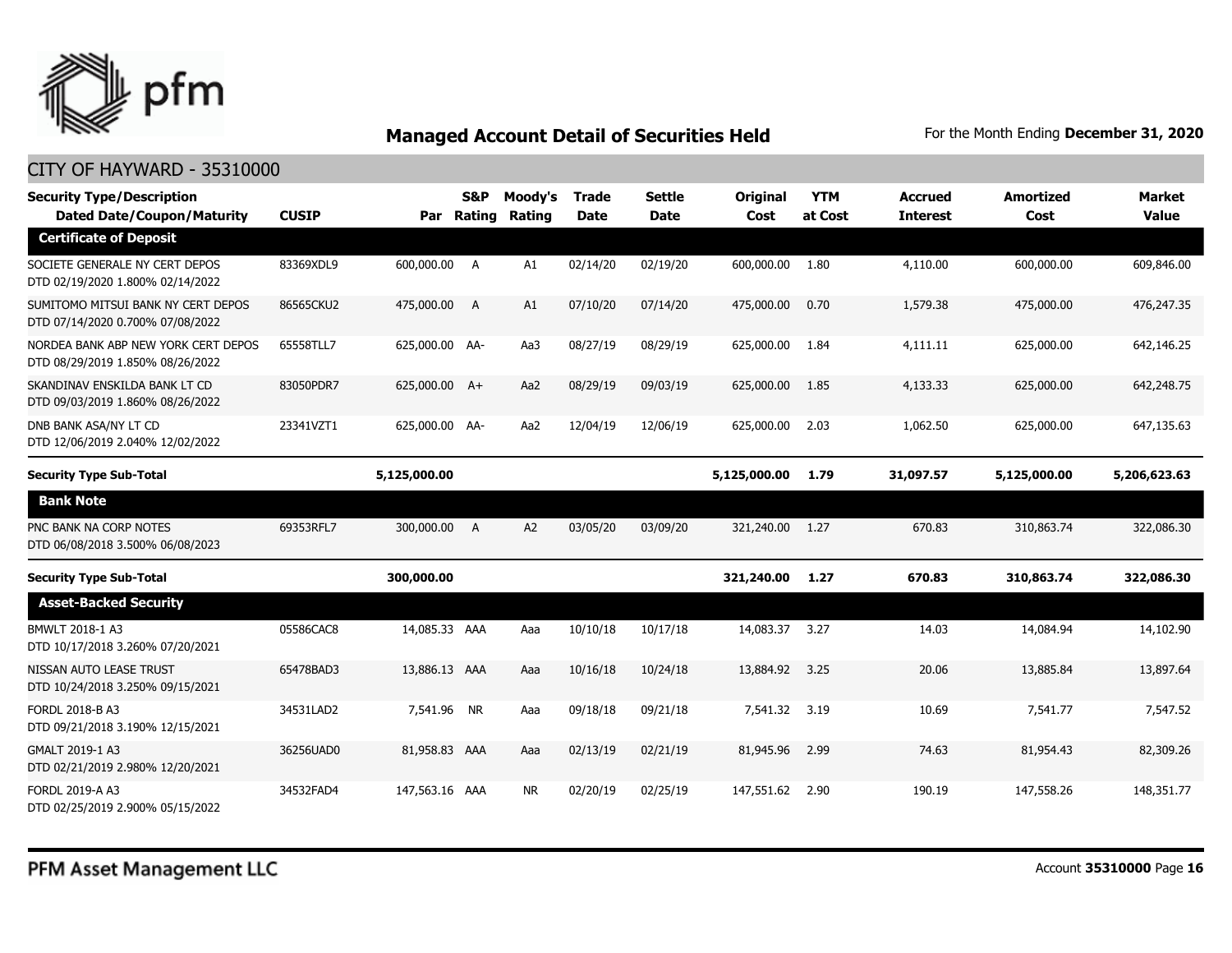

| <b>Security Type/Description</b><br><b>Dated Date/Coupon/Maturity</b> | <b>CUSIP</b> |                | S&P<br>Par Rating | Moody's<br>Rating | <b>Trade</b><br><b>Date</b> | <b>Settle</b><br><b>Date</b> | <b>Original</b><br>Cost | <b>YTM</b><br>at Cost | <b>Accrued</b><br><b>Interest</b> | <b>Amortized</b><br>Cost | <b>Market</b><br><b>Value</b> |
|-----------------------------------------------------------------------|--------------|----------------|-------------------|-------------------|-----------------------------|------------------------------|-------------------------|-----------------------|-----------------------------------|--------------------------|-------------------------------|
| <b>Asset-Backed Security</b>                                          |              |                |                   |                   |                             |                              |                         |                       |                                   |                          |                               |
| <b>VWALT 2019-A A3</b><br>DTD 10/04/2019 1.990% 11/21/2022            | 92867XAD8    | 300,000.00 AAA |                   | <b>NR</b>         | 10/01/19                    | 10/04/19                     | 299,995.26              | 1.99                  | 182.42                            | 299,997.15               | 304,201.50                    |
| <b>HART 2018-B A3</b><br>DTD 12/12/2018 3.200% 12/15/2022             | 44933AAC1    | 96,580.76 AAA  |                   | Aaa               | 12/04/18                    | 12/12/18                     | 96,579.60               | 3.20                  | 137.36                            | 96,580.20                | 97,875.79                     |
| HAROT 2019-1 A3<br>DTD 02/27/2019 2.830% 03/20/2023                   | 43814WAC9    | 160,515.80 AAA |                   | <b>NR</b>         | 02/19/19                    | 02/27/19                     | 160,511.49              | 2.83                  | 164.04                            | 160,513.45               | 163,232.72                    |
| FORD CREDIT AUTO OWNER TRUST<br>DTD 10/23/2018 3.240% 04/15/2023      | 34532TAD4    | 135,317.21 NR  |                   | Aaa               | 10/16/18                    | 10/23/18                     | 135,294.07              | 3.24                  | 194.86                            | 135,305.41               | 137,413.84                    |
| <b>NAROT 2018-C A3</b><br>DTD 12/12/2018 3.220% 06/15/2023            | 65478NAD7    | 163,942.99 AAA |                   | Aaa               | 12/04/18                    | 12/12/18                     | 163,911.57              | 3.22                  | 234.62                            | 163,925.91               | 166,792.24                    |
| CARMAX AUTO OWNER TRUST<br>DTD 07/25/2018 3.130% 06/15/2023           | 14313FAD1    | 187,224.32 AAA |                   | <b>NR</b>         | 07/18/18                    | 07/25/18                     | 187,198.81              | 3.13                  | 260.45                            | 187,211.54               | 190,354.34                    |
| HYUNDAI AUTO RECEIVABLES TRUST<br>DTD 04/10/2019 2.660% 06/15/2023    | 44932NAD2    | 240,010.78 AAA |                   | <b>NR</b>         | 04/03/19                    | 04/10/19                     | 239,979.19              | 2.66                  | 283.75                            | 239,992.26               | 243,436.81                    |
| GMALT 2020-3 A3<br>DTD 09/29/2020 0.450% 08/21/2023                   | 362569AC9    | 320,000.00 AAA |                   | Aaa               | 09/22/20                    | 09/29/20                     | 319,969.34              | 0.45                  | 44.00                             | 319,972.07               | 320,659.39                    |
| CARMAX AUTO OWNER TRUST<br>DTD 10/24/2018 3.360% 09/15/2023           | 14315EAC4    | 192,566.88 AAA |                   | <b>NR</b>         | 10/17/18                    | 10/24/18                     | 192,565.11              | 3.36                  | 287.57                            | 192,565.90               | 196,665.88                    |
| MBALT 2020-B A3<br>DTD 09/23/2020 0.400% 11/15/2023                   | 58769EAC2    | 170,000.00 AAA |                   | <b>NR</b>         | 09/15/20                    | 09/23/20                     | 169,991.38              | 0.40                  | 30.22                             | 169,992.13               | 170,354.45                    |
| COPAR 2019-1 A3<br>DTD 05/30/2019 2.510% 11/15/2023                   | 14042WAC4    | 175,000.00 AAA |                   | Aaa               | 05/21/19                    | 05/30/19                     | 174,964.55              | 2.51                  | 195.22                            | 174,977.21               | 177,981.32                    |
| FIFTH THIRD AUTO TRUST<br>DTD 05/08/2019 2.640% 12/15/2023            | 31680YAD9    | 215,000.00 AAA |                   | Aaa               | 04/30/19                    | 05/08/19                     | 214,952.74              | 2.65                  | 252.27                            | 214,969.71               | 218,295.07                    |
| <b>HDMOT 2019-A A3</b><br>DTD 06/26/2019 2.340% 02/15/2024            | 41284WAC4    | 300,000.00 NR  |                   | Aaa               | 06/19/19                    | 06/26/19                     | 299,976.78              | 2.34                  | 312.00                            | 299,984.38               | 303,617.46                    |
| GMCAR 2019-2 A3<br>DTD 04/17/2019 2.650% 02/16/2024                   | 36257FAD2    | 300,409.60 AAA |                   | Aaa               | 04/09/19                    | 04/17/19                     | 300,385.15              | 2.65                  | 331.70                            | 300,393.80               | 305,660.04                    |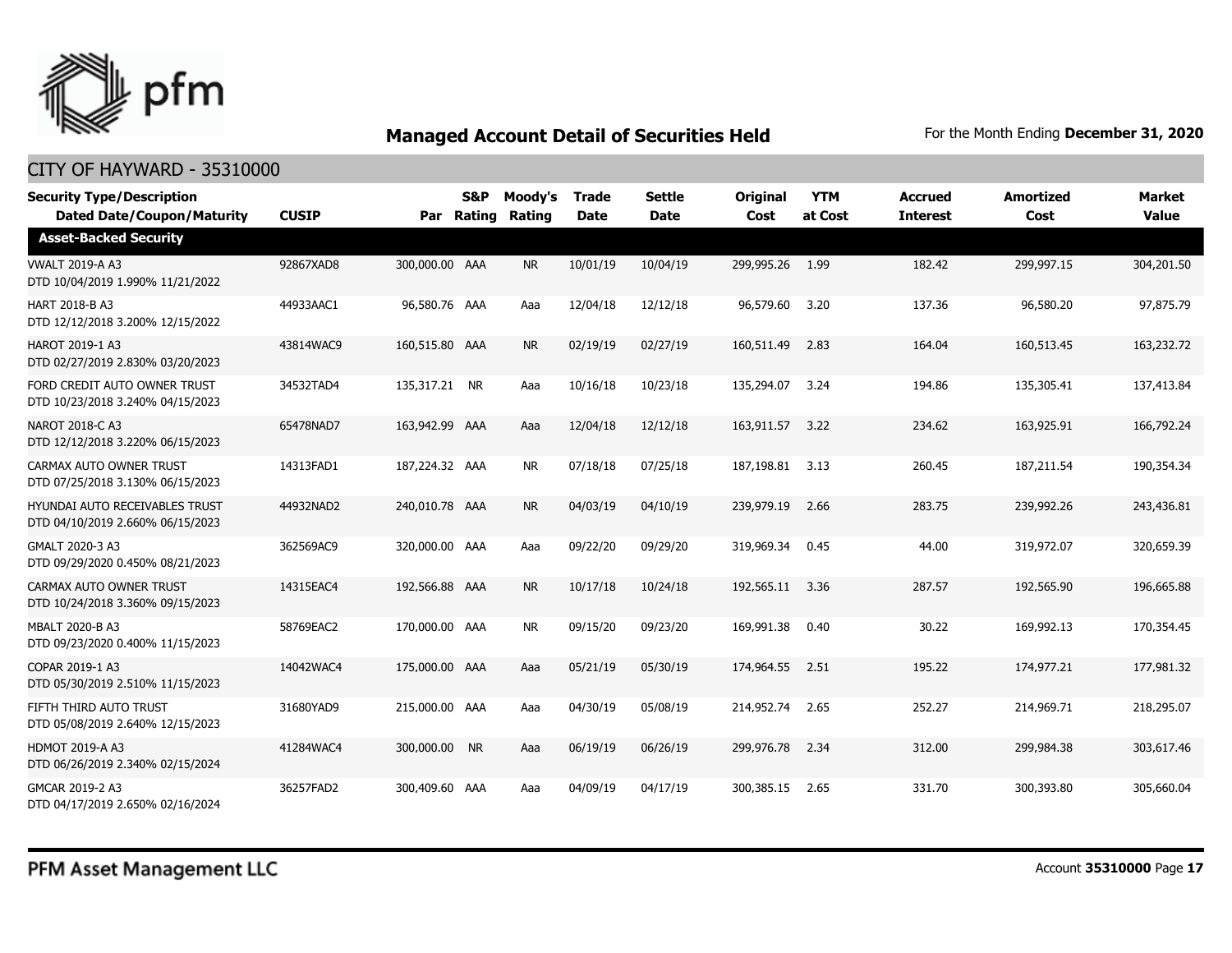

#### CITY OF HAYWARD - 35310000

| <b>Security Type/Description</b><br>Dated Date/Coupon/Maturity | <b>CUSIP</b> | Par              | S&P<br>Rating | Moody's<br>Rating | <b>Trade</b><br>Date | Settle<br><b>Date</b> | Original<br>Cost | <b>YTM</b><br>at Cost | <b>Accrued</b><br><b>Interest</b> | <b>Amortized</b><br>Cost | <b>Market</b><br><b>Value</b> |
|----------------------------------------------------------------|--------------|------------------|---------------|-------------------|----------------------|-----------------------|------------------|-----------------------|-----------------------------------|--------------------------|-------------------------------|
| <b>Asset-Backed Security</b>                                   |              |                  |               |                   |                      |                       |                  |                       |                                   |                          |                               |
| VZOT 2020-A A1A<br>DTD 01/29/2020 1.850% 07/22/2024            | 92348TAA2    | 150,000.00 AAA   |               | Aaa               | 01/21/20             | 01/29/20              | 149,982.44       | 1.85                  | 84.79                             | 149,986.07               | 153,252.21                    |
| COMET 2019-A2 A2<br>DTD 09/05/2019 1.720% 08/15/2024           | 14041NFU0    | 600,000.00 AAA   |               | <b>NR</b>         | 08/28/19             | 09/05/19              | 599,848.92       | 1.73                  | 458.67                            | 599,889.41               | 614,656.74                    |
| <b>HDMOT 2020-A A3</b><br>DTD 01/29/2020 1.870% 10/15/2024     | 41284UAD6    | 135,000.00 AAA   |               | Aaa               | 01/21/20             | 01/29/20              | 134,970.56       | 1.87                  | 112.20                            | 134,976.34               | 137,441.48                    |
| CARMX 2020-1 A3<br>DTD 01/22/2020 1.890% 12/16/2024            | 14315XAC2    | 345,000.00 AAA   |               | <b>NR</b>         | 01/14/20             | 01/22/20              | 344,932.31       | 1.89                  | 289.80                            | 344,945.36               | 353,972.38                    |
| <b>VZOT 2020-B A</b><br>DTD 08/12/2020 0.470% 02/20/2025       | 92290BAA9    | 675,000.00 NR    |               | Aaa               | 08/04/20             | 08/12/20              | 674,858.25       | 0.47                  | 96.94                             | 674,870.43               | 677.028.38                    |
| GMCAR 2020-3 A3<br>DTD 08/19/2020 0.450% 04/16/2025            | 362590AC5    | 445,000.00       | <b>NR</b>     | Aaa               | 08/11/20             | 08/19/20              | 444,898.18       | 0.46                  | 83.44                             | 444,906.26               | 446,514.69                    |
| <b>Security Type Sub-Total</b>                                 |              | 5,571,603.75     |               |                   |                      |                       | 5,570,772.89     | 1.88                  | 4,345.92                          | 5,570,980.23             | 5,645,615.82                  |
| <b>Managed Account Sub-Total</b>                               |              | 127,554,848.76   |               |                   |                      |                       | 127,959,206.60   | 1.26                  | 464,138.90                        | 127,921,021.06           | 129,651,196.51                |
| <b>Securities Sub-Total</b>                                    |              | \$127,554,848.76 |               |                   |                      |                       | \$127,959,206.60 | 1.26%                 | \$464,138.90                      | \$127,921,021.06         | \$129,651,196.51              |
| <b>Accrued Interest</b>                                        |              |                  |               |                   |                      |                       |                  |                       |                                   |                          | \$464,138.90                  |
| Total Investments                                              |              |                  |               |                   |                      |                       |                  |                       |                                   |                          | 6120 115 225 41               |

**Total Investments**

**\$130,115,335.41**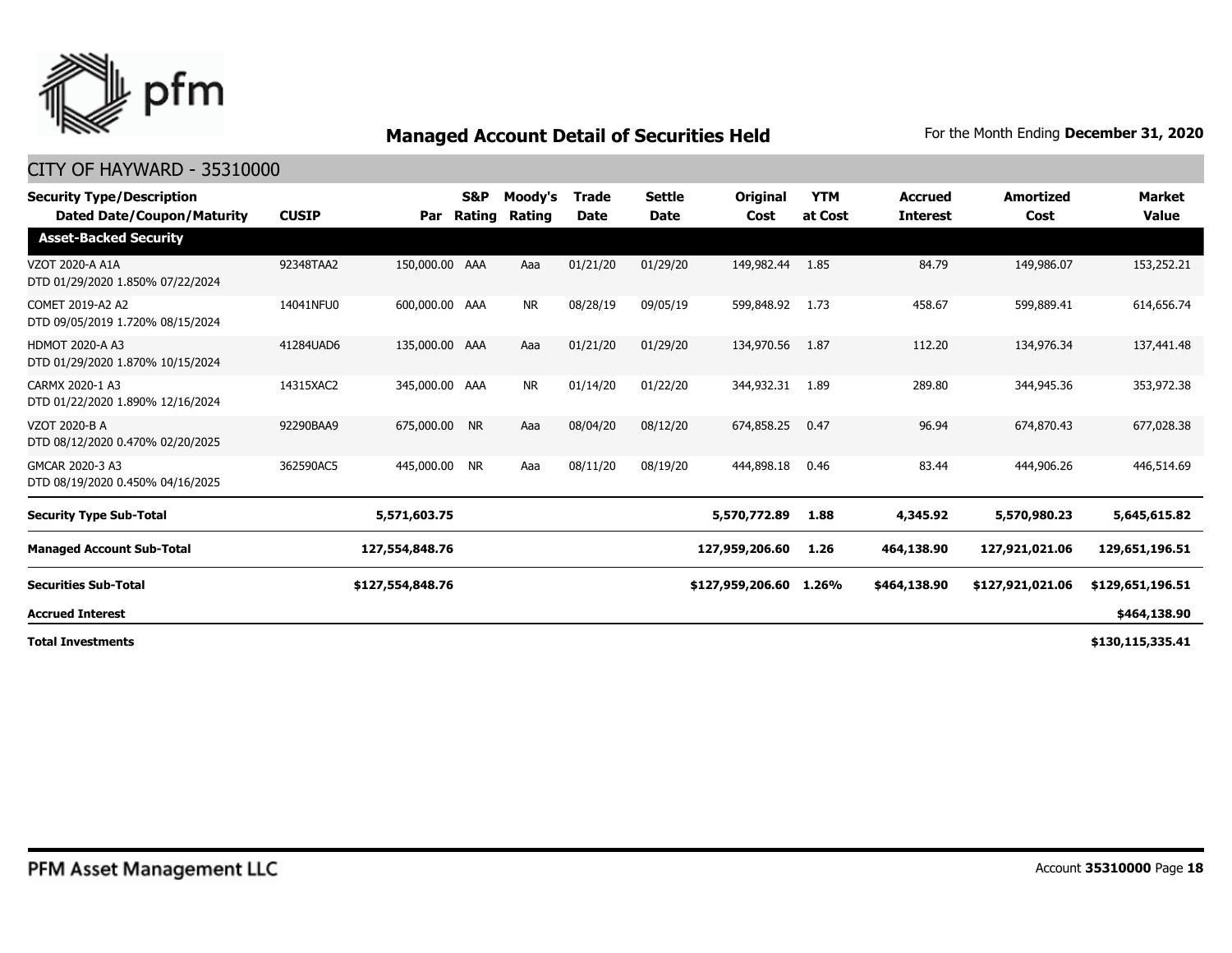

| <b>Security Type/Description</b><br><b>Dated Date/Coupon/Maturity</b>                 | <b>CUSIP</b> | Par                   | <b>Broker</b>       | <b>Next Call</b><br><b>Date</b> | <b>Market</b><br><b>Price</b> | Market<br><b>Value</b> | <b>Unreal G/L</b><br><b>On Cost</b> | Unreal G/L<br><b>Amort Cost</b> | <b>Effective</b><br><b>Duration</b> | <b>YTM</b><br>at Mkt |
|---------------------------------------------------------------------------------------|--------------|-----------------------|---------------------|---------------------------------|-------------------------------|------------------------|-------------------------------------|---------------------------------|-------------------------------------|----------------------|
| <b>U.S. Treasury Bond / Note</b>                                                      |              |                       |                     |                                 |                               |                        |                                     |                                 |                                     |                      |
| <b>US TREASURY NOTES</b><br>DTD 01/15/2019 2.500% 01/15/2022                          | 9128285V8    | 1,500,000.00 JPM CHAS |                     |                                 | 102.45                        | 1,536,796.80           | 33,808.52                           | 35,737.34                       | 1.02                                | 0.14                 |
| US TREASURY NOTES<br>DTD 01/15/2019 2.500% 01/15/2022                                 | 9128285V8    | 1,575,000.00 MORGAN S |                     |                                 | 102.45                        | 1,613,636.64           | 40,913.01                           | 39,435.48                       | 1.02                                | 0.14                 |
| <b>US TREASURY NOTES</b><br>DTD 01/31/2017 1.875% 01/31/2022                          | 912828V72    | 8,750,000.00 CITIGRP  |                     |                                 | 101.89                        | 8,915,429.25           | 324,706.59                          | 221,703.44                      | 1.07                                | 0.13                 |
| <b>US TREASURY NOTES</b><br>DTD 02/15/2019 2.500% 02/15/2022                          | 9128286C9    | 1,800,000.00 TD       |                     |                                 | 102.66                        | 1,847,812.50           | 37,335.94                           | 43,717.75                       | 1.11                                | 0.14                 |
| <b>US TREASURY NOTES</b><br>DTD 07/31/2017 1.875% 07/31/2022                          | 9128282P4    | 1,600,000.00 NOMURA   |                     |                                 | 102.75                        | 1,644,000.00           | 38,562.50                           | 41,213.52                       | 1.56                                | 0.14                 |
| <b>US TREASURY NOTES</b><br>DTD 07/31/2017 1.875% 07/31/2022                          | 9128282P4    | 4,000,000.00 GOLDMAN  |                     |                                 | 102.75                        | 4,110,000.00           | 106,718.75                          | 108,359.38                      | 1.56                                | 0.14                 |
| <b>US TREASURY NOTES</b><br>DTD 08/31/2017 1.625% 08/31/2022                          | 9128282S8    |                       | 125,000.00 MORGAN_S |                                 | 102.47                        | 128,085.94             | 3,334.96                            | 3,220.66                        | 1.64                                | 0.14                 |
| UNITED STATES TREASURY NOTES<br>DTD 10/15/2019 1.375% 10/15/2022                      | 912828YK0    | 5,250,000.00 DEUTSCHE |                     |                                 | 102.22                        | 5,366,484.38           | 153,398.44                          | 139,493.91                      | 1.77                                | 0.13                 |
| UNITED STATES TREASURY NOTES<br>DTD 01/15/2020 1.500% 01/15/2023                      | 912828Z29    | 2,500,000.00 MERRILL  |                     |                                 | 102.78                        | 2,569,531.25           | 57,324.22                           | 61,082.85                       | 2.00                                | 0.13                 |
| <b>US TREASURY NOTES</b><br>DTD 02/01/2016 1.750% 01/31/2023                          | 912828P38    |                       | 150,000.00 MORGAN_S |                                 | 103.34                        | 155,015.63             | 4,406.25                            | 4,602.49                        | 2.04                                | 0.14                 |
| US TREASURY N/B NOTES<br>DTD 11/15/2020 0.250% 11/15/2023                             | 91282CAW1    | 3,450,000.00 NOMURA   |                     |                                 | 100.28                        | 3,459,703.13           | 6,468.75                            | 6,555.84                        | 2.86                                | 0.15                 |
| <b>Security Type Sub-Total</b>                                                        |              | 30,700,000.00         |                     |                                 |                               | 31,346,495.52          | 806,977.93                          | 705,122.66                      | 1.56                                | 0.14                 |
| <b>Supra-National Agency Bond / Note</b>                                              |              |                       |                     |                                 |                               |                        |                                     |                                 |                                     |                      |
| INTER-AMERICAN DEVEL BK CORPORATE<br><b>NOTES</b><br>DTD 04/24/2020 0.500% 05/24/2023 | 4581X0DM7    | 1,285,000.00 RBC      |                     |                                 | 100.65                        | 1,293,403.90           | 8,840.80                            | 8,742.93                        | 2.39                                | 0.23                 |
| INTL BK RECON & DEVELOP CORPORATE<br><b>NOTES</b><br>DTD 11/24/2020 0.250% 11/24/2023 | 459058JM6    | 1,375,000.00 TD       |                     |                                 | 100.06                        | 1,375,886,88           | 3,843.13                            | 3,740.54                        | 2.89                                | 0.23                 |
| <b>Security Type Sub-Total</b>                                                        |              | 2,660,000.00          |                     |                                 |                               | 2,669,290.78           | 12,683.93                           | 12,483.47                       | 2.65                                | 0.23                 |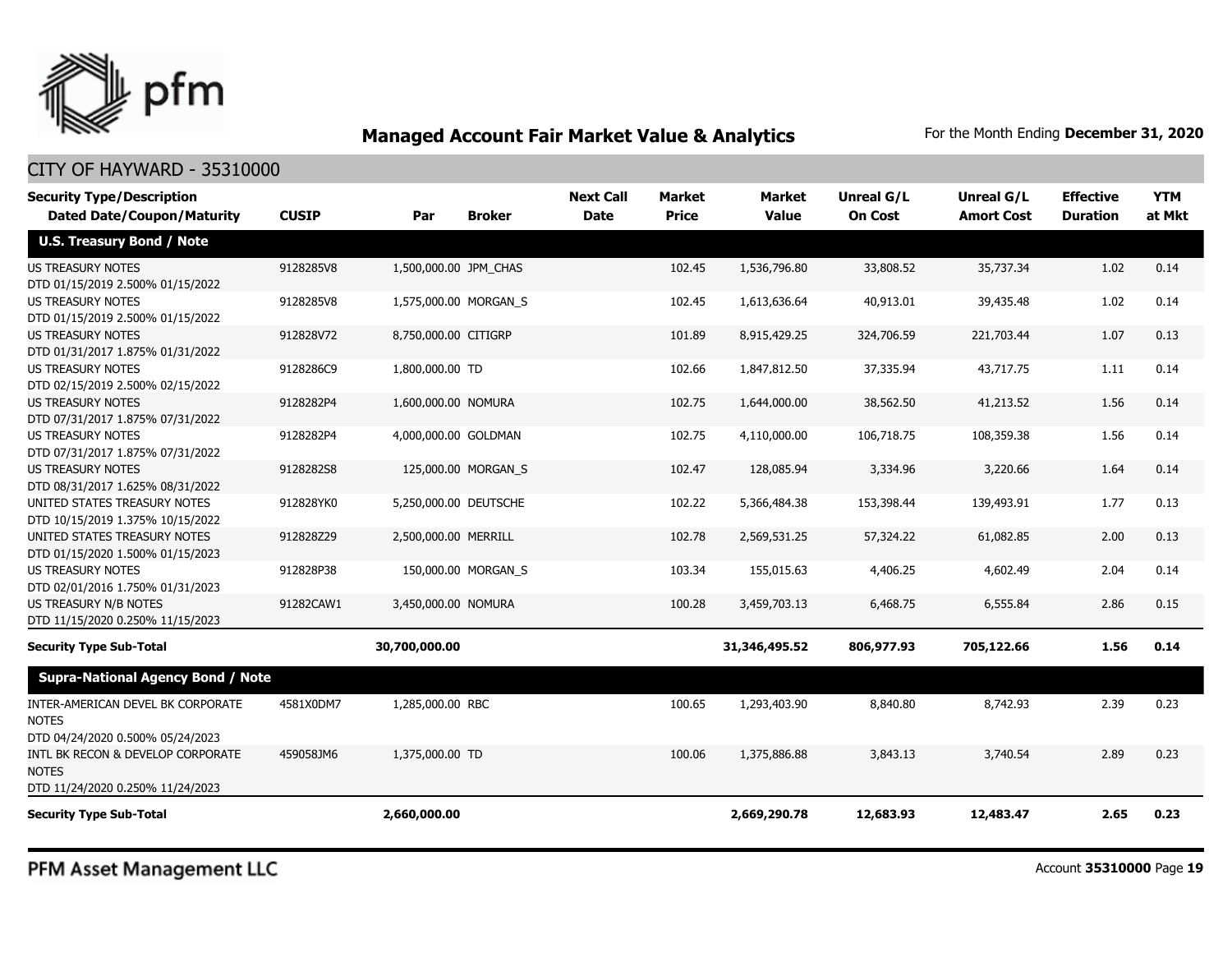

| <b>Security Type/Description</b><br><b>Dated Date/Coupon/Maturity</b>                  | <b>CUSIP</b> | Par                   | <b>Broker</b> | <b>Next Call</b><br><b>Date</b> | <b>Market</b><br><b>Price</b> | <b>Market</b><br><b>Value</b> | <b>Unreal G/L</b><br><b>On Cost</b> | Unreal G/L<br><b>Amort Cost</b> | <b>Effective</b><br><b>Duration</b> | <b>YTM</b><br>at Mkt |
|----------------------------------------------------------------------------------------|--------------|-----------------------|---------------|---------------------------------|-------------------------------|-------------------------------|-------------------------------------|---------------------------------|-------------------------------------|----------------------|
| <b>Municipal Bond / Note</b>                                                           |              |                       |               |                                 |                               |                               |                                     |                                 |                                     |                      |
| LA ST T/E GO BONDS<br>DTD 03/11/2020 5.000% 11/15/2021                                 | 546417DK9    | 600,000.00 MORGAN     |               |                                 | 104.12                        | 624,726.00                    | (12,318.00)                         | 4,131.61                        | 0.86                                | 0.28                 |
| CA ST T/E GO BONDS<br>DTD 04/22/2020 5.000% 03/01/2022                                 | 13063DUV8    | 600,000.00 MERRILL    |               |                                 | 105.58                        | 633,474.00                    | (10,596.00)                         | 5,914.00                        | 1.13                                | 0.22                 |
| CT ST T/E GO BONDS<br>DTD 06/25/2020 3.000% 06/01/2022                                 | 20772KKE8    | 750,000.00 MORGAN     |               |                                 | 103.84                        | 778,777.50                    | (6,060.00)                          | 3,315.53                        | 1.40                                | 0.29                 |
| CT ST TXBL GO BONDS<br>DTD 06/11/2020 2.500% 07/01/2022                                | 20772KJU4    | 305,000.00 SIEBERT    |               |                                 | 103.22                        | 314,830.15                    | 4,700.05                            | 6,095.44                        | 1.46                                | 0.35                 |
| PALOMAR COMM COLL DIST, CA TXBL GO<br><b>BONDS</b><br>DTD 11/03/2020 0.441% 08/01/2022 | 697511EZ2    | 375,000.00 RBC        |               |                                 | 100.23                        | 375,877.50                    | 877.50                              | 877.50                          | 1.58                                | 0.29                 |
| CHAFFEY UHSD, CA TXBL GO BONDS<br>DTD 12/05/2019 1.913% 08/01/2022                     | 157411TH2    | 600,000.00 RBC        |               |                                 | 102.24                        | 613,440.00                    | 13,440.00                           | 13,440.00                       | 1.56                                | 0.49                 |
| SAN DIEGO CCD, CA TXBL GO BONDS<br>DTD 10/16/2019 1.936% 08/01/2022                    | 7972720M6    | 675,000.00 RBC        |               |                                 | 102.52                        | 692,016.75                    | 17,016.75                           | 17,016.75                       | 1.56                                | 0.34                 |
| LONG BEACH CCD, CA TXBL GO BONDS<br>DTD 10/23/2019 1.702% 08/01/2022                   | 542411NG4    | 920,000.00 PIPER JA   |               |                                 | 102.35                        | 941,574.00                    | 21,574.00                           | 21,574.00                       | 1.56                                | 0.22                 |
| TAMALPAIS UHSD, CA TXBL GO BONDS<br>DTD 10/09/2019 1.925% 08/01/2022                   | 874857KH7    | 995,000.00 RBC        |               |                                 | 102.64                        | 1,021,248.10                  | 26,248.10                           | 26,248.10                       | 1.56                                | 0.26                 |
| SAN JOSE, CA TXBL GO BONDS<br>DTD 07/25/2019 2.300% 09/01/2022                         | 798135H44    | 1,150,000.00 MORGAN_S |               |                                 | 103.42                        | 1,189,272.50                  | 31,728.50                           | 35,227.75                       | 1.64                                | 0.25                 |
| OR ST DEPT OF TRANS TXBL REV BONDS<br>DTD 11/20/2019 1.855% 11/15/2022                 | 68607DTT2    | 600,000.00 CITIGRP    |               |                                 | 102.77                        | 616,632.00                    | 16,632.00                           | 16,632.00                       | 1.85                                | 0.37                 |
| NY ST URBAN DEV CORP TXBL REV BONDS<br>DTD 12/23/2020 0.480% 03/15/2023                | 650036DR4    | 290,000.00 WELLS_F    |               |                                 | 100.04                        | 290,107.30                    | 107.30                              | 107.30                          | 2.20                                | 0.46                 |
| UNIV OF CAL TXBL REV BONDS<br>DTD 07/16/2020 0.628% 05/15/2023                         | 91412HFK4    | 500,000.00 JPM_CHA    |               |                                 | 100.70                        | 503,480.00                    | 3,480.00                            | 3,480.00                        | 2.36                                | 0.33                 |
| CHAFFEY CMTY CLG DIST, CA TXBL GO<br><b>BONDS</b><br>DTD 09/24/2019 1.617% 06/01/2023  | 157432KD6    | 770,000.00 RBC        |               |                                 | 103.07                        | 793,631.30                    | 1,316.70                            | 3,131.65                        | 2.38                                | 0.34                 |
| CA ST EARTHQUAKE AUTH TXBL REV<br><b>BONDS</b><br>DTD 11/24/2020 1.477% 07/01/2023     | 13017HAK2    | 300,000.00 TFC        |               |                                 | 100.83                        | 302,490.00                    | 891.00                              | 955.03                          | 2.46                                | 1.14                 |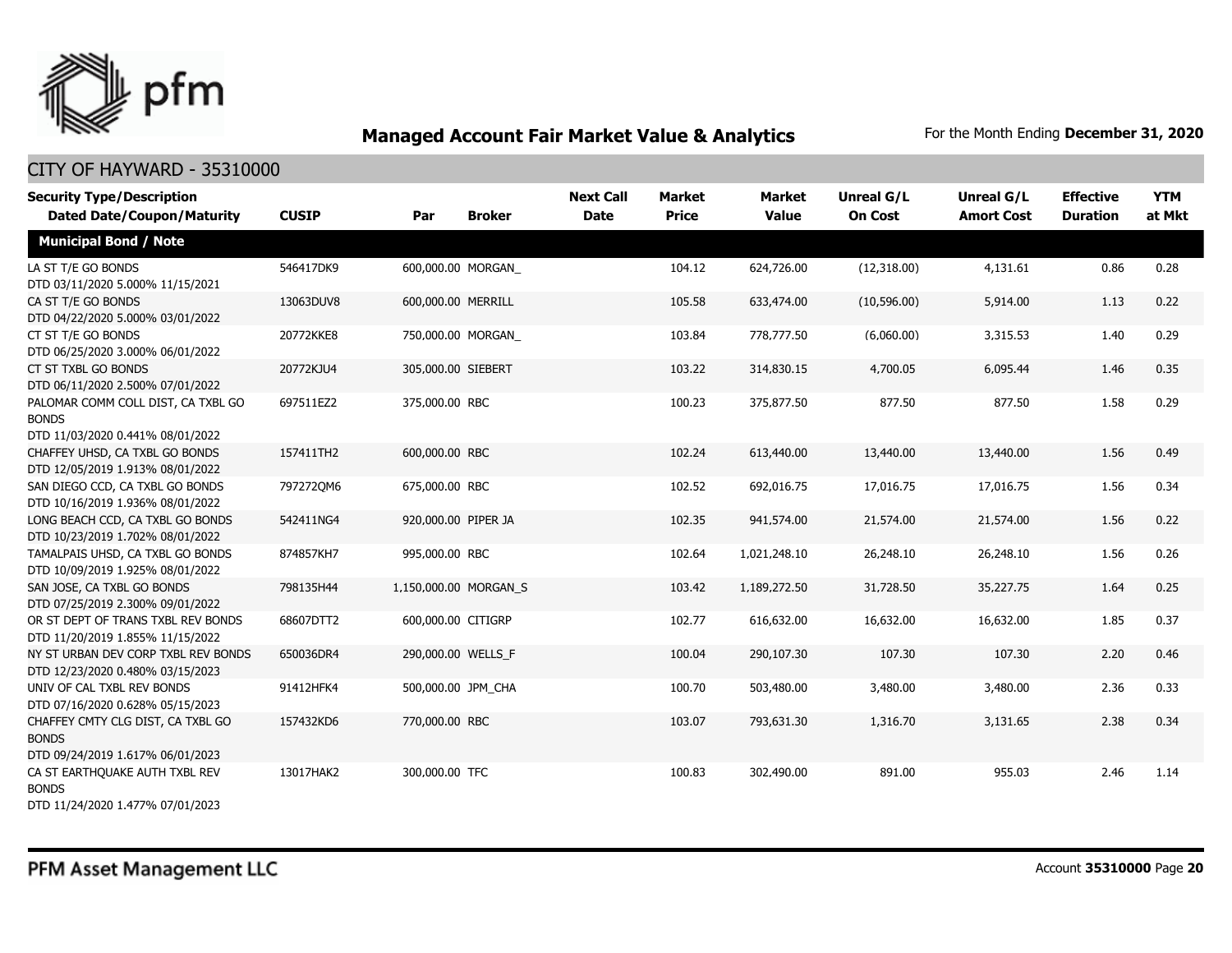

| <b>Security Type/Description</b>                                                       |              |                       |               | <b>Next Call</b> | <b>Market</b> | <b>Market</b> | <b>Unreal G/L</b> | Unreal G/L        | <b>Effective</b> | <b>YTM</b> |
|----------------------------------------------------------------------------------------|--------------|-----------------------|---------------|------------------|---------------|---------------|-------------------|-------------------|------------------|------------|
| <b>Dated Date/Coupon/Maturity</b>                                                      | <b>CUSIP</b> | Par                   | <b>Broker</b> | <b>Date</b>      | <b>Price</b>  | <b>Value</b>  | <b>On Cost</b>    | <b>Amort Cost</b> | <b>Duration</b>  | at Mkt     |
| <b>Municipal Bond / Note</b>                                                           |              |                       |               |                  |               |               |                   |                   |                  |            |
| PORT AUTH OF NY/NJ TXBL REV BONDS<br>DTD 07/08/2020 1.086% 07/01/2023                  | 73358W4V3    | 370,000.00 CITIGRP    |               |                  | 101.48        | 375,457.50    | 5,457.50          | 5,457.50          | 2.47             | 0.49       |
| PORT AUTH OF NY/NJ TXBL REV BONDS<br>DTD 07/08/2020 1.086% 07/01/2023                  | 73358W4V3    | 375,000.00 CITIGRP    |               |                  | 101.48        | 380,531.25    | 3,333.75          | 3,689.55          | 2.47             | 0.49       |
| WA ST T/E GO BONDS<br>DTD 04/29/2020 5.000% 07/01/2023                                 | 93974EHJ8    | 605,000.00 WELLS_F    |               |                  | 111.87        | 676,789.30    | (2,970.55)        | 12,975.64         | 2.34             | 0.24       |
| WI DEPT OF TRANS TXBL REV BONDS<br>DTD 07/30/2020 0.420% 07/01/2023                    | 977123X52    | 625,000.00 WELLS F    |               |                  | 99.99         | 624,925.00    | (75.00)           | (75.00)           | 2.49             | 0.42       |
| AZ TRAN BOARD TXBL REV BONDS<br>DTD 02/12/2020 1.795% 07/01/2023                       | 040654XT7    | 1,235,000.00 JPM_CHAS |               |                  | 103.41        | 1,277,064.10  | 42,064.10         | 42,064.10         | 2.44             | 0.43       |
| LOS ANGELES CCD, CA TXBL GO BONDS<br>DTD 11/10/2020 0.444% 08/01/2023                  | 54438CYH9    | 310,000.00 MERRILL    |               |                  | 100.85        | 312,619.50    | 2,619.50          | 2,619.50          | 2.57             | 0.12       |
| PALOMAR COMM COLL DIST, CA TXBL GO<br><b>BONDS</b><br>DTD 11/03/2020 0.580% 08/01/2023 | 697511FA6    | 350,000.00 RBC        |               |                  | 100.09        | 350,311.50    | 311.50            | 311.50            | 2.57             | 0.55       |
| MD ST TXBL GO BONDS<br>DTD 08/05/2020 0.410% 08/01/2023                                | 574193TP3    | 650,000.00 JPM_CHA    |               |                  | 100.56        | 653,666.00    | 3,666.00          | 3,666.00          | 2.57             | 0.19       |
| CA ST UNIV TXBL REV BONDS<br>DTD 09/17/2020 0.475% 11/01/2023                          | 13077DMJ8    | 325,000.00 GOLDMAN    |               |                  | 99.79         | 324,307.75    | (692.25)          | (692.25)          | 2.82             | 0.55       |
| MS ST TXBL GO BONDS<br>DTD 08/06/2020 0.422% 11/01/2023                                | 605581MY0    | 475,000.00 WELLS F    |               |                  | 100.41        | 476,961.75    | 1,961.75          | 1,961.75          | 2.82             | 0.28       |
| NY ST URBAN DEV CORP TXBL REV BONDS<br>DTD 12/23/2020 0.620% 03/15/2024                | 650036DS2    | 880,000.00 WELLS F    |               |                  | 100.09        | 880,809.60    | 809.60            | 809.60            | 3.18             | 0.59       |
| MD ST T/E GO BONDS<br>DTD 08/30/2017 5.000% 08/01/2024                                 | 574193PK8    | 500,000.00 MERRILL    |               |                  | 117.03        | 585,130.00    | 1,205.00          | 14,262.41         | 3.29             | 0.23       |
| FL ST BOARD OF ADMIN TXBL REV BONDS<br>DTD 09/16/2020 1.258% 07/01/2025                | 341271AD6    | 295,000.00 MERRILL    |               |                  | 102.27        | 301,693.55    | 6,693.55          | 6,693.55          | 4.38             | 0.74       |
| <b>Security Type Sub-Total</b>                                                         |              | 16,425,000.00         |               |                  |               | 16,911,843.90 | 173,422.35        | 251,890.51        | 2.12             | 0.36       |
| <b>Federal Agency Collateralized Mortgage Obligation</b>                               |              |                       |               |                  |               |               |                   |                   |                  |            |
| FNA 2018-M5 A2<br>DTD 04/01/2018 3.560% 09/01/2021                                     | 3136B1XP4    | 309,186.76 JPM CHAS   |               |                  | 100.22        | 309,871.55    | (5,465.24)        | (540.17)          | 0.30             | 3.23       |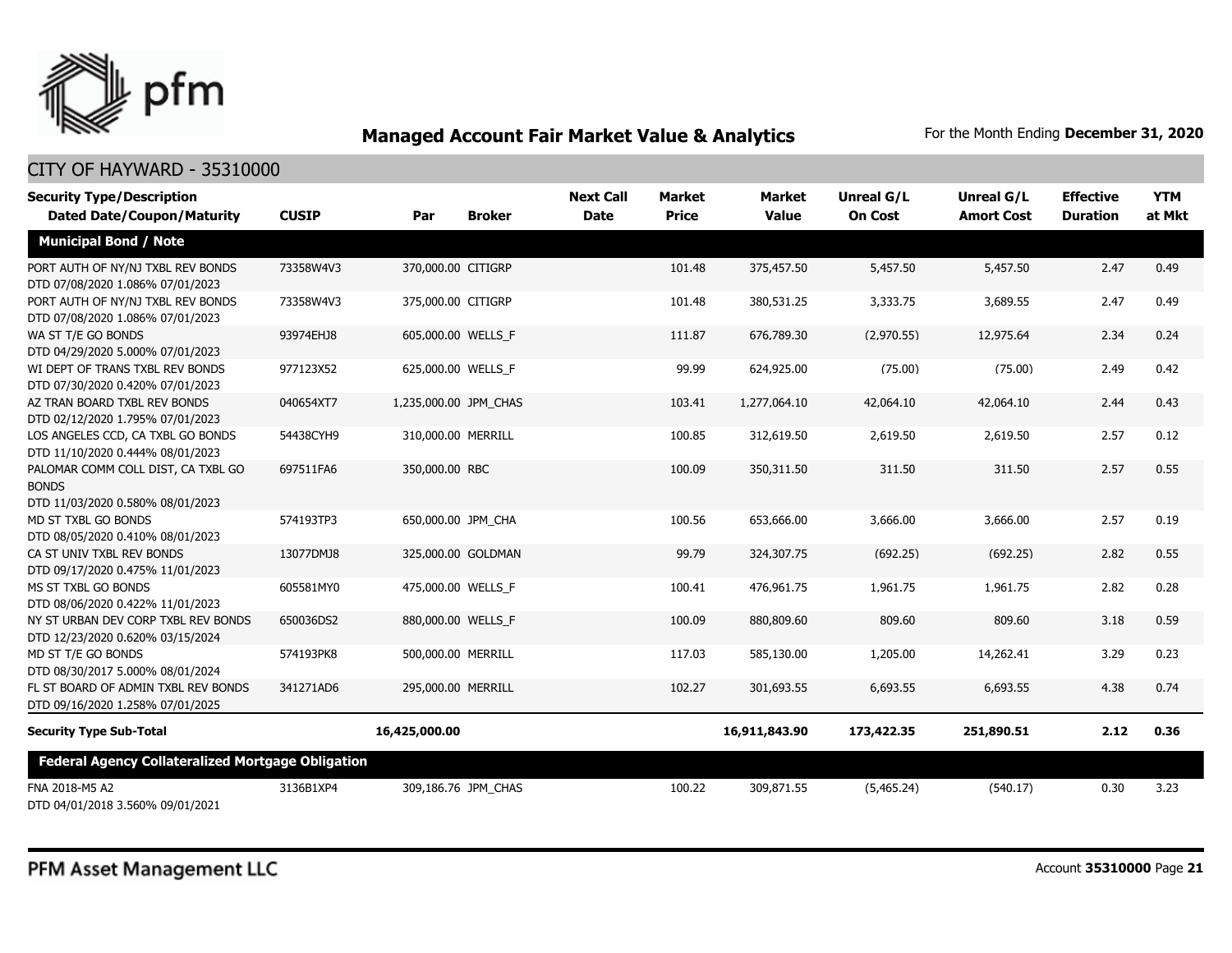

| <b>Security Type/Description</b><br><b>Dated Date/Coupon/Maturity</b> | <b>CUSIP</b> | Par                   | <b>Broker</b>       | <b>Next Call</b><br><b>Date</b> | Market<br><b>Price</b> | <b>Market</b><br><b>Value</b> | <b>Unreal G/L</b><br><b>On Cost</b> | Unreal G/L<br><b>Amort Cost</b> | <b>Effective</b><br><b>Duration</b> | <b>YTM</b><br>at Mkt |
|-----------------------------------------------------------------------|--------------|-----------------------|---------------------|---------------------------------|------------------------|-------------------------------|-------------------------------------|---------------------------------|-------------------------------------|----------------------|
| <b>Federal Agency Collateralized Mortgage Obligation</b>              |              |                       |                     |                                 |                        |                               |                                     |                                 |                                     |                      |
| <b>FHMS K720 A1</b><br>DTD 11/01/2015 2.316% 11/01/2021               | 3137BLUO9    |                       | 130,661.41 BARCLAYS |                                 | 100.57                 | 131,402.65                    | 383.96                              | 604.96                          | 0.56                                | 1.63                 |
| FHLMC MULTIFAMILY STRUCTURED P<br>DTD 05/01/2015 2.791% 01/01/2022    | 3137BHXY8    | 1,250,000.00 AMHERST  |                     |                                 | 101.26                 | 1,265,741.99                  | (6,914.26)                          | 6,170.77                        | 0.93                                | 1.52                 |
| FHMS K019 A2<br>DTD 08/01/2012 2.272% 03/01/2022                      | 3137ASNJ9    |                       | 573,014.54 MORGAN S |                                 | 101.04                 | 578,958.18                    | 10,174.11                           | 7,631.05                        | 1.07                                | 1.38                 |
| FHMS K023 A1<br>DTD 12/01/2012 1.583% 04/01/2022                      | 3137AWQG3    | 42,040.48 BAIRD       |                     |                                 | 100.70                 | 42,334.03                     | 1,206.63                            | 573.50                          | 0.70                                | 1.02                 |
| FHMS K023 A1<br>DTD 12/01/2012 1.583% 04/01/2022                      | 3137AWQG3    |                       | 184,567.96 BARCLAYS |                                 | 100.70                 | 185,856.71                    | 5,953.40                            | 2,856.27                        | 0.70                                | 1.02                 |
| FHMS K023 A1<br>DTD 12/01/2012 1.583% 04/01/2022                      | 3137AWQG3    | 379,389.70 BAIRD      |                     |                                 | 100.70                 | 382,038.80                    | 10,948.24                           | 5,193.65                        | 0.70                                | 1.02                 |
| FHLMC MULTIFAMILY STRUCTURED P<br>DTD 11/01/2015 2.716% 06/01/2022    | 3137BLUR7    |                       | 600,000.00 JPM CHAS |                                 | 101.79                 | 610,747.65                    | 11,494.13                           | 11,076.59                       | 1.23                                | 1.44                 |
| FHLMC MULTIFAMILY STRUCTURED P<br>DTD 12/01/2012 2.355% 07/01/2022    | 3137AVXN2    |                       | 570,000.00 WELLS FA |                                 | 101.78                 | 580,169.88                    | 8,076.91                            | 9,140.37                        | 1.44                                | 1.16                 |
| FHLMC MULTIFAMILY STRUCTURED P<br>DTD 12/01/2012 2.355% 07/01/2022    | 3137AVXN2    | 1,227,386.00 WELLS FA |                     |                                 | 101.78                 | 1,249,284.88                  | 26,693.36                           | 24,106.12                       | 1.44                                | 1.16                 |
| FHLMC MULTIFAMILY STRUCTURED P<br>DTD 12/01/2012 2.307% 08/01/2022    | 3137AWQH1    | 1,250,000.00 CANT FIT |                     |                                 | 102.13                 | 1,276,651.16                  | 8,194.13                            | 16,575.75                       | 1.54                                | 0.95                 |
| FHLMC MULTIFAMILY STRUCTURED P<br>DTD 05/01/2013 2.510% 11/01/2022    | 3137B1BS0    | 500,000.00 PTRU       |                     |                                 | 102.77                 | 513,835.52                    | 4,187.08                            | 7,275.76                        | 1.75                                | 0.99                 |
| <b>FANNIEMAE-ACES</b><br>DTD 02/01/2013 2.509% 11/01/2022             | 3136ACGJ4    |                       | 934,190.66 JPM CHAS |                                 | 102.27                 | 955,376.89                    | 9,654.80                            | 14,878.36                       | 1.73                                | 1.26                 |
| FHLMC MULTIFAMILY STRUCTURED P<br>DTD 05/01/2013 2.510% 11/01/2022    | 3137B1BS0    | 1,065,000.00 CITIGRP  |                     |                                 | 102.77                 | 1,094,469.67                  | 20,150.92                           | 24,413.51                       | 1.75                                | 0.99                 |
| FNA 2013-M7 A2<br>DTD 05/01/2013 2.280% 12/01/2022                    | 3136AEGO4    | 303,454.00 BAIRD      |                     |                                 | 102.11                 | 309,864.81                    | 4,519.97                            | 5,283.08                        | 1.84                                | 1.17                 |
| FNA 2013-M7 A2<br>DTD 05/01/2013 2.280% 12/01/2022                    | 3136AEGO4    | 402.011.72 BAIRD      |                     |                                 | 102.11                 | 410,504.66                    | 3,226.19                            | 5,370.41                        | 1.84                                | 1.17                 |
| FHMS KP05 A<br>DTD 12/01/2018 3.203% 07/01/2023                       | 3137FKK39    | 80,825.19 CSFB        |                     |                                 | 102.63                 | 82,950.01                     | 2,125.07                            | 2,124.96                        | 1.28                                | 2.12                 |
| FHMS KJ27 A1<br>DTD 11/01/2019 2.092% 07/01/2024                      | 3137FQ3V3    |                       | 451,366.51 JPM CHAS |                                 | 102.77                 | 463,852.63                    | 12,496.96                           | 12,494.36                       | 2.15                                | 1.28                 |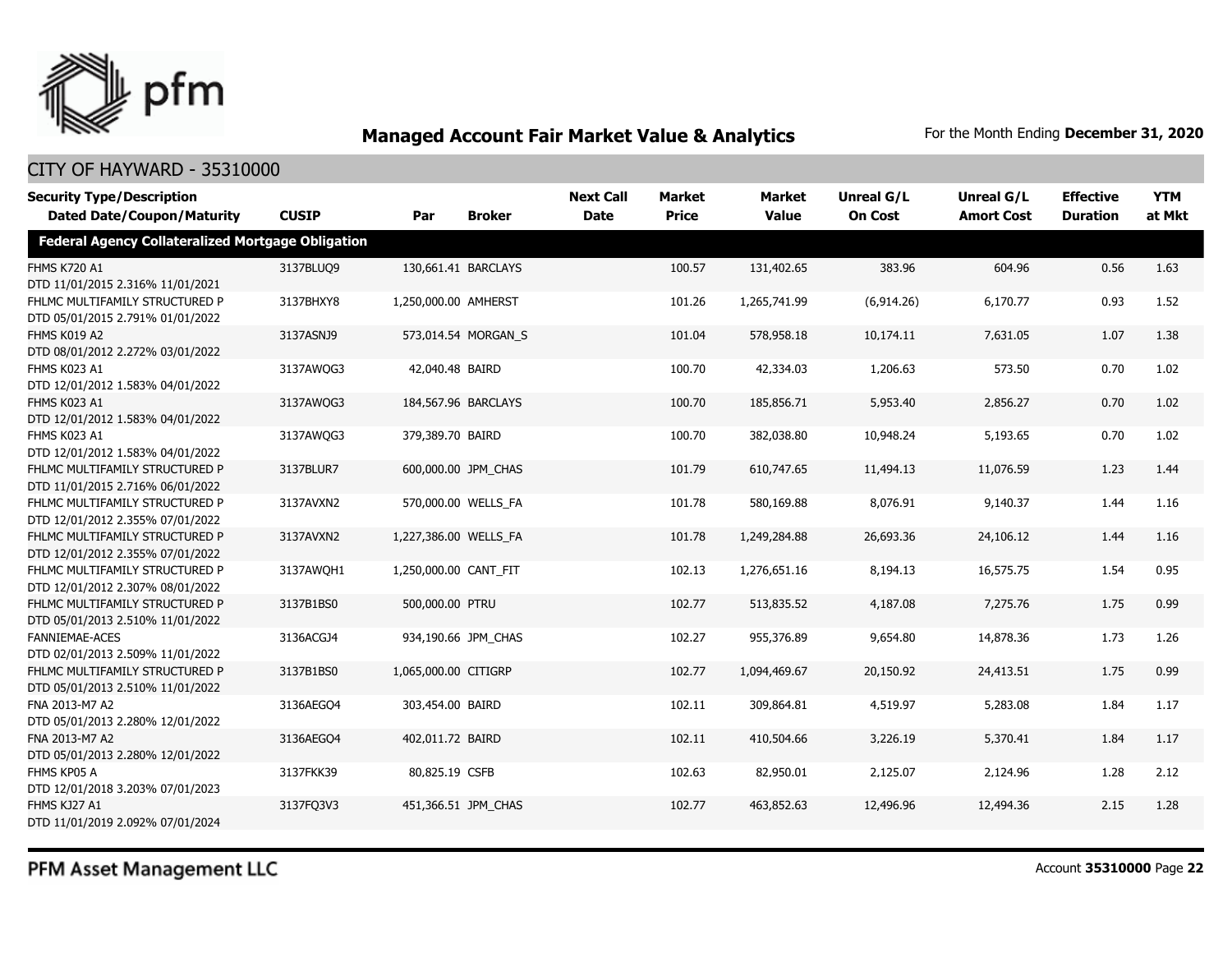

#### CITY OF HAYWARD - 35310000

| <b>Security Type/Description</b><br><b>Dated Date/Coupon/Maturity</b> | <b>CUSIP</b> | Par                   | <b>Broker</b> | <b>Next Call</b><br><b>Date</b> | <b>Market</b><br><b>Price</b> | <b>Market</b><br><b>Value</b> | Unreal G/L<br><b>On Cost</b> | Unreal G/L<br><b>Amort Cost</b> | <b>Effective</b><br><b>Duration</b> | <b>YTM</b><br>at Mkt |
|-----------------------------------------------------------------------|--------------|-----------------------|---------------|---------------------------------|-------------------------------|-------------------------------|------------------------------|---------------------------------|-------------------------------------|----------------------|
| <b>Federal Agency Collateralized Mortgage Obligation</b>              |              |                       |               |                                 |                               |                               |                              |                                 |                                     |                      |
| FHMS KJ30 A1<br>DTD 07/01/2020 0.526% 01/25/2025                      | 3137FUZN7    | 390,150.07 JPM CHA    |               |                                 | 99.99                         | 390,096.39                    | (46.28)                      | (46.98)                         | 3.10                                | 0.53                 |
| <b>Security Type Sub-Total</b>                                        |              | 10,643,245.01         |               |                                 |                               | 10,834,008.06                 | 127,060.08                   | 155,182.32                      | 1.46                                | 1.24                 |
| <b>Federal Agency Bond / Note</b>                                     |              |                       |               |                                 |                               |                               |                              |                                 |                                     |                      |
| FEDERAL FARM CREDIT BANK NOTES<br>DTD 04/08/2020 0.375% 04/08/2022    | 3133ELWD2    | 2,550,000.00 WELLS_F  |               |                                 | 100.31                        | 2,558,029.95                  | 11,803.95                    | 10,418.43                       | 1.27                                | 0.13                 |
| FEDERAL FARM CREDIT BANK NOTES<br>DTD 06/02/2020 0.250% 06/02/2022    | 3133ELE75    | 2,575,000.00 DAIWA    |               |                                 | 100.16                        | 2,579,174.08                  | 5,909.63                     | 5,406.61                        | 1.42                                | 0.14                 |
| FEDERAL HOME LOAN BANK<br>DTD 06/01/2012 2.125% 06/10/2022            | 313379069    | 2,475,000.00 CITIGRP  |               |                                 | 102.85                        | 2,545,502.85                  | 53,103.60                    | 62,137.83                       | 1.43                                | 0.15                 |
| FREDDIE MAC NOTES<br>DTD 07/23/2020 0.125% 07/25/2022                 | 3137EAET2    | 1,575,000.00 WELLS_F  |               |                                 | 99.97                         | 1,574,510.18                  | 3,069.68                     | 2,281.92                        | 1.57                                | 0.14                 |
| <b>FANNIE MAE NOTES</b><br>DTD 09/06/2019 1.375% 09/06/2022           | 3135G0W33    | 1,250,000.00 BARCLAYS |               |                                 | 102.05                        | 1,275,668.75                  | 30,018.75                    | 28,101.73                       | 1.66                                | 0.15                 |
| FEDERAL HOME LOAN BANKS NOTES<br>DTD 02/21/2020 1.375% 02/17/2023     | 3130AJ7E3    | 2,140,000.00 WELLS_FA |               |                                 | 102.60                        | 2,195,562.96                  | 59,500.56                    | 58,364.71                       | 2.10                                | 0.15                 |
| FREDDIE MAC NOTES<br>DTD 04/20/2020 0.375% 04/20/2023                 | 3137EAEO8    | 3,825,000.00 CITIGRP  |               |                                 | 100.50                        | 3,844,040.85                  | 28,603.35                    | 26,367.73                       | 2.30                                | 0.16                 |
| FREDDIE MAC NOTES<br>DTD 05/07/2020 0.375% 05/05/2023                 | 3137EAER6    | 1,750,000.00 JEFFERI  |               |                                 | 100.51                        | 1,758,869.00                  | 5,264.00                     | 5,980.94                        | 2.34                                | 0.16                 |
| FREDDIE MAC NOTES<br>DTD 05/07/2020 0.375% 05/05/2023                 | 3137EAER6    | 2,410,000.00 WELLS_F  |               |                                 | 100.51                        | 2,422,213.88                  | 13,226.08                    | 13,004.75                       | 2.34                                | 0.16                 |
| <b>FANNIE MAE NOTES</b><br>DTD 05/22/2020 0.250% 05/22/2023           | 3135G04O3    | 1,550,000.00 WELLS F  |               |                                 | 100.22                        | 1,553,406.90                  | 6,119.40                     | 5,588.42                        | 2.39                                | 0.16                 |
| <b>FANNIE MAE NOTES</b><br>DTD 05/22/2020 0.250% 05/22/2023           | 3135G04Q3    | 2,550,000.00 CITIGRP  |               |                                 | 100.22                        | 2,555,604.90                  | 13,280.40                    | 11,710.25                       | 2.39                                | 0.16                 |
| FREDDIE MAC NOTES<br>DTD 06/16/2020 0.500% 06/16/2023                 | 3134GVR67    | 1,900,000.00 JPM_CHA  |               |                                 | 100.16                        | 1,902,992.50                  | 2,992.50                     | 2,992.50                        | 2.45                                | 0.44                 |
| <b>FREDDIE MAC NOTES</b><br>DTD 06/26/2020 0.250% 06/26/2023          | 3137EAES4    | 2,340,000.00 TD       |               |                                 | 100.20                        | 2,344,766.58                  | 11,599.38                    | 10,420.02                       | 2.48                                | 0.17                 |
| <b>FANNIE MAE NOTES</b><br>DTD 07/10/2020 0.250% 07/10/2023           | 3135G05G4    | 1,000,000.00 WELLS F  |               |                                 | 100.18                        | 1,001,818.00                  | 2,178.00                     | 2,147.55                        | 2.52                                | 0.18                 |

PFM Asset Management LLC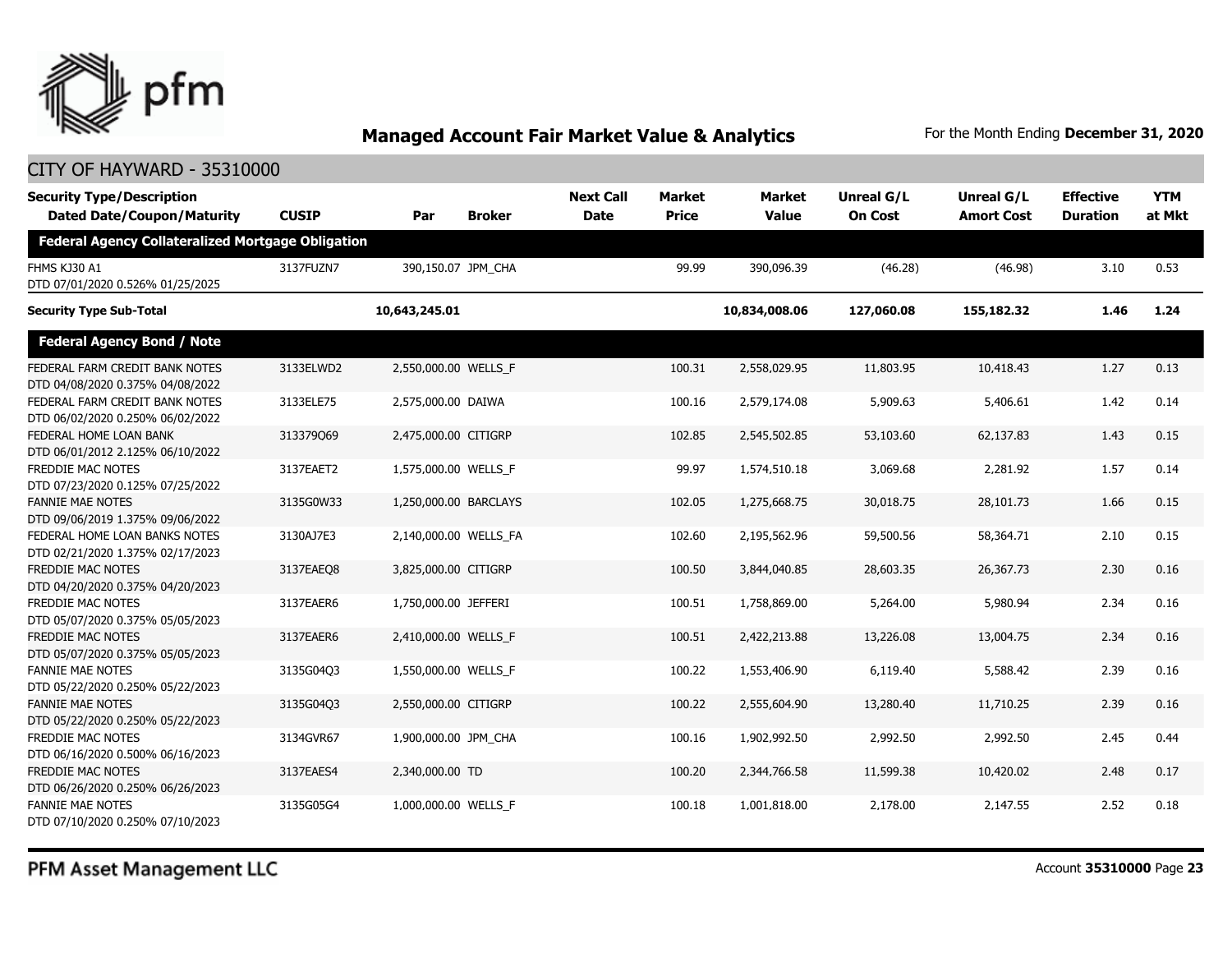

| <b>Security Type/Description</b>                                                             |              |                      |                     | <b>Next Call</b> | <b>Market</b> | <b>Market</b> | <b>Unreal G/L</b> | <b>Unreal G/L</b> | <b>Effective</b> | <b>YTM</b> |
|----------------------------------------------------------------------------------------------|--------------|----------------------|---------------------|------------------|---------------|---------------|-------------------|-------------------|------------------|------------|
| <b>Dated Date/Coupon/Maturity</b>                                                            | <b>CUSIP</b> | Par                  | <b>Broker</b>       | <b>Date</b>      | <b>Price</b>  | <b>Value</b>  | <b>On Cost</b>    | <b>Amort Cost</b> | <b>Duration</b>  | at Mkt     |
| <b>Federal Agency Bond / Note</b>                                                            |              |                      |                     |                  |               |               |                   |                   |                  |            |
| <b>FANNIE MAE NOTES</b><br>DTD 07/10/2020 0.250% 07/10/2023                                  | 3135G05G4    | 2,455,000.00 CITIGRP |                     |                  | 100.18        | 2,459,463.19  | 9,741.44          | 8,897.88          | 2.52             | 0.18       |
| FANNIE MAE NOTES (CALLABLE)<br>DTD 08/10/2020 0.300% 08/10/2023                              | 3135G05R0    | 1,950,000.00 CITIGRP |                     | 08/10/22         | 100.16        | 1,953,079.05  | 6,745.05          | 6,268.77          | 1.61             | 0.24       |
| <b>FREDDIE MAC NOTES</b><br>DTD 08/21/2020 0.250% 08/24/2023                                 | 3137EAEV7    | 2,325,000.00 CITIGRP |                     |                  | 100.16        | 2,328,819.98  | 6,191.48          | 5,904.22          | 2.64             | 0.19       |
| <b>FREDDIE MAC NOTES</b><br>DTD 09/04/2020 0.250% 09/08/2023                                 | 3137EAEW5    | 900,000.00 NOMURA    |                     |                  | 100.14        | 901,260.00    | 1,548.00          | 1,525.01          | 2.68             | 0.20       |
| FREDDIE MAC NOTES<br>DTD 09/04/2020 0.250% 09/08/2023                                        | 3137EAEW5    | 1,010,000.00 NOMURA  |                     |                  | 100.14        | 1,011,414.00  | 1,229.56          | 1,249.53          | 2.68             | 0.20       |
| FREDDIE MAC NOTES<br>DTD 09/04/2020 0.250% 09/08/2023                                        | 3137EAEW5    | 1,590,000.00 WELLS_F |                     |                  | 100.14        | 1,592,226.00  | 2,750.70          | 2,693.89          | 2.68             | 0.20       |
| <b>FREDDIE MAC NOTES</b><br>DTD 11/05/2020 0.250% 11/06/2023                                 | 3137EAEZ8    | 2,250,000.00 CITIGRP |                     |                  | 100.12        | 2,252,700.00  | 4,725.00          | 4,619.69          | 2.84             | 0.21       |
| FREDDIE MAC NOTES<br>DTD 12/04/2020 0.250% 12/04/2023                                        | 3137EAFA2    | 2,130,000.00 CITIGRP |                     |                  | 100.12        | 2,132,626.29  | 4,734.99          | 4,681.07          | 2.92             | 0.21       |
| <b>Security Type Sub-Total</b>                                                               |              | 44,500,000.00        |                     |                  |               | 44,743,749.89 | 284,335.50        | 280,763.45        | 2.20             | 0.18       |
| <b>Corporate Note</b>                                                                        |              |                      |                     |                  |               |               |                   |                   |                  |            |
| SUNTRUST BANKS INC CORP NOTES<br>(CALLABLE)<br>DTD 12/01/2016 2.700% 01/27/2022              | 867914BM4    | 300,000.00 ACADEMY   |                     | 12/27/21         | 102.33        | 306,999.30    | 7,497.30          | 7,196.58          | 0.97             | 0.52       |
| HOME DEPOT INC<br>DTD 12/06/2018 3.250% 03/01/2022                                           | 437076BV3    |                      | 175,000.00 JPM_CHAS |                  | 103.43        | 181,004.43    | 6,483.93          | 6,176.58          | 1.15             | 0.31       |
| US BANCORP (CALLABLE) NOTE<br>DTD 03/02/2012 3.000% 03/15/2022                               | 91159HHC7    |                      | 600,000.00 US BANCO | 02/15/22         | 103.09        | 618,536.40    | 7,946.40          | 14,074.02         | 1.11             | 0.43       |
| <b>GOLDMAN SACHS GROUP INC (CALLABLE)</b><br><b>NOTE</b><br>DTD 01/26/2017 3.000% 04/26/2022 | 38141GWC4    | 600,000.00 GOLDMAN   |                     | 04/26/21         | 100.83        | 605,007.60    | 11,595.60         | 7,719.64          | 0.32             | 2.35       |
| <b>IBM CORP</b><br>DTD 05/15/2019 2.850% 05/13/2022                                          | 459200JX0    |                      | 300,000.00 WELLS FA |                  | 103.55        | 310,641.90    | 3,915.90          | 7,008.40          | 1.35             | 0.25       |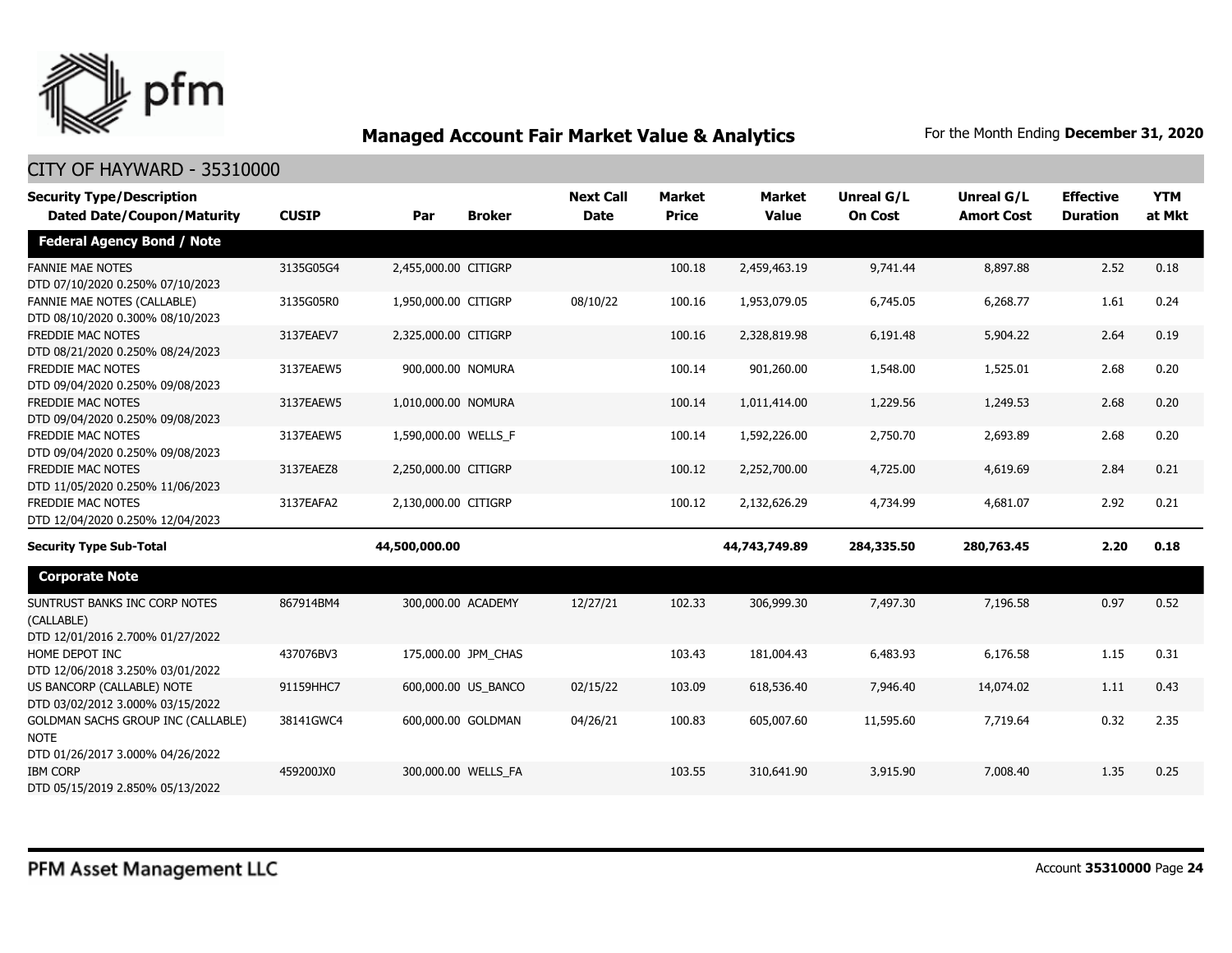

| <b>Security Type/Description</b><br><b>Dated Date/Coupon/Maturity</b>                  | <b>CUSIP</b> | Par                | <b>Broker</b>       | <b>Next Call</b><br><b>Date</b> | <b>Market</b><br><b>Price</b> | <b>Market</b><br><b>Value</b> | <b>Unreal G/L</b><br><b>On Cost</b> | Unreal G/L<br><b>Amort Cost</b> | <b>Effective</b><br><b>Duration</b> | <b>YTM</b><br>at Mkt |
|----------------------------------------------------------------------------------------|--------------|--------------------|---------------------|---------------------------------|-------------------------------|-------------------------------|-------------------------------------|---------------------------------|-------------------------------------|----------------------|
| <b>Corporate Note</b>                                                                  |              |                    |                     |                                 |                               |                               |                                     |                                 |                                     |                      |
| UNITED PARCEL SERVICE (CALLABLE)<br><b>NOTES</b><br>DTD 05/16/2017 2.350% 05/16/2022   | 911312BC9    |                    | 300,000.00 JPM CHAS | 04/16/22                        | 102.59                        | 307,755.00                    | 6,066.00                            | 6,979.78                        | 1.28                                | 0.47                 |
| MORGAN STANLEY CORP NOTES<br>DTD 05/19/2017 2.750% 05/19/2022                          | 61744YAH1    | 300,000.00 RBC     |                     |                                 | 103.25                        | 309,739.20                    | 11,728.20                           | 10,619.89                       | 1.37                                | 0.40                 |
| AMERICAN HONDA FINANCE<br>DTD 06/27/2019 2.200% 06/27/2022                             | 02665WCY5    | 600,000.00 MERRILL |                     |                                 | 102.76                        | 616,570.20                    | 17,122.20                           | 16,843.18                       | 1.48                                | 0.34                 |
| BANK OF NY MELLON CORP CORP NOTES<br>DTD 08/23/2019 1.950% 08/23/2022                  | 06406RAK3    |                    | 115,000.00 BARCLAYS |                                 | 102.69                        | 118,088.90                    | 2,771.50                            | 2,913.35                        | 1.62                                | 0.31                 |
| BANK OF NY MELLON CORP CORP NOTES<br>DTD 08/23/2019 1.950% 08/23/2022                  | 06406RAK3    | 185,000.00 CITIGRP |                     |                                 | 102.69                        | 189,969.10                    | 5,028.30                            | 5,001.45                        | 1.62                                | 0.31                 |
| CATERPILLAR FINANCIAL SERVICES CORP<br><b>NOTE</b><br>DTD 09/06/2019 1.900% 09/06/2022 | 14913Q3A5    |                    | 325,000.00 BARCLAYS |                                 | 102.75                        | 333,924.18                    | 9,375.93                            | 9,176.85                        | 1.66                                | 0.26                 |
| ADOBE INC CORP NOTE<br>DTD 02/03/2020 1.700% 02/01/2023                                | 00724PAA7    | 300,000.00 KEYBANC |                     |                                 | 102.85                        | 308,553.90                    | 8,622.90                            | 8,601.90                        | 2.05                                | 0.33                 |
| TOYOTA MOTOR CREDIT CORP<br><b>CORPORATE NOTES</b><br>DTD 04/01/2020 2.900% 03/30/2023 | 89236TGW9    | 575,000.00 BNP PAR |                     |                                 | 105.68                        | 607,632.40                    | 6,044.40                            | 12,210.82                       | 2.18                                | 0.36                 |
| JPMORGAN CHASE & CO BONDS<br>DTD 03/22/2019 3.207% 04/01/2023                          | 46647PBB1    | 600,000.00 WELLS F |                     | 04/01/22                        | 103.44                        | 620,650.80                    | (3,301.20)                          | 763.65                          | 1.23                                | 1.64                 |
| EXXON MOBIL CORPORATION CORPORATE<br><b>NOTES</b><br>DTD 04/15/2020 1.571% 04/15/2023  | 30231GBL5    | 150,000.00 CITIGRP |                     |                                 | 101.88                        | 152,818.05                    | 946.05                              | 1,353.46                        | 2.25                                | 0.74                 |
| <b>CHEVRON CORP CORPORATE NOTES</b><br>DTD 05/11/2020 1.141% 05/11/2023                | 166764BV1    | 150,000.00 JPM CHA |                     |                                 | 101.88                        | 152,818.35                    | 2,818.35                            | 2,818.35                        | 2.34                                | 0.34                 |
| PACCAR FINANCIAL CORP CORPORATE<br><b>NOTES</b><br>DTD 06/08/2020 0.800% 06/08/2023    | 69371RQ82    | 175,000.00 TD      |                     |                                 | 101.00                        | 176,754.55                    | 1,997.80                            | 1,951.82                        | 2.42                                | 0.39                 |
| JOHN DEERE CAPITAL CORP CORPORATE<br><b>NOTES</b><br>DTD 06/04/2020 0.700% 07/05/2023  | 24422EVH9    | 200,000.00 HSBC    |                     |                                 | 101.00                        | 202,003.20                    | 2,167.20                            | 2,136.47                        | 2.49                                | 0.30                 |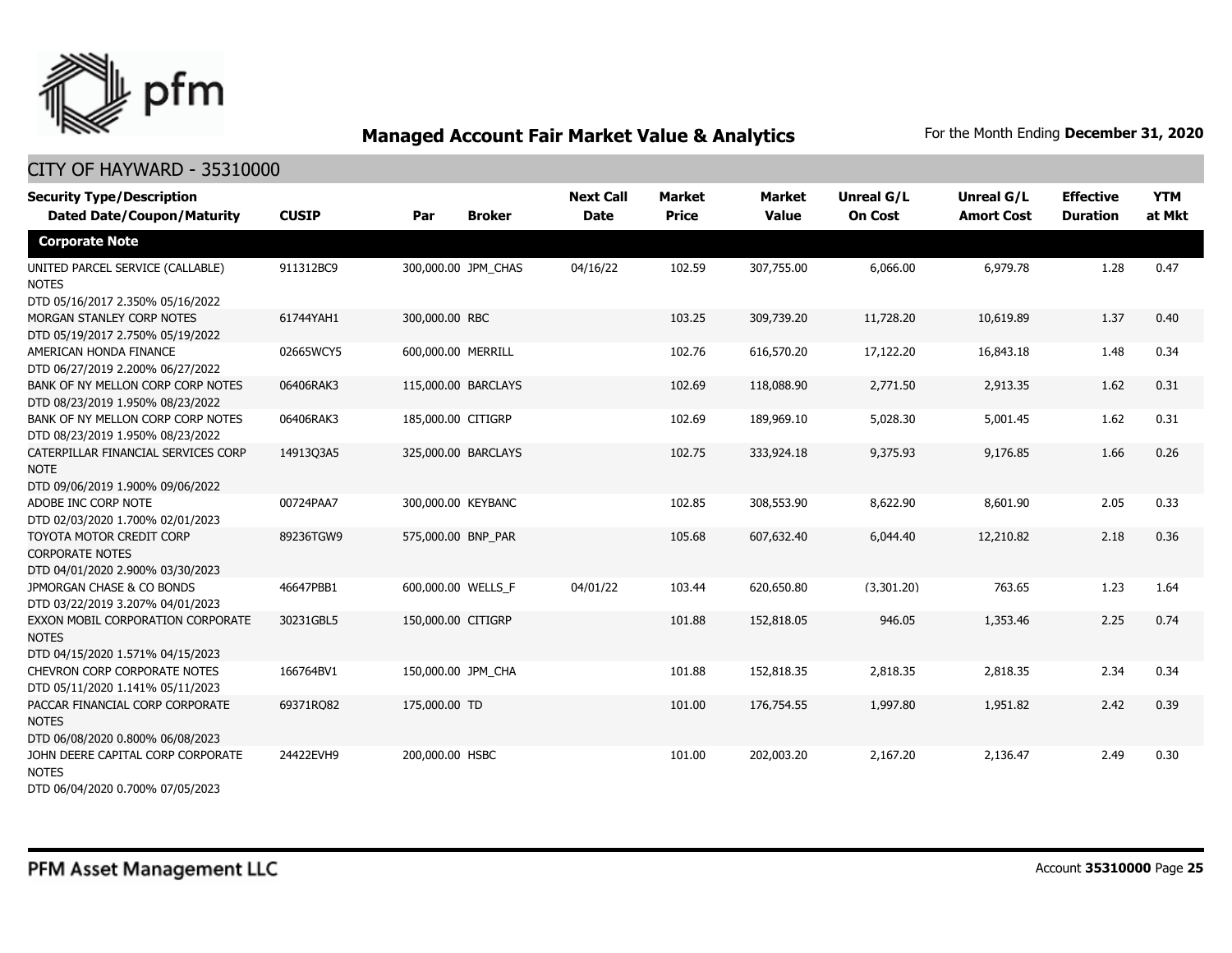

| <b>Security Type/Description</b><br><b>Dated Date/Coupon/Maturity</b>                  | <b>CUSIP</b> | Par                | <b>Next Call</b><br><b>Broker</b><br><b>Date</b> | <b>Market</b><br><b>Price</b> | <b>Market</b><br><b>Value</b> | <b>Unreal G/L</b><br><b>On Cost</b> | Unreal G/L<br><b>Amort Cost</b> | <b>Effective</b><br><b>Duration</b> | <b>YTM</b><br>at Mkt |
|----------------------------------------------------------------------------------------|--------------|--------------------|--------------------------------------------------|-------------------------------|-------------------------------|-------------------------------------|---------------------------------|-------------------------------------|----------------------|
| <b>Corporate Note</b>                                                                  |              |                    |                                                  |                               |                               |                                     |                                 |                                     |                      |
| CATERPILLAR FINL SERVICE CORPORATE<br><b>NOTES</b><br>DTD 07/08/2020 0.650% 07/07/2023 | 14913R2D8    | 325,000.00 BARCLAY |                                                  | 100.75                        | 327,449.85                    | 2,631.85                            | 2,602.40                        | 2.50                                | 0.35                 |
| PACCAR FINANCIAL CORP CORPORATE<br><b>NOTES</b><br>DTD 08/11/2020 0.350% 08/11/2023    | 69371RQ90    | 325,000.00 BNP PAR |                                                  | 100.01                        | 325,020.48                    | 446.23                              | 390.63                          | 2.60                                | 0.35                 |
| CHEVRON USA INC CORPORATE NOTES<br>DTD 08/12/2020 0.426% 08/11/2023                    | 166756AJ5    | 415,000.00 BARCLAY |                                                  | 100.25                        | 416,056.59                    | 1,056.59                            | 1,056.59                        | 2.60                                | 0.33                 |
| TOYOTA MOTOR CREDIT CORP<br><b>CORPORATE NOTES</b><br>DTD 08/14/2020 0.500% 08/14/2023 | 89236THF5    | 530,000.00 JPM CHA |                                                  | 100.42                        | 532,249.32                    | 2,657.42                            | 2,605.24                        | 2.60                                | 0.34                 |
| JOHN DEERE CAPITAL CORP CORPORATE<br><b>NOTES</b><br>DTD 10/09/2020 0.400% 10/10/2023  | 24422EVJ5    | 250,000.00 JPM CHA |                                                  | 100.39                        | 250,967.00                    | 1,257.00                            | 1,234.77                        | 2.76                                | 0.26                 |
| CITIGROUP INC CORP NOTES<br>DTD 10/25/2013 3.875% 10/25/2023                           | 172967HD6    | 300,000.00 SUSQ    |                                                  | 109.86                        | 329,573.70                    | 473.70                              | 2,746.32                        | 2.69                                | 0.36                 |
| BRISTOL-MYERS SQUIBB CO (CALLABLE)<br><b>CORP</b><br>DTD 11/13/2020 0.537% 11/13/2023  | 110122DT2    | 350,000.00 CITIGRP |                                                  | 100.05                        | 350,181.65                    | 181.65                              | 181.65                          | 2.85                                | 0.52                 |
| GOLDMAN SACHS GROUP INC CORPORATE<br><b>NOTES</b><br>DTD 11/19/2020 0.627% 11/17/2023  | 38141GXL3    | 250,000.00 GOLDMAN |                                                  | 100.33                        | 250,836.75                    | 836.75                              | 836.75                          | 2.86                                | 0.51                 |
| <b>IBM CORP NOTES</b><br>DTD 02/12/2014 3.625% 02/12/2024                              | 459200HU8    | 275,000.00 WELLS_F |                                                  | 109.51                        | 301,142.88                    | (1, 172.87)                         | 768.69                          | 2.95                                | 0.54                 |
| COMCAST CORP (CALLABLE) CORPORATE<br><b>NOTES</b><br>DTD 10/05/2018 3.700% 04/15/2024  | 20030NCR0    | 150,000.00 CITIGRP | 03/15/24                                         | 109.89                        | 164,841.75                    | 503.25                              | 2,903.21                        | 3.04                                | 0.66                 |
| MORGAN STANLEY CORP NOTES<br>DTD 04/24/2018 3.737% 04/24/2024                          | 61744YAQ1    | 300,000.00 CSFB    |                                                  | 107.21                        | 321,642.90                    | (1,208.10)                          | 325.88                          | 3.14                                | 1.50                 |
| CITIGROUP INC CORPORATE NOTES<br>DTD 05/14/2020 1.678% 05/15/2024                      | 172967MR9    | 300,000.00 CITIGRP |                                                  | 103.04                        | 309,131.10                    | 9,131.10                            | 9,131.10                        | 3.29                                | 0.76                 |
| BANK OF AMERICA CORP NOTES<br>DTD 07/23/2018 3.864% 07/23/2024                         | 06051GHL6    | 150,000.00 MERRILL |                                                  | 108.51                        | 162,768.00                    | 145.50                              | 949.23                          | 3.32                                | 1.41                 |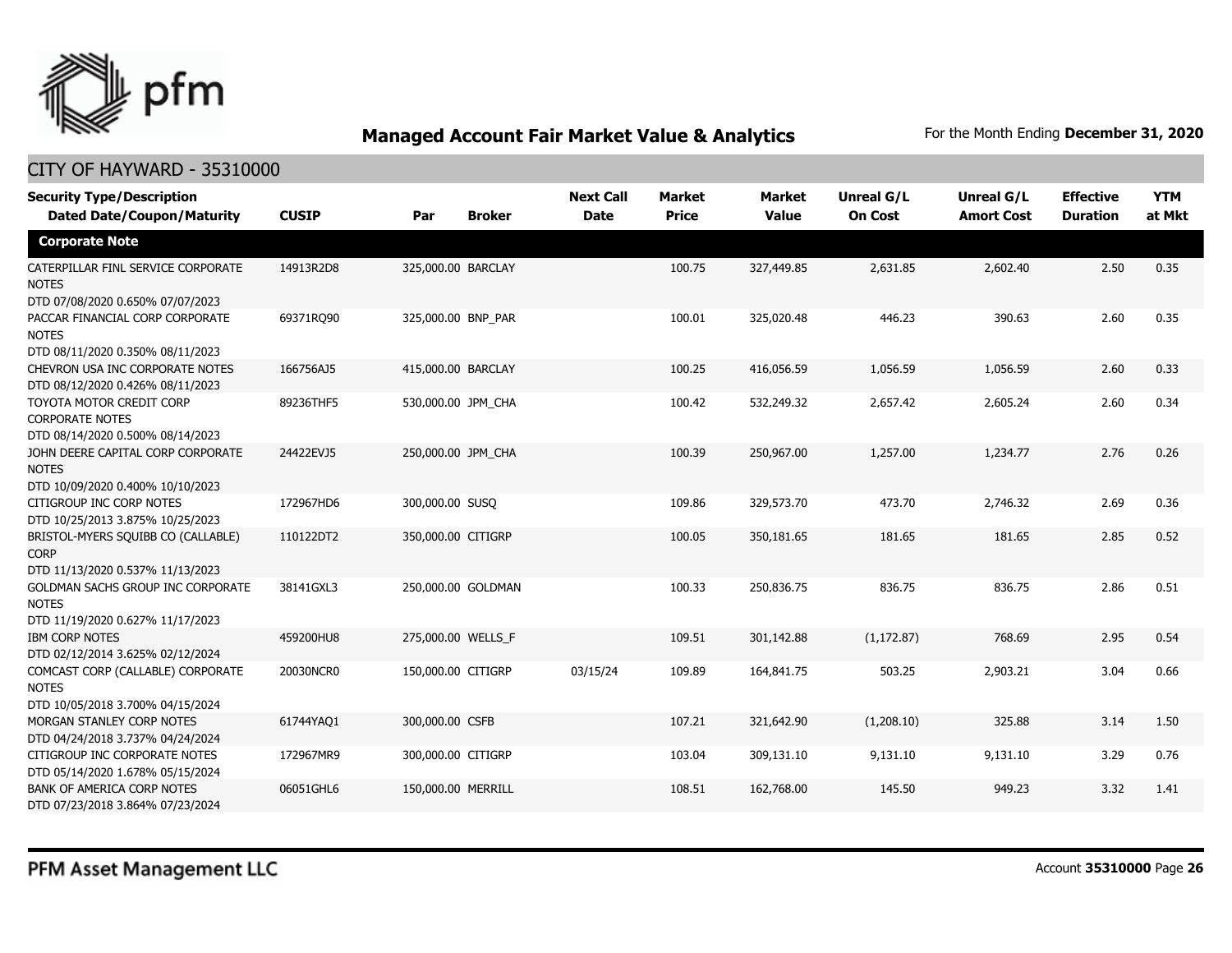

| <b>Security Type/Description</b>                                                          |              |                    |                     | <b>Next Call</b> | <b>Market</b> | <b>Market</b> | <b>Unreal G/L</b> | <b>Unreal G/L</b> | <b>Effective</b> | <b>YTM</b> |
|-------------------------------------------------------------------------------------------|--------------|--------------------|---------------------|------------------|---------------|---------------|-------------------|-------------------|------------------|------------|
| <b>Dated Date/Coupon/Maturity</b>                                                         | <b>CUSIP</b> | Par                | <b>Broker</b>       | <b>Date</b>      | <b>Price</b>  | <b>Value</b>  | <b>On Cost</b>    | <b>Amort Cost</b> | <b>Duration</b>  | at Mkt     |
| <b>Corporate Note</b>                                                                     |              |                    |                     |                  |               |               |                   |                   |                  |            |
| <b>BANK OF AMERICA CORP NOTES</b><br>DTD 07/23/2018 3.864% 07/23/2024                     | 06051GHL6    | 300,000.00 SUSO    |                     |                  | 108.51        | 325,536.00    | (1,614.00)        | 752.03            | 3.32             | 1.41       |
| BRISTOL MYERS SQUIBB CO CORP NOTES<br>(CALL<br>DTD 07/15/2020 2.900% 07/26/2024           | 110122CM8    | 225,000.00 HSBC    |                     | 06/26/24         | 108.09        | 243,207.23    | (398.02)          | 780.22            | 3.39             | 0.61       |
| JPMORGAN CHASE & CO CORPORATE<br><b>NOTES</b><br>DTD 09/16/2020 0.653% 09/16/2024         | 46647PBS4    | 125,000.00 CSFB    |                     |                  | 100.19        | 125,240.00    | 272.50            | 270.41            | 3.67             | 0.60       |
| JPMORGAN CHASE & CO CORPORATE<br><b>NOTES</b><br>DTD 09/16/2020 0.653% 09/16/2024         | 46647PBS4    |                    | 485,000.00 JPM CHA  |                  | 100.19        | 485,931.20    | 931.20            | 931.20            | 3.67             | 0.60       |
| <b>BANK OF AMERICA CORP CORPORATE</b><br><b>NOTES</b><br>DTD 10/21/2020 0.810% 10/24/2024 | 06051GJH3    | 625,000.00 MERRILL |                     |                  | 100.84        | 630,238.75    | 5,238.75          | 5,238.75          | 3.76             | 0.59       |
| <b>Security Type Sub-Total</b>                                                            |              | 11,630,000.00      |                     |                  |               | 11,971,482.61 | 130,197.26        | 157,251.26        | 2.24             | 0.66       |
| <b>Certificate of Deposit</b>                                                             |              |                    |                     |                  |               |               |                   |                   |                  |            |
| CREDIT AGRICOLE CIB NY CERT DEPOS<br>DTD 04/04/2019 2.830% 04/02/2021                     | 22535CDU2    | 600,000.00 CREDAG  |                     |                  | 100.65        | 603,929.40    | 3,929.40          | 3,929.40          | 0.25             | 0.23       |
| ROYAL BANK OF CANADA NY CD<br>DTD 06/08/2018 3.240% 06/07/2021                            | 78012UEE1    | 600,000.00 RBC     |                     |                  | 101.39        | 608,317.20    | 8,317.20          | 8,317.20          | 0.44             | 0.06       |
| CREDIT SUISSE NEW YORK CERT DEPOS<br>DTD 08/07/2020 0.520% 02/01/2022                     | 22549L6F7    | 975,000.00 CSFB    |                     |                  | 100.18        | 976,753.05    | 1,753.05          | 1,753.05          | 1.10             | 0.36       |
| SOCIETE GENERALE NY CERT DEPOS<br>DTD 02/19/2020 1.800% 02/14/2022                        | 83369XDL9    | 600,000.00 MERRILL |                     |                  | 101.64        | 609,846.00    | 9,846.00          | 9,846.00          | 1.11             | 0.33       |
| SUMITOMO MITSUI BANK NY CERT DEPOS<br>DTD 07/14/2020 0.700% 07/08/2022                    | 86565CKU2    | 475,000.00 SMBC    |                     |                  | 100.26        | 476,247.35    | 1,247.35          | 1,247.35          | 1.51             | 0.52       |
| NORDEA BANK ABP NEW YORK CERT<br><b>DEPOS</b><br>DTD 08/29/2019 1.850% 08/26/2022         | 65558TLL7    | 625,000.00 MERRILL |                     |                  | 102.74        | 642,146.25    | 17,146.25         | 17,146.25         | 1.63             | 0.18       |
| SKANDINAV ENSKILDA BANK LT CD<br>DTD 09/03/2019 1.860% 08/26/2022                         | 83050PDR7    |                    | 625,000.00 BARCLAYS |                  | 102.76        | 642,248.75    | 17,248.75         | 17,248.75         | 1.63             | 0.18       |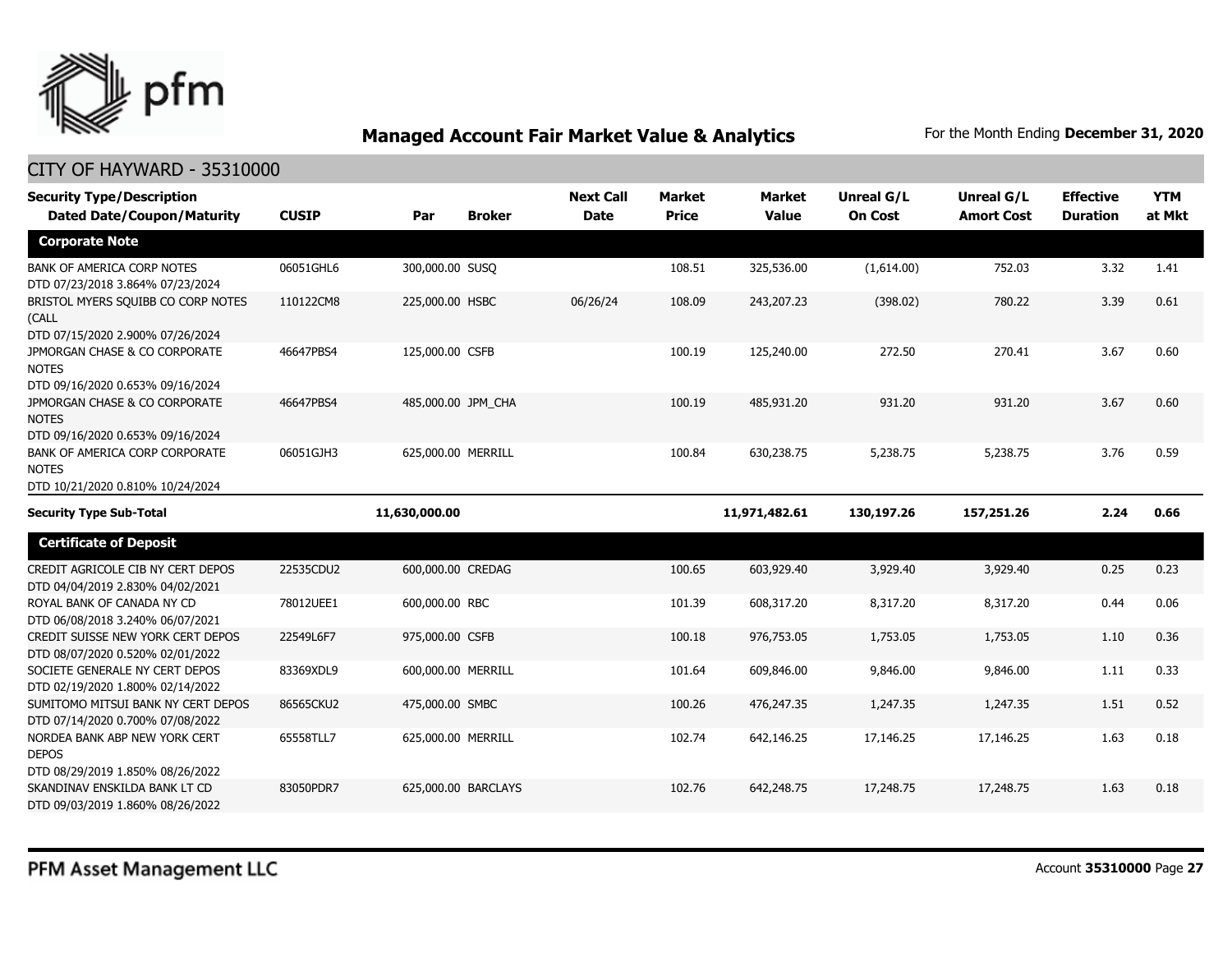

#### CITY OF HAYWARD - 35310000

| <b>Security Type/Description</b><br><b>Dated Date/Coupon/Maturity</b> | <b>CUSIP</b> | Par                 | <b>Broker</b>      | <b>Next Call</b><br><b>Date</b> | Market<br><b>Price</b> | <b>Market</b><br><b>Value</b> | Unreal G/L<br><b>On Cost</b> | <b>Unreal G/L</b><br><b>Amort Cost</b> | <b>Effective</b><br><b>Duration</b> | <b>YTM</b><br>at Mkt |
|-----------------------------------------------------------------------|--------------|---------------------|--------------------|---------------------------------|------------------------|-------------------------------|------------------------------|----------------------------------------|-------------------------------------|----------------------|
| <b>Certificate of Deposit</b>                                         |              |                     |                    |                                 |                        |                               |                              |                                        |                                     |                      |
| DNB BANK ASA/NY LT CD<br>DTD 12/06/2019 2.040% 12/02/2022             | 23341VZT1    | 625,000.00 GOLDMAN  |                    |                                 | 103.54                 | 647,135.63                    | 22,135.63                    | 22,135.63                              | 1.90                                | 0.19                 |
| <b>Security Type Sub-Total</b>                                        |              | 5,125,000.00        |                    |                                 |                        | 5,206,623.63                  | 81,623.63                    | 81,623.63                              | 1.19                                | 0.26                 |
| <b>Bank Note</b>                                                      |              |                     |                    |                                 |                        |                               |                              |                                        |                                     |                      |
| PNC BANK NA CORP NOTES<br>DTD 06/08/2018 3.500% 06/08/2023            | 69353RFL7    | 300,000.00 TD       |                    | 11/09/21                        | 107.36                 | 322,086.30                    | 846.30                       | 11,222.56                              | 0.85                                | 0.46                 |
| <b>Security Type Sub-Total</b>                                        |              | 300,000.00          |                    |                                 |                        | 322,086.30                    | 846.30                       | 11,222.56                              | 0.85                                | 0.46                 |
| <b>Asset-Backed Security</b>                                          |              |                     |                    |                                 |                        |                               |                              |                                        |                                     |                      |
| BMWLT 2018-1 A3<br>DTD 10/17/2018 3.260% 07/20/2021                   | 05586CAC8    | 14,085.33 SOCGEN    |                    |                                 | 100.12                 | 14,102.90                     | 19.53                        | 17.96                                  | 0.06                                | 3.03                 |
| NISSAN AUTO LEASE TRUST<br>DTD 10/24/2018 3.250% 09/15/2021           | 65478BAD3    | 13,886.13 CITIGRP   |                    |                                 | 100.08                 | 13,897.64                     | 12.72                        | 11.80                                  | 0.04                                | 3.13                 |
| FORDL 2018-B A3<br>DTD 09/21/2018 3.190% 12/15/2021                   | 34531LAD2    |                     | 7,541.96 JPM_CHAS  |                                 | 100.07                 | 7,547.52                      | 6.20                         | 5.75                                   | 0.04                                | 3.11                 |
| GMALT 2019-1 A3<br>DTD 02/21/2019 2.980% 12/20/2021                   | 36256UAD0    |                     | 81,958.83 WELLS FA |                                 | 100.43                 | 82,309.26                     | 363.30                       | 354.83                                 | 0.16                                | 2.53                 |
| FORDL 2019-A A3<br>DTD 02/25/2019 2.900% 05/15/2022                   | 34532FAD4    | 147,563.16 CITIGRP  |                    |                                 | 100.53                 | 148,351.77                    | 800.15                       | 793.51                                 | 0.22                                | 2.50                 |
| <b>VWALT 2019-A A3</b><br>DTD 10/04/2019 1.990% 11/21/2022            | 92867XAD8    | 300,000.00 JPM CHAS |                    |                                 | 101.40                 | 304,201.50                    | 4,206.24                     | 4,204.35                               | 0.91                                | 1.24                 |
| HART 2018-B A3<br>DTD 12/12/2018 3.200% 12/15/2022                    | 44933AAC1    |                     | 96,580.76 BARCLAYS |                                 | 101.34                 | 97,875.79                     | 1,296.19                     | 1,295.59                               | 0.45                                | 2.50                 |
| HAROT 2019-1 A3<br>DTD 02/27/2019 2.830% 03/20/2023                   | 43814WAC9    | 160,515.80 MERRILL  |                    |                                 | 101.69                 | 163,232,72                    | 2,721,23                     | 2,719.27                               | 0.66                                | 2.05                 |
| FORD CREDIT AUTO OWNER TRUST<br>DTD 10/23/2018 3.240% 04/15/2023      | 34532TAD4    | 135,317.21 BARCLAYS |                    |                                 | 101.55                 | 137,413.84                    | 2,119.77                     | 2,108.43                               | 0.51                                | 2.54                 |
| NAROT 2018-C A3<br>DTD 12/12/2018 3.220% 06/15/2023                   | 65478NAD7    | 163,942.99 MIZUHO   |                    |                                 | 101.74                 | 166,792.24                    | 2,880.67                     | 2,866.33                               | 0.60                                | 2.49                 |
| CARMAX AUTO OWNER TRUST<br>DTD 07/25/2018 3.130% 06/15/2023           | 14313FAD1    | 187,224.32 BARCLAYS |                    |                                 | 101.67                 | 190,354.34                    | 3,155.53                     | 3,142.80                               | 0.58                                | 2.43                 |

PFM Asset Management LLC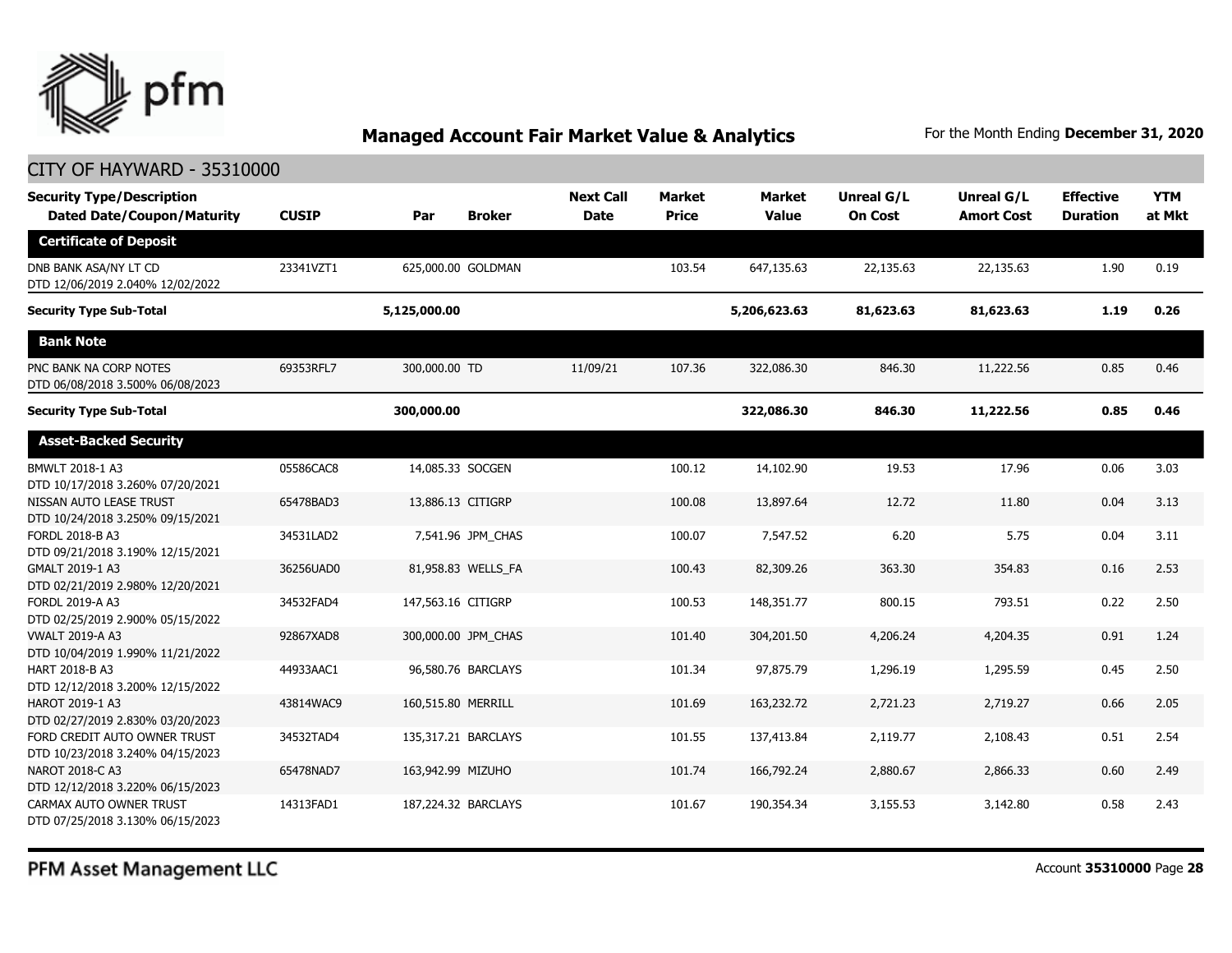

| <b>Security Type/Description</b><br><b>Dated Date/Coupon/Maturity</b>     | <b>CUSIP</b> | Par                 | <b>Broker</b>       | <b>Next Call</b><br><b>Date</b> | Market<br><b>Price</b> | <b>Market</b><br><b>Value</b> | Unreal G/L<br><b>On Cost</b> | Unreal G/L<br><b>Amort Cost</b> | <b>Effective</b><br><b>Duration</b> | <b>YTM</b><br>at Mkt |
|---------------------------------------------------------------------------|--------------|---------------------|---------------------|---------------------------------|------------------------|-------------------------------|------------------------------|---------------------------------|-------------------------------------|----------------------|
| <b>Asset-Backed Security</b>                                              |              |                     |                     |                                 |                        |                               |                              |                                 |                                     |                      |
| <b>HYUNDAI AUTO RECEIVABLES TRUST</b><br>DTD 04/10/2019 2.660% 06/15/2023 | 44932NAD2    | 240,010.78 SOCGEN   |                     |                                 | 101.43                 | 243,436.81                    | 3,457.62                     | 3,444.55                        | 0.63                                | 2.06                 |
| GMALT 2020-3 A3<br>DTD 09/29/2020 0.450% 08/21/2023                       | 362569AC9    | 320,000.00 WELLS_F  |                     |                                 | 100.21                 | 320,659.39                    | 690.05                       | 687.32                          | 1.49                                | 0.37                 |
| CARMAX AUTO OWNER TRUST<br>DTD 10/24/2018 3.360% 09/15/2023               | 14315EAC4    | 192,566.88 MERRILL  |                     |                                 | 102.13                 | 196,665.88                    | 4,100.77                     | 4,099.98                        | 0.70                                | 2.55                 |
| MBALT 2020-B A3<br>DTD 09/23/2020 0.400% 11/15/2023                       | 58769EAC2    | 170,000.00 MIZUHO   |                     |                                 | 100.21                 | 170,354.45                    | 363.07                       | 362.32                          | 1.65                                | 0.33                 |
| COPAR 2019-1 A3<br>DTD 05/30/2019 2.510% 11/15/2023                       | 14042WAC4    |                     | 175,000.00 JPM_CHAS |                                 | 101.70                 | 177,981.32                    | 3,016.77                     | 3,004.11                        | 0.74                                | 1.90                 |
| FIFTH THIRD AUTO TRUST<br>DTD 05/08/2019 2.640% 12/15/2023                | 31680YAD9    | 215,000.00 CSFB     |                     |                                 | 101.53                 | 218,295.07                    | 3,342.33                     | 3,325.36                        | 0.67                                | 2.11                 |
| <b>HDMOT 2019-A A3</b><br>DTD 06/26/2019 2.340% 02/15/2024                | 41284WAC4    | 300,000.00 BARCLAYS |                     |                                 | 101.21                 | 303,617.46                    | 3,640.68                     | 3,633.08                        | 0.63                                | 1.94                 |
| GMCAR 2019-2 A3<br>DTD 04/17/2019 2.650% 02/16/2024                       | 36257FAD2    |                     | 300,409.60 BARCLAYS |                                 | 101.75                 | 305,660.04                    | 5,274.89                     | 5,266.24                        | 0.71                                | 2.07                 |
| VZOT 2020-A A1A<br>DTD 01/29/2020 1.850% 07/22/2024                       | 92348TAA2    | 150,000.00 MERRILL  |                     |                                 | 102.17                 | 153,252.21                    | 3,269.77                     | 3,266.14                        | 1.52                                | 1.23                 |
| COMET 2019-A2 A2<br>DTD 09/05/2019 1.720% 08/15/2024                      | 14041NFU0    | 600,000.00 RBC      |                     |                                 | 102.44                 | 614,656.74                    | 14,807.82                    | 14,767.33                       | 1.60                                | 1.03                 |
| <b>HDMOT 2020-A A3</b><br>DTD 01/29/2020 1.870% 10/15/2024                | 41284UAD6    | 135,000.00 CITIGRP  |                     |                                 | 101.81                 | 137,441.48                    | 2,470.92                     | 2,465.14                        | 1.11                                | 1.38                 |
| CARMX 2020-1 A3<br>DTD 01/22/2020 1.890% 12/16/2024                       | 14315XAC2    | 345,000.00 MERRILL  |                     |                                 | 102.60                 | 353,972.38                    | 9,040.07                     | 9,027.02                        | 1.57                                | 1.22                 |
| VZOT 2020-B A<br>DTD 08/12/2020 0.470% 02/20/2025                         | 92290BAA9    | 675,000.00 RBC      |                     |                                 | 100.30                 | 677,028.38                    | 2,170.13                     | 2,157.95                        | 2.08                                | 0.40                 |
| GMCAR 2020-3 A3<br>DTD 08/19/2020 0.450% 04/16/2025                       | 362590AC5    | 445,000.00 CITIGRP  |                     |                                 | 100.34                 | 446,514.69                    | 1,616.51                     | 1,608.43                        | 2.00                                | 0.37                 |
| <b>Security Type Sub-Total</b>                                            |              | 5,571,603.75        |                     |                                 |                        | 5,645,615.82                  | 74,842.93                    | 74,635.59                       | 1.19                                | 1.41                 |
| <b>Managed Account Sub-Total</b>                                          |              | 127,554,848.76      |                     |                                 |                        | 129,651,196.51                | 1,691,989.91                 | 1,730,175.45                    | 1.90                                | 0.38                 |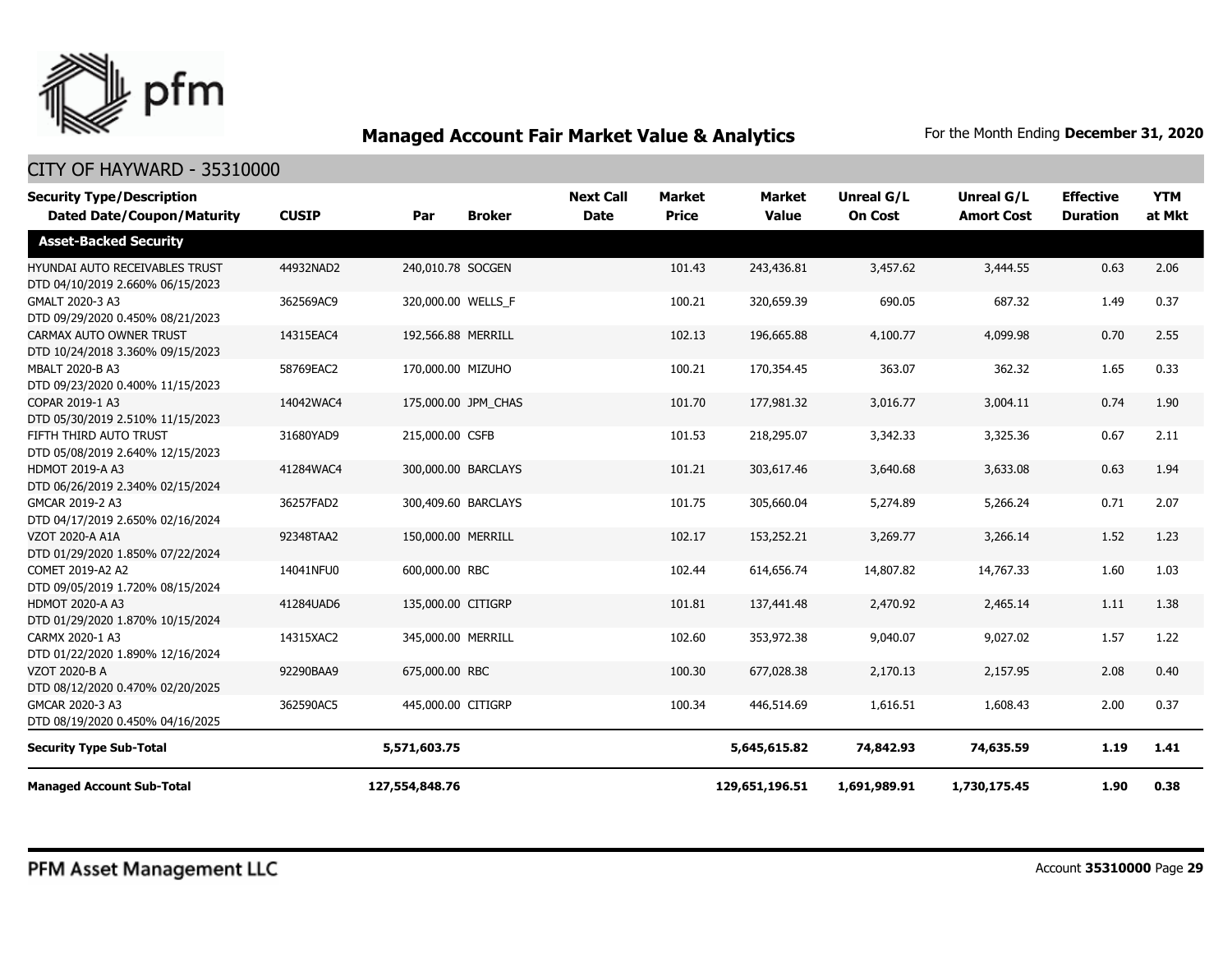

| CITY OF HAYWARD - 35310000  |                  |                  |                |                |      |       |
|-----------------------------|------------------|------------------|----------------|----------------|------|-------|
| <b>Securities Sub-Total</b> | \$127,554,848.76 | \$129,651,196.51 | \$1,691,989.91 | \$1,730,175.45 | 1.90 | 0.38% |
| <b>Accrued Interest</b>     |                  | \$464,138.90     |                |                |      |       |
| <b>Total Investments</b>    |                  | \$130,115,335.41 |                |                |      |       |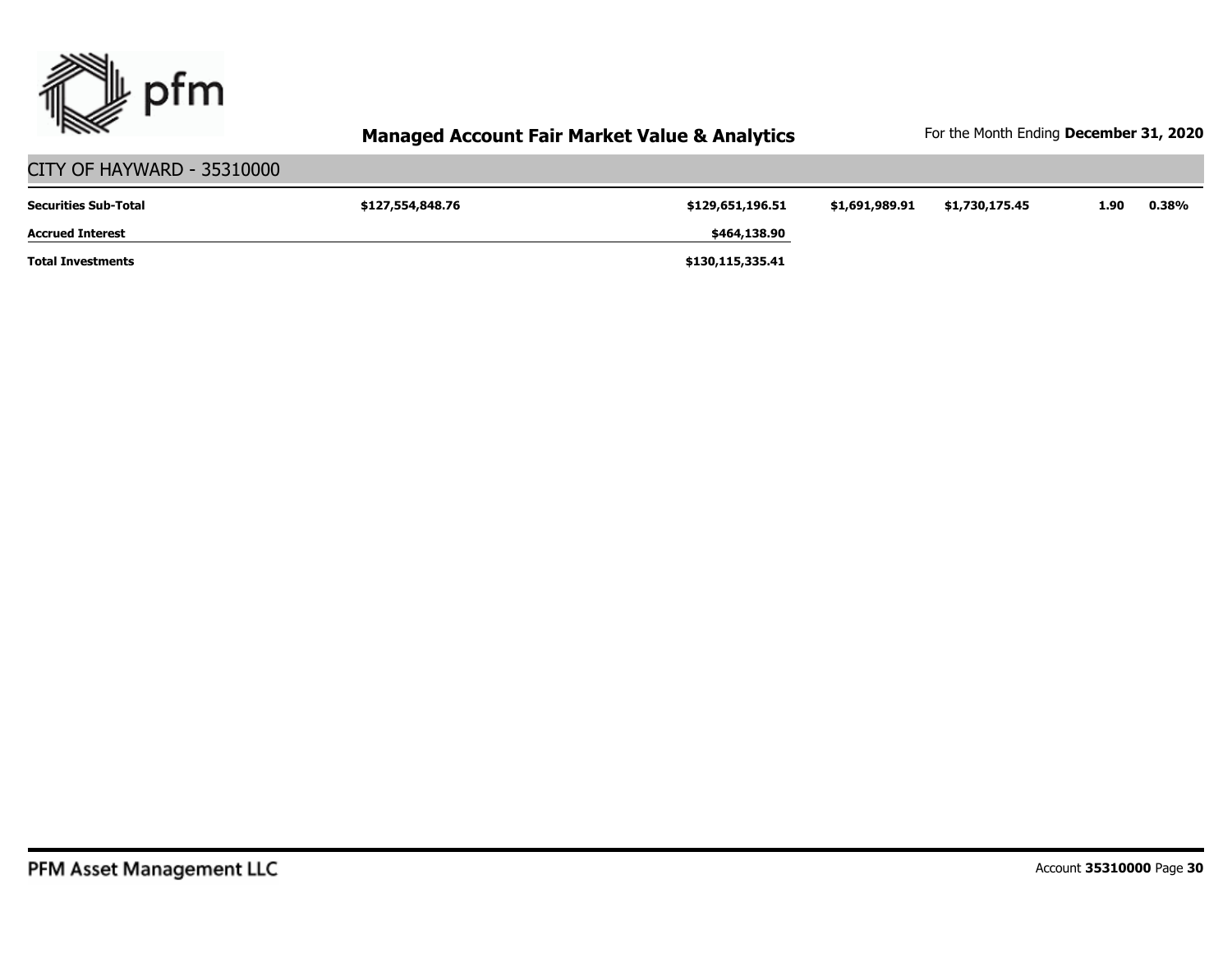

|                 | <b>Transaction Type</b>           |                                                                                       |              |              | <b>Principal</b> | <b>Accrued</b>  |                  | <b>Realized G/L</b> | <b>Realized G/L</b> | <b>Sale</b>   |
|-----------------|-----------------------------------|---------------------------------------------------------------------------------------|--------------|--------------|------------------|-----------------|------------------|---------------------|---------------------|---------------|
| <b>Trade</b>    | <b>Settle</b>                     | <b>Security Description</b>                                                           | <b>CUSIP</b> | Par          | <b>Proceeds</b>  | <b>Interest</b> | <b>Total</b>     | Cost                | <b>Amort Cost</b>   | <b>Method</b> |
| <b>BUY</b>      |                                   |                                                                                       |              |              |                  |                 |                  |                     |                     |               |
| 12/01/20        | 12/03/20                          | US TREASURY N/B NOTES<br>DTD 11/15/2020 0.250% 11/15/2023                             | 91282CAW1    | 3,450,000.00 | (3,453,234.38)   | (428.87)        | (3,453,663.25)   |                     |                     |               |
| 12/02/20        | 12/04/20                          | FREDDIE MAC NOTES<br>DTD 12/04/2020 0.250% 12/04/2023                                 | 3137EAFA2    | 2,130,000.00 | (2, 127, 891.30) | 0.00            | (2, 127, 891.30) |                     |                     |               |
| 12/16/20        | 12/23/20                          | NY ST URBAN DEV CORP TXBL REV<br><b>BONDS</b><br>DTD 12/23/2020 0.620% 03/15/2024     | 650036DS2    | 880,000.00   | (880,000.00)     | 0.00            | (880,000.00)     |                     |                     |               |
| 12/16/20        | 12/23/20                          | NY ST URBAN DEV CORP TXBL REV<br><b>BONDS</b><br>DTD 12/23/2020 0.480% 03/15/2023     | 650036DR4    | 290,000.00   | (290,000.00)     | 0.00            | (290,000.00)     |                     |                     |               |
|                 | <b>Transaction Type Sub-Total</b> |                                                                                       |              | 6,750,000.00 | (6,751,125.68)   | (428.87)        | (6,751,554.55)   |                     |                     |               |
|                 |                                   |                                                                                       |              |              |                  |                 |                  |                     |                     |               |
| <b>INTEREST</b> |                                   |                                                                                       |              |              |                  |                 |                  |                     |                     |               |
| 12/01/20        | 12/01/20                          | CHAFFEY CMTY CLG DIST, CA TXBL GO<br><b>BONDS</b><br>DTD 09/24/2019 1.617% 06/01/2023 | 157432KD6    | 770,000.00   | 0.00             | 6,225.45        | 6,225.45         |                     |                     |               |
| 12/01/20        | 12/01/20                          | CT ST T/E GO BONDS<br>DTD 06/25/2020 3.000% 06/01/2022                                | 20772KKE8    | 750,000.00   | 0.00             | 9,750.00        | 9,750.00         |                     |                     |               |
| 12/01/20        | 12/25/20                          | FNA 2013-M7 A2<br>DTD 05/01/2013 2.280% 12/01/2022                                    | 3136AEGO4    | 706,992.10   | 0.00             | 1,343.28        | 1,343.28         |                     |                     |               |
| 12/01/20        | 12/25/20                          | <b>FHMS K720 A1</b><br>DTD 11/01/2015 2.316% 11/01/2021                               | 3137BLUO9    | 140,438.89   | 0.00             | 271.05          | 271.05           |                     |                     |               |
| 12/01/20        | 12/25/20                          | FHMS KJ30 A1<br>DTD 07/01/2020 0.526% 01/25/2025                                      | 3137FUZN7    | 391,196.93   | 0.00             | 171.47          | 171.47           |                     |                     |               |
| 12/01/20        | 12/25/20                          | <b>FANNIEMAE-ACES</b><br>DTD 02/01/2013 2.509% 11/01/2022                             | 3136ACGJ4    | 936,258.98   | 0.00             | 1,957.19        | 1,957.19         |                     |                     |               |
| 12/01/20        | 12/25/20                          | FHLMC MULTIFAMILY STRUCTURED P<br>DTD 12/01/2012 2.307% 08/01/2022                    | 3137AWOH1    | 1,250,000.00 | 0.00             | 2,403.13        | 2,403.13         |                     |                     |               |
| 12/01/20        | 12/25/20                          | FHLMC MULTIFAMILY STRUCTURED P<br>DTD 05/01/2015 2.791% 01/01/2022                    | 3137BHXY8    | 1,250,000.00 | 0.00             | 2,907.29        | 2,907.29         |                     |                     |               |
| 12/01/20        | 12/25/20                          | FHMS K023 A1<br>DTD 12/01/2012 1.583% 04/01/2022                                      | 3137AWOG3    | 643,548.66   | 0.00             | 848.95          | 848.95           |                     |                     |               |
| 12/01/20        | 12/25/20                          | FHLMC MULTIFAMILY STRUCTURED P<br>DTD 05/01/2013 2.510% 11/01/2022                    | 3137B1BS0    | 1,565,000.00 | 0.00             | 3,273.46        | 3,273.46         |                     |                     |               |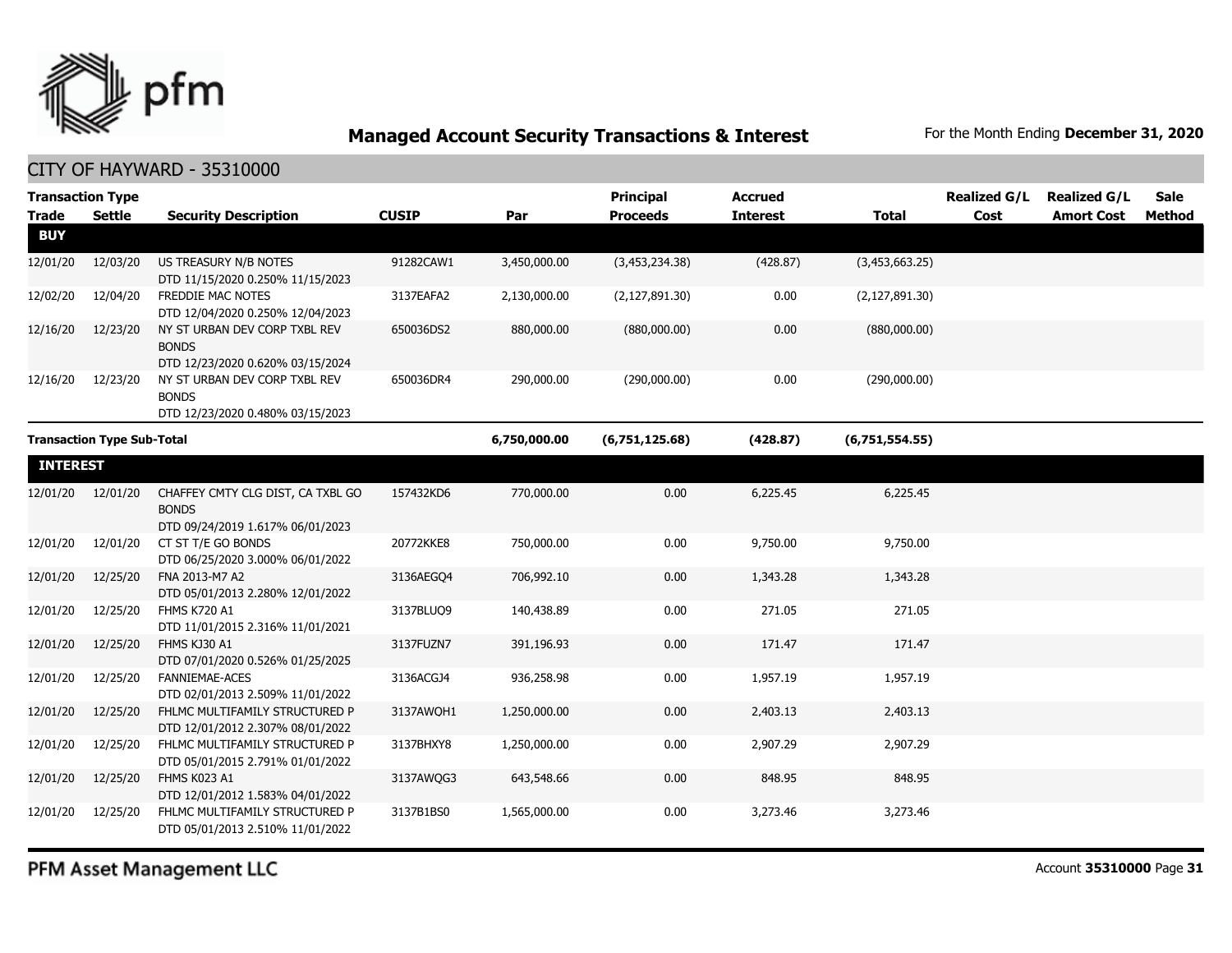

| <b>Trade</b>    | <b>Transaction Type</b><br>Settle | <b>Security Description</b>                                                         | <b>CUSIP</b> | Par          | <b>Principal</b><br><b>Proceeds</b> | <b>Accrued</b><br><b>Interest</b> | <b>Total</b> | <b>Realized G/L</b><br>Cost | <b>Realized G/L</b><br><b>Amort Cost</b> | <b>Sale</b><br>Method |
|-----------------|-----------------------------------|-------------------------------------------------------------------------------------|--------------|--------------|-------------------------------------|-----------------------------------|--------------|-----------------------------|------------------------------------------|-----------------------|
| <b>INTEREST</b> |                                   |                                                                                     |              |              |                                     |                                   |              |                             |                                          |                       |
| 12/01/20        | 12/25/20                          | FHMS KJ27 A1<br>DTD 11/01/2019 2.092% 07/01/2024                                    | 3137FQ3V3    | 465,964.04   | 0.00                                | 1,016.41                          | 1,016.41     |                             |                                          |                       |
| 12/01/20        | 12/25/20                          | FHMS K019 A2<br>DTD 08/01/2012 2.272% 03/01/2022                                    | 3137ASNJ9    | 574,591.14   | 0.00                                | 1,087.89                          | 1,087.89     |                             |                                          |                       |
| 12/01/20        | 12/25/20                          | FNA 2018-M5 A2<br>DTD 04/01/2018 3.560% 09/01/2021                                  | 3136B1XP4    | 334,392.51   | 0.00                                | 993.98                            | 993.98       |                             |                                          |                       |
| 12/01/20        | 12/25/20                          | FHLMC MULTIFAMILY STRUCTURED P<br>DTD 12/01/2012 2.355% 07/01/2022                  | 3137AVXN2    | 1,797,386.00 | 0.00                                | 3,527.37                          | 3,527.37     |                             |                                          |                       |
| 12/01/20        | 12/25/20                          | FHMS KP05 A<br>DTD 12/01/2018 3.203% 07/01/2023                                     | 3137FKK39    | 162,201.68   | 0.00                                | 432.94                            | 432.94       |                             |                                          |                       |
| 12/01/20        | 12/25/20                          | FHMS J22F A1<br>DTD 11/01/2018 3.454% 05/01/2023                                    | 3137FJYA1    | 26,298.52    | 0.00                                | 1,686.12                          | 1,686.12     |                             |                                          |                       |
| 12/01/20        | 12/25/20                          | FHLMC MULTIFAMILY STRUCTURED P<br>DTD 11/01/2015 2.716% 06/01/2022                  | 3137BLUR7    | 600,000.00   | 0.00                                | 1,358.00                          | 1,358.00     |                             |                                          |                       |
| 12/02/20        | 12/02/20                          | FEDERAL FARM CREDIT BANK NOTES<br>DTD 06/02/2020 0.250% 06/02/2022                  | 3133ELE75    | 2,575,000.00 | 0.00                                | 3,218.75                          | 3,218.75     |                             |                                          |                       |
| 12/02/20        | 12/02/20                          | DNB BANK ASA/NY LT CD<br>DTD 12/06/2019 2.040% 12/02/2022                           | 23341VZT1    | 625,000.00   | 0.00                                | 6,481.25                          | 6,481.25     |                             |                                          |                       |
| 12/07/20        | 12/07/20                          | ROYAL BANK OF CANADA NY CD<br>DTD 06/08/2018 3.240% 06/07/2021                      | 78012UEE1    | 600,000.00   | 0.00                                | 9,720.00                          | 9,720.00     |                             |                                          |                       |
| 12/08/20        | 12/08/20                          | PACCAR FINANCIAL CORP CORPORATE<br><b>NOTES</b><br>DTD 06/08/2020 0.800% 06/08/2023 | 69371RQ82    | 175,000.00   | 0.00                                | 700.00                            | 700.00       |                             |                                          |                       |
| 12/08/20        | 12/08/20                          | PNC BANK NA CORP NOTES<br>DTD 06/08/2018 3.500% 06/08/2023                          | 69353RFL7    | 300,000.00   | 0.00                                | 5,250.00                          | 5,250.00     |                             |                                          |                       |
| 12/10/20        | 12/10/20                          | FEDERAL HOME LOAN BANK<br>DTD 06/01/2012 2.125% 06/10/2022                          | 313379069    | 2,475,000.00 | 0.00                                | 26,296.88                         | 26,296.88    |                             |                                          |                       |
| 12/15/20        | 12/15/20                          | FORD CREDIT AUTO OWNER TRUST<br>DTD 10/23/2018 3.240% 04/15/2023                    | 34532TAD4    | 147,301.29   | 0.00                                | 397.71                            | 397.71       |                             |                                          |                       |
| 12/15/20        | 12/15/20                          | COMET 2019-A2 A2<br>DTD 09/05/2019 1.720% 08/15/2024                                | 14041NFU0    | 600,000.00   | 0.00                                | 860.00                            | 860.00       |                             |                                          |                       |
| 12/15/20        | 12/15/20                          | CARMAX AUTO OWNER TRUST<br>DTD 07/25/2018 3.130% 06/15/2023                         | 14313FAD1    | 201,382.67   | 0.00                                | 525.27                            | 525.27       |                             |                                          |                       |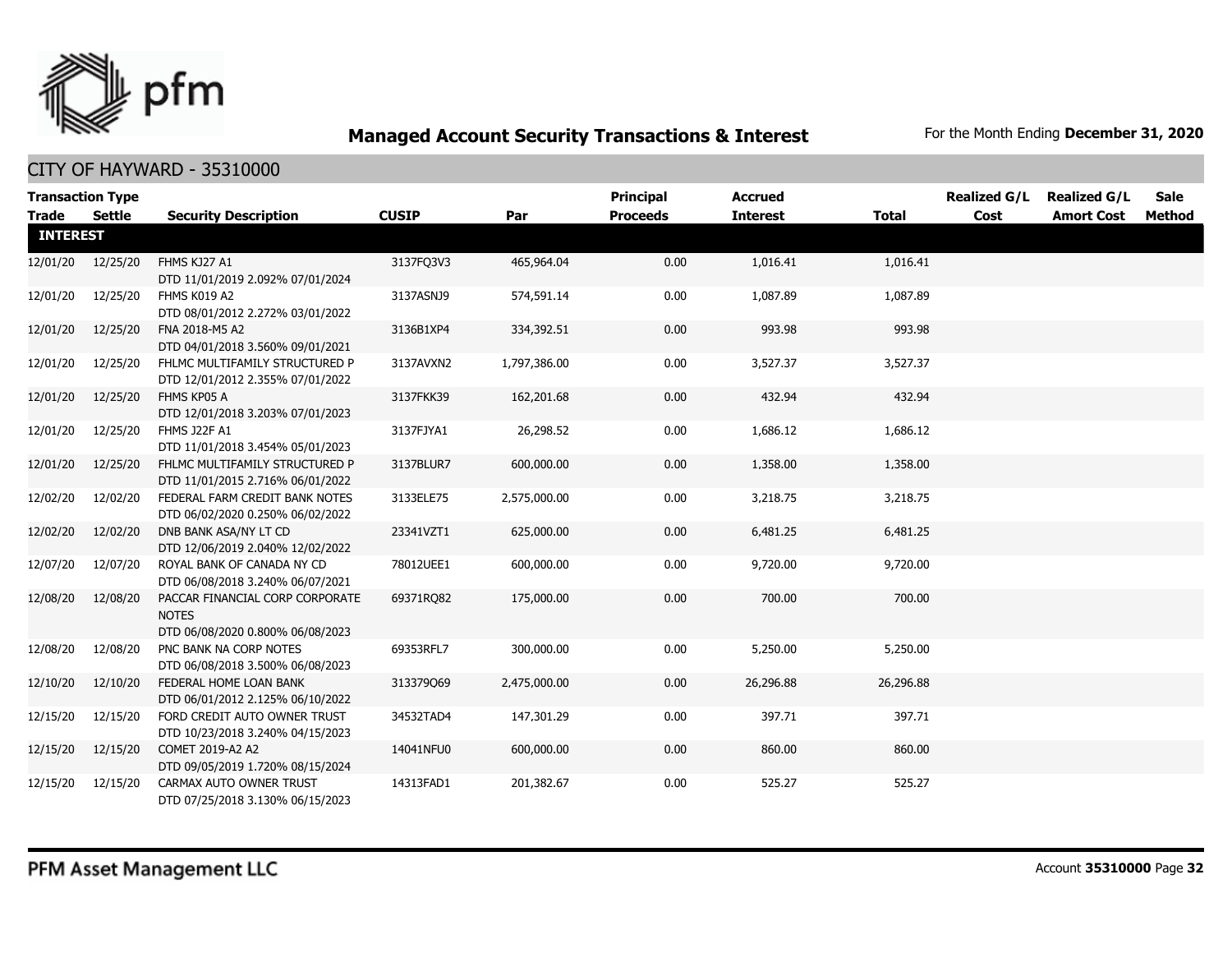

#### CITY OF HAYWARD - 35310000

| <b>Transaction Type</b><br><b>Trade</b> | Settle   | <b>Security Description</b>                                        | <b>CUSIP</b> | Par          | <b>Principal</b><br><b>Proceeds</b> | <b>Accrued</b><br><b>Interest</b> | <b>Total</b> | <b>Realized G/L</b><br>Cost | <b>Realized G/L</b><br><b>Amort Cost</b> | Sale<br>Method |
|-----------------------------------------|----------|--------------------------------------------------------------------|--------------|--------------|-------------------------------------|-----------------------------------|--------------|-----------------------------|------------------------------------------|----------------|
| <b>INTEREST</b>                         |          |                                                                    |              |              |                                     |                                   |              |                             |                                          |                |
| 12/15/20                                | 12/15/20 | HART 2018-B A3<br>DTD 12/12/2018 3.200% 12/15/2022                 | 44933AAC1    | 105,860.79   | 0.00                                | 282.30                            | 282.30       |                             |                                          |                |
| 12/15/20                                | 12/15/20 | CARMX 2020-1 A3<br>DTD 01/22/2020 1.890% 12/16/2024                | 14315XAC2    | 345,000.00   | 0.00                                | 543.38                            | 543.38       |                             |                                          |                |
| 12/15/20                                | 12/15/20 | HYUNDAI AUTO RECEIVABLES TRUST<br>DTD 04/10/2019 2.660% 06/15/2023 | 44932NAD2    | 250,000.00   | 0.00                                | 554.17                            | 554.17       |                             |                                          |                |
| 12/15/20                                | 12/15/20 | <b>HDMOT 2020-A A3</b><br>DTD 01/29/2020 1.870% 10/15/2024         | 41284UAD6    | 135,000.00   | 0.00                                | 210.38                            | 210.38       |                             |                                          |                |
| 12/15/20                                | 12/15/20 | NISSAN AUTO LEASE TRUST<br>DTD 10/24/2018 3.250% 09/15/2021        | 65478BAD3    | 42,115.21    | 0.00                                | 114.06                            | 114.06       |                             |                                          |                |
| 12/15/20                                | 12/15/20 | HDMOT 2019-A A3<br>DTD 06/26/2019 2.340% 02/15/2024                | 41284WAC4    | 300,000.00   | 0.00                                | 585.00                            | 585.00       |                             |                                          |                |
| 12/15/20                                | 12/15/20 | FORDL 2018-B A3<br>DTD 09/21/2018 3.190% 12/15/2021                | 34531LAD2    | 31,938.85    | 0.00                                | 84.90                             | 84.90        |                             |                                          |                |
| 12/15/20                                | 12/15/20 | MBALT 2020-B A3<br>DTD 09/23/2020 0.400% 11/15/2023                | 58769EAC2    | 170,000.00   | 0.00                                | 56.67                             | 56.67        |                             |                                          |                |
| 12/15/20                                | 12/15/20 | COPAR 2019-1 A3<br>DTD 05/30/2019 2.510% 11/15/2023                | 14042WAC4    | 175,000.00   | 0.00                                | 366.04                            | 366.04       |                             |                                          |                |
| 12/15/20                                | 12/15/20 | NAROT 2018-C A3<br>DTD 12/12/2018 3.220% 06/15/2023                | 65478NAD7    | 176,064.33   | 0.00                                | 472.44                            | 472.44       |                             |                                          |                |
| 12/15/20                                | 12/15/20 | FIFTH THIRD AUTO TRUST<br>DTD 05/08/2019 2.640% 12/15/2023         | 31680YAD9    | 215,000.00   | 0.00                                | 473.00                            | 473.00       |                             |                                          |                |
| 12/15/20                                | 12/15/20 | CARMAX AUTO OWNER TRUST<br>DTD 10/24/2018 3.360% 09/15/2023        | 14315EAC4    | 205,103.74   | 0.00                                | 574.29                            | 574.29       |                             |                                          |                |
| 12/15/20                                | 12/15/20 | FORDL 2019-A A3<br>DTD 02/25/2019 2.900% 05/15/2022                | 34532FAD4    | 174,804.61   | 0.00                                | 422.44                            | 422.44       |                             |                                          |                |
| 12/16/20                                | 12/16/20 | FREDDIE MAC NOTES<br>DTD 06/16/2020 0.500% 06/16/2023              | 3134GVR67    | 1,900,000.00 | 0.00                                | 4,750.00                          | 4,750.00     |                             |                                          |                |
| 12/16/20                                | 12/16/20 | GMCAR 2019-2 A3<br>DTD 04/17/2019 2.650% 02/16/2024                | 36257FAD2    | 319,956.26   | 0.00                                | 706.57                            | 706.57       |                             |                                          |                |
| 12/16/20                                | 12/16/20 | GMCAR 2020-3 A3<br>DTD 08/19/2020 0.450% 04/16/2025                | 362590AC5    | 445,000.00   | 0.00                                | 166.88                            | 166.88       |                             |                                          |                |
| 12/18/20                                | 12/18/20 | HAROT 2019-1 A3<br>DTD 02/27/2019 2.830% 03/20/2023                | 43814WAC9    | 170,000.00   | 0.00                                | 400.92                            | 400.92       |                             |                                          |                |

PFM Asset Management LLC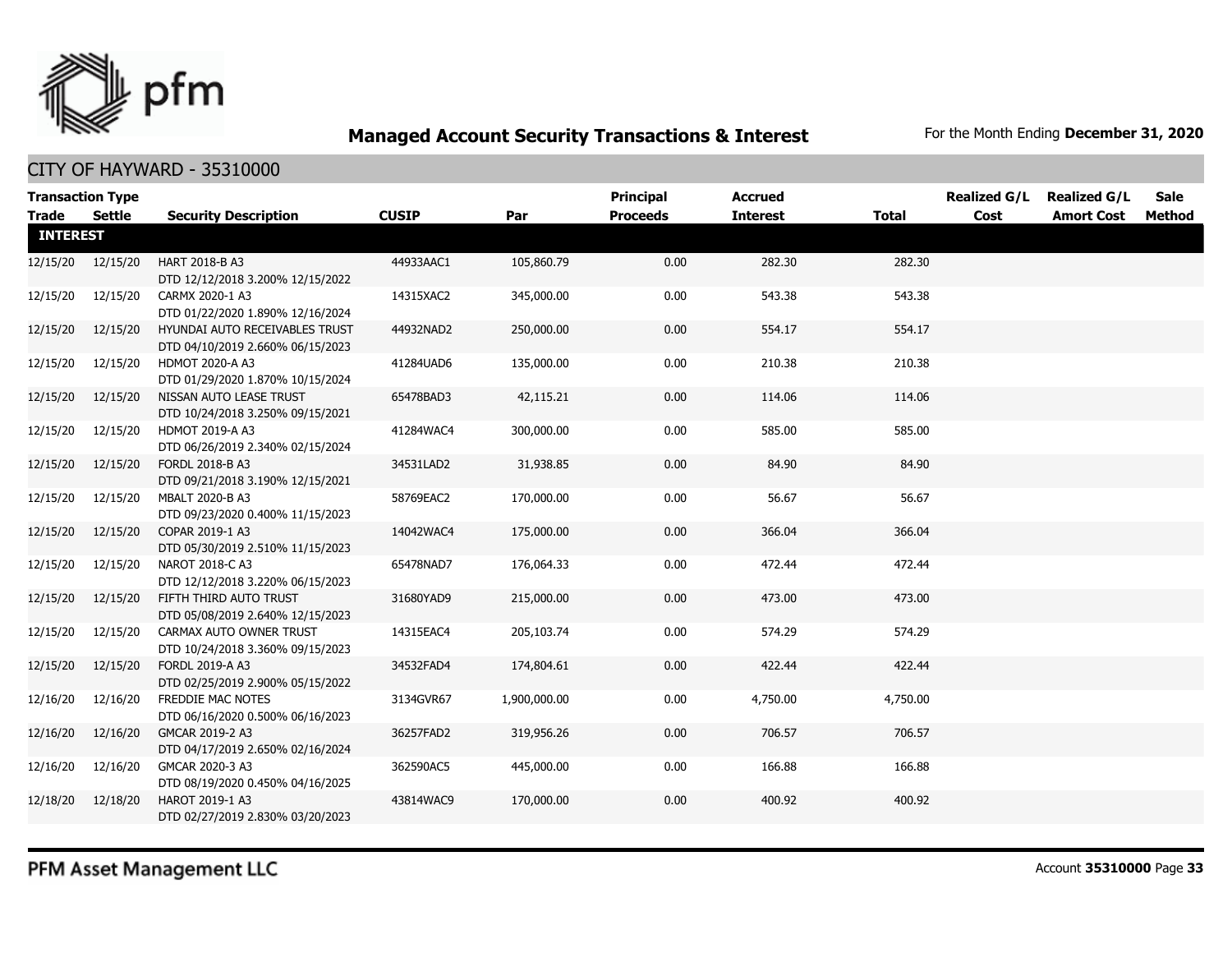

|                                   | <b>Transaction Type</b> |                                                            |               |              | <b>Principal</b> | <b>Accrued</b>  |              | <b>Realized G/L</b> | <b>Realized G/L</b> | <b>Sale</b> |
|-----------------------------------|-------------------------|------------------------------------------------------------|---------------|--------------|------------------|-----------------|--------------|---------------------|---------------------|-------------|
| <b>Trade</b>                      | Settle                  | <b>Security Description</b>                                | <b>CUSIP</b>  | Par          | <b>Proceeds</b>  | <b>Interest</b> | <b>Total</b> | Cost                | <b>Amort Cost</b>   | Method      |
| <b>INTEREST</b>                   |                         |                                                            |               |              |                  |                 |              |                     |                     |             |
| 12/20/20                          | 12/20/20                | VZOT 2020-A A1A<br>DTD 01/29/2020 1.850% 07/22/2024        | 92348TAA2     | 150,000.00   | 0.00             | 231.25          | 231.25       |                     |                     |             |
| 12/20/20                          | 12/20/20                | BMWLT 2018-1 A3<br>DTD 10/17/2018 3.260% 07/20/2021        | 05586CAC8     | 29,087.84    | 0.00             | 79.02           | 79.02        |                     |                     |             |
| 12/20/20                          | 12/20/20                | <b>VWALT 2019-A A3</b><br>DTD 10/04/2019 1.990% 11/21/2022 | 92867XAD8     | 300,000.00   | 0.00             | 497.50          | 497.50       |                     |                     |             |
| 12/20/20                          | 12/20/20                | VZOT 2020-B A<br>DTD 08/12/2020 0.470% 02/20/2025          | 92290BAA9     | 675,000.00   | 0.00             | 264.38          | 264.38       |                     |                     |             |
| 12/20/20                          | 12/20/20                | GMALT 2019-1 A3<br>DTD 02/21/2019 2.980% 12/20/2021        | 36256UAD0     | 104,707.60   | 0.00             | 260.02          | 260.02       |                     |                     |             |
| 12/20/20                          | 12/20/20                | GMALT 2020-3 A3<br>DTD 09/29/2020 0.450% 08/21/2023        | 362569AC9     | 320,000.00   | 0.00             | 120.00          | 120.00       |                     |                     |             |
| 12/26/20                          | 12/26/20                | FREDDIE MAC NOTES<br>DTD 06/26/2020 0.250% 06/26/2023      | 3137EAES4     | 2,340,000.00 | 0.00             | 2,925.00        | 2,925.00     |                     |                     |             |
| 12/27/20                          | 12/29/20                | AMERICAN HONDA FINANCE<br>DTD 06/27/2019 2.200% 06/27/2022 | 02665WCY5     | 600,000.00   | 0.00             | 6,600.00        | 6,600.00     |                     |                     |             |
| <b>Transaction Type Sub-Total</b> |                         |                                                            | 29,742,592.64 | 0.00         | 114,444.45       | 114,444.45      |              |                     |                     |             |
| <b>PAYDOWNS</b>                   |                         |                                                            |               |              |                  |                 |              |                     |                     |             |
| 12/01/20                          | 12/01/20                | FHMS KJ30 A1<br>DTD 07/01/2020 0.526% 01/25/2025           | 3137FUZN7     | 1,046.86     | 1,046.86         | 0.00            | 1,046.86     | 0.02                | 0.00                |             |
| 12/01/20                          | 12/25/20                | FHMS K023 A1<br>DTD 12/01/2012 1.583% 04/01/2022           | 3137AWQG3     | 23,508.78    | 23,508.78        | 0.00            | 23,508.78    | 514.25              | 0.00                |             |
| 12/01/20                          | 12/25/20                | <b>FHMS J22F A1</b><br>DTD 11/01/2018 3.454% 05/01/2023    | 3137FJYA1     | 26,298.52    | 26,298.52        | 0.00            | 26,298.52    | 0.71                | 0.00                |             |
| 12/01/20                          | 12/25/20                | FHMS K023 A1<br>DTD 12/01/2012 1.583% 04/01/2022           | 3137AWQG3     | 2,605.03     | 2,605.03         | 0.00            | 2,605.03     | 56.58               | 0.00                |             |
| 12/01/20                          | 12/25/20                | FHMS KP05 A<br>DTD 12/01/2018 3.203% 07/01/2023            | 3137FKK39     | 81,376.49    | 81,376.49        | 0.00            | 81,376.49    | 0.25                | 0.00                |             |
| 12/01/20                          | 12/25/20                | FNA 2013-M7 A2<br>DTD 05/01/2013 2.280% 12/01/2022         | 3136AEGO4     | 869.81       | 869.81           | 0.00            | 869.81       | (11.40)             | 0.00                |             |
| 12/01/20                          | 12/25/20                | FHMS K023 A1<br>DTD 12/01/2012 1.583% 04/01/2022           | 3137AWQG3     | 11,436.70    | 11,436.70        | 0.00            | 11,436.70    | 289.04              | 0.00                |             |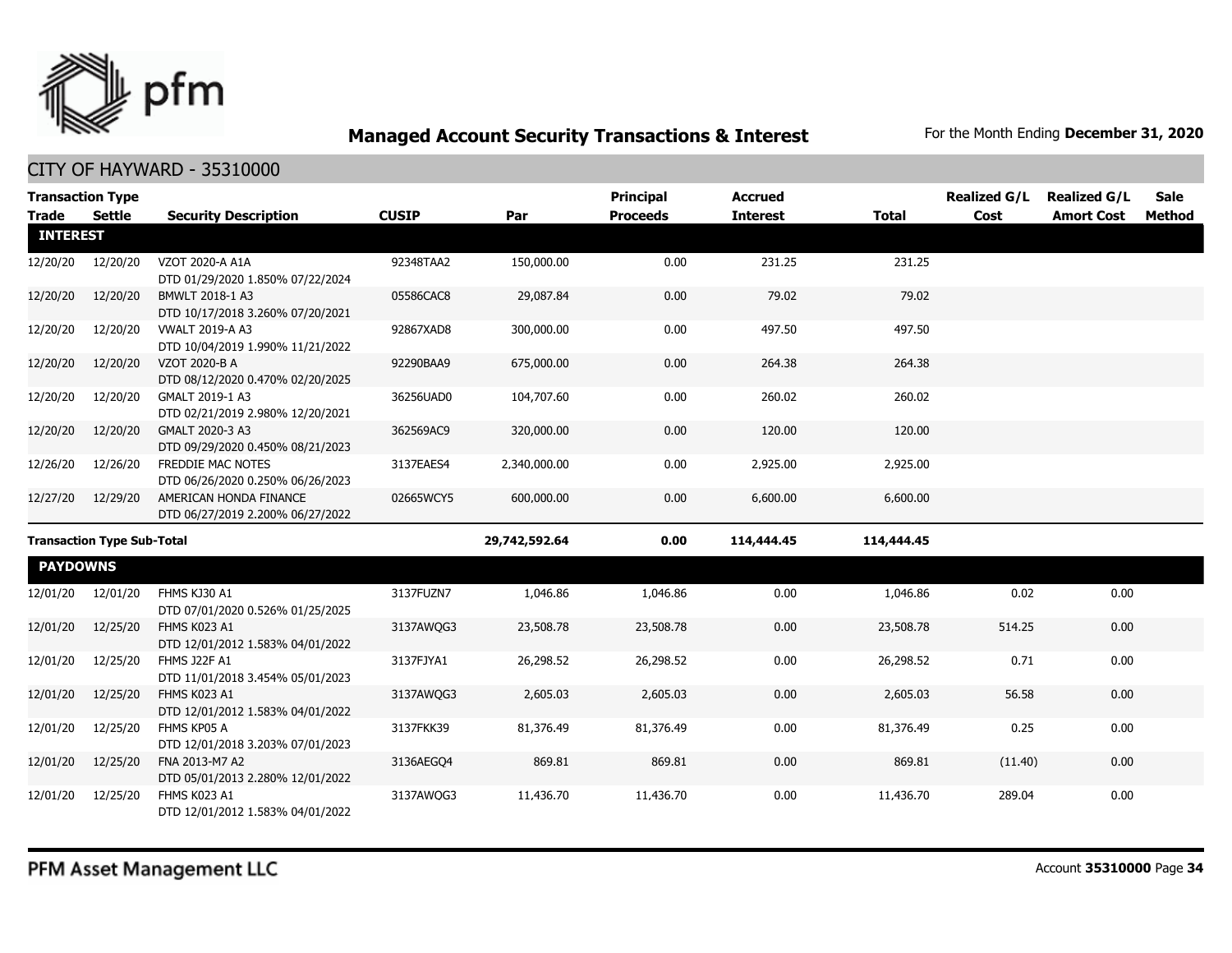

#### CITY OF HAYWARD - 35310000

| <b>Transaction Type</b>         | Settle   |                                                                    | <b>CUSIP</b> | Par       | Principal<br><b>Proceeds</b> | <b>Accrued</b><br><b>Interest</b> | <b>Total</b> | <b>Realized G/L</b><br>Cost | <b>Realized G/L</b> | <b>Sale</b> |
|---------------------------------|----------|--------------------------------------------------------------------|--------------|-----------|------------------------------|-----------------------------------|--------------|-----------------------------|---------------------|-------------|
| <b>Trade</b><br><b>PAYDOWNS</b> |          | <b>Security Description</b>                                        |              |           |                              |                                   |              |                             | <b>Amort Cost</b>   | Method      |
| 12/01/20                        | 12/25/20 | FNA 2013-M7 A2<br>DTD 05/01/2013 2.280% 12/01/2022                 | 3136AEGO4    | 656.57    | 656.57                       | 0.00                              | 656.57       | (4.09)                      | 0.00                |             |
| 12/01/20                        | 12/25/20 | FNA 2018-M5 A2<br>DTD 04/01/2018 3.560% 09/01/2021                 | 3136B1XP4    | 25,205.75 | 25,205.75                    | 0.00                              | 25,205.75    | (501.37)                    | 0.00                |             |
| 12/01/20                        | 12/25/20 | FHMS K720 A1<br>DTD 11/01/2015 2.316% 11/01/2021                   | 3137BLUQ9    | 9,777.48  | 9,777.48                     | 0.00                              | 9,777.48     | (26.74)                     | 0.00                |             |
| 12/01/20                        | 12/25/20 | FHMS KJ27 A1<br>DTD 11/01/2019 2.092% 07/01/2024                   | 3137FQ3V3    | 14,597.53 | 14,597.53                    | 0.00                              | 14,597.53    | 0.35                        | 0.00                |             |
| 12/01/20                        | 12/25/20 | FHMS K019 A2<br>DTD 08/01/2012 2.272% 03/01/2022                   | 3137ASNJ9    | 1,576.60  | 1,576.60                     | 0.00                              | 1,576.60     | 11.64                       | 0.00                |             |
| 12/01/20                        | 12/25/20 | <b>FANNIEMAE-ACES</b><br>DTD 02/01/2013 2.509% 11/01/2022          | 3136ACGJ4    | 2,068.32  | 2,068.32                     | 0.00                              | 2,068.32     | (25.53)                     | 0.00                |             |
| 12/15/20                        | 12/15/20 | NAROT 2018-C A3<br>DTD 12/12/2018 3.220% 06/15/2023                | 65478NAD7    | 12,121.34 | 12,121.34                    | 0.00                              | 12,121.34    | 2.32                        | 0.00                |             |
| 12/15/20                        | 12/15/20 | FORDL 2019-A A3<br>DTD 02/25/2019 2.900% 05/15/2022                | 34532FAD4    | 27,241.45 | 27,241.45                    | 0.00                              | 27,241.45    | 2.13                        | 0.00                |             |
| 12/15/20                        | 12/15/20 | HART 2018-B A3<br>DTD 12/12/2018 3.200% 12/15/2022                 | 44933AAC1    | 9,280.03  | 9,280.03                     | 0.00                              | 9,280.03     | 0.11                        | 0.00                |             |
| 12/15/20                        | 12/15/20 | NISSAN AUTO LEASE TRUST<br>DTD 10/24/2018 3.250% 09/15/2021        | 65478BAD3    | 28,229.08 | 28,229.08                    | 0.00                              | 28,229.08    | 2.47                        | 0.00                |             |
| 12/15/20                        | 12/15/20 | CARMAX AUTO OWNER TRUST<br>DTD 07/25/2018 3.130% 06/15/2023        | 14313FAD1    | 14,158.35 | 14,158.35                    | 0.00                              | 14,158.35    | 1.93                        | 0.00                |             |
| 12/15/20                        | 12/15/20 | CARMAX AUTO OWNER TRUST<br>DTD 10/24/2018 3.360% 09/15/2023        | 14315EAC4    | 12,536.86 | 12,536.86                    | 0.00                              | 12,536.86    | 0.12                        | 0.00                |             |
| 12/15/20                        | 12/15/20 | HYUNDAI AUTO RECEIVABLES TRUST<br>DTD 04/10/2019 2.660% 06/15/2023 | 44932NAD2    | 9,989.22  | 9,989.22                     | 0.00                              | 9,989.22     | 1.31                        | 0.00                |             |
| 12/15/20                        | 12/15/20 | <b>FORDL 2018-B A3</b><br>DTD 09/21/2018 3.190% 12/15/2021         | 34531LAD2    | 24,396.89 | 24,396.89                    | 0.00                              | 24,396.89    | 2.06                        | 0.00                |             |
| 12/15/20                        | 12/15/20 | FORD CREDIT AUTO OWNER TRUST<br>DTD 10/23/2018 3.240% 04/15/2023   | 34532TAD4    | 11,984.08 | 11,984.08                    | 0.00                              | 11,984.08    | 2.05                        | 0.00                |             |
| 12/16/20                        | 12/16/20 | GMCAR 2019-2 A3<br>DTD 04/17/2019 2.650% 02/16/2024                | 36257FAD2    | 19,546.66 | 19,546.66                    | 0.00                              | 19,546.66    | 1.59                        | 0.00                |             |
| 12/18/20                        | 12/18/20 | HAROT 2019-1 A3<br>DTD 02/27/2019 2.830% 03/20/2023                | 43814WAC9    | 9,484.20  | 9,484.20                     | 0.00                              | 9,484.20     | 0.25                        | 0.00                |             |

PFM Asset Management LLC